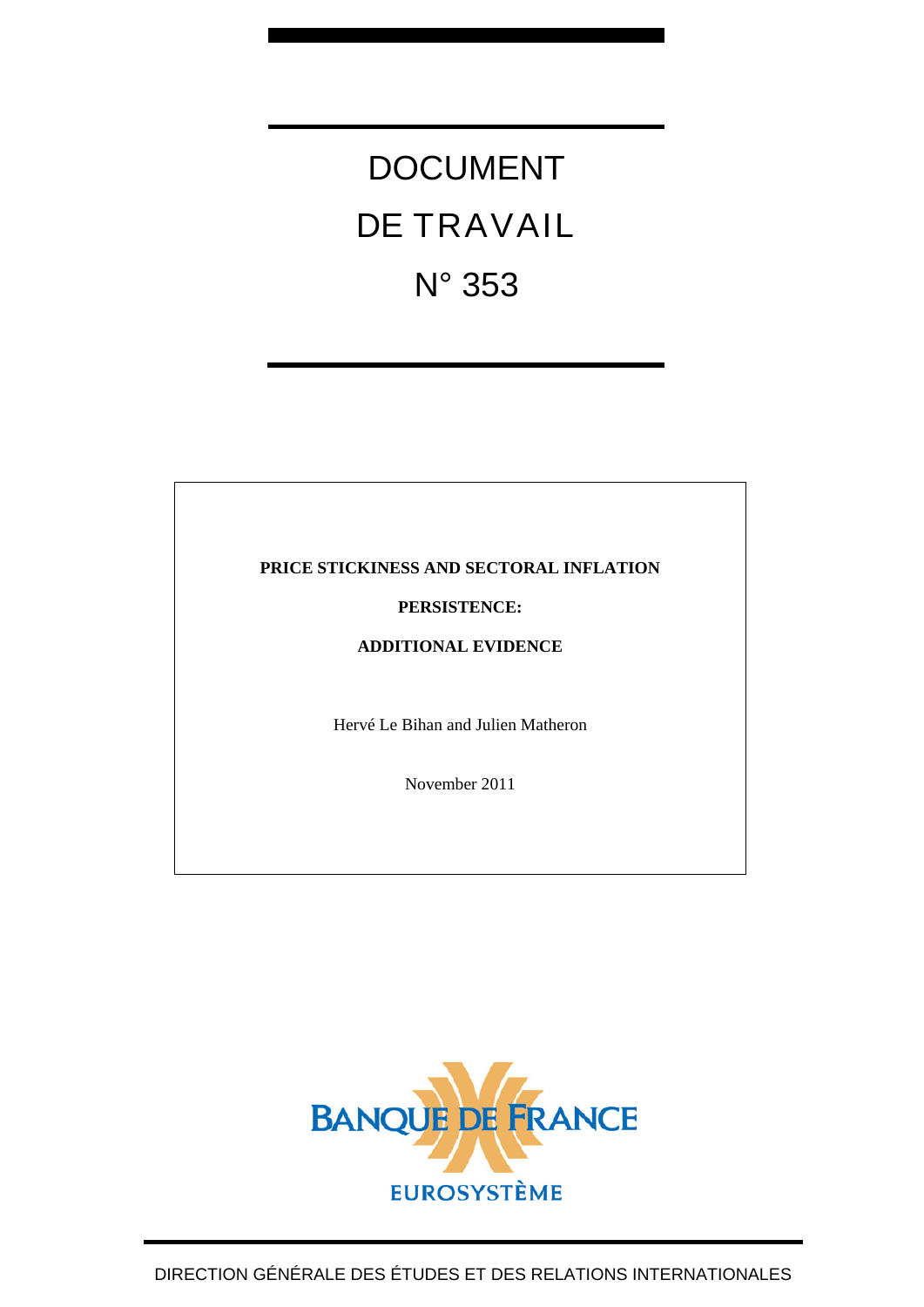# DIRECTION GÉNÉRALE DES ÉTUDES ET DES RELATIONS INTERNATIONALES



Les Documents de travail reflètent les idées personnelles de leurs auteurs et n'expriment pas nécessairement la position de la Banque de France. Ce document est disponible sur le site internet de la Banque de France « [www.banque-france.fr](http://www.banque-france.fr/) ».

Working Papers reflect the opinions of the authors and do not necessarily express the views of the Banque de France. This document is available on the Banque de France Website "[www.banque-france.fr](http://www.banque-france.fr/)".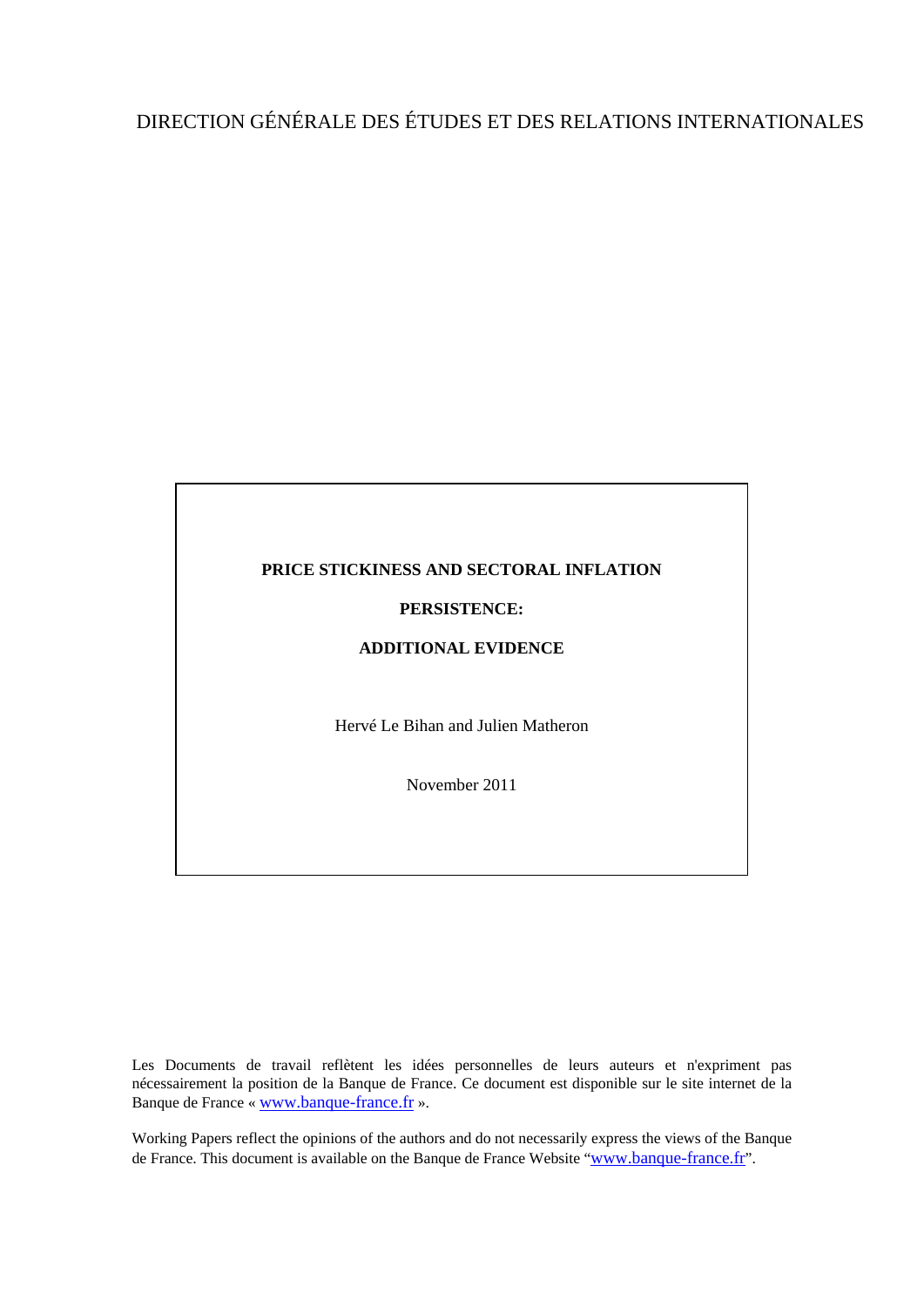## PRICE STICKINESS AND SECTORAL INFLATION PERSISTENCE: ADDITIONAL EVIDENCE

HERVÉ LE BIHAN AND JULIEN MATHERON

Date: November 21, 2011.

Correspondance: J. Matheron, Banque de France, DGEI–DEMFI–POMONE (41-1422), 31, rue Croix-des-petits-champs, 75049 Paris Cedex 1. The views expressed herein are those of the authors and should not be interpreted as reflecting those of the Banque de France. We thank Laurent Baudry for his excellent research assistance. We are grateful to Peter Klenow for providing us with detailed sets of results from Bils and Klenow (2004). We thank Pok-sang Lam (the Editor) and two anonymous referees for many very helpful remarks and suggestions. We also are grateful to Fabrice Collard and Stéphane Gregoir for comments on an earlier draft. Hervé Le Bihan: herve.1ebihan@banque-france.fr; Julien Matheron: julien.matheron@banque-france.fr.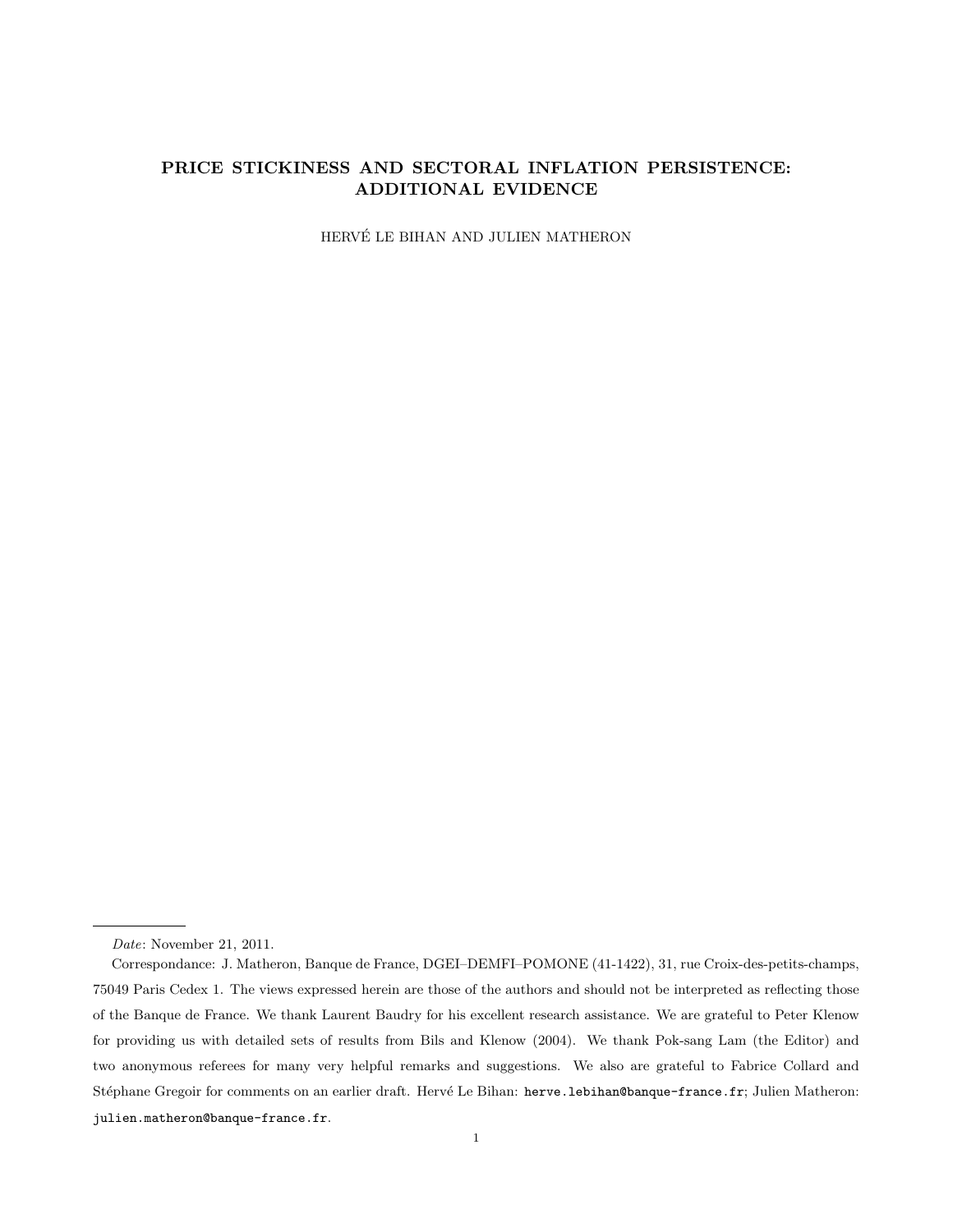RÉSUMÉ – Dans cet article, nous nous appuyons sur des relevés de prix microéconomiques et des indices sectoriels d'inflation pour ré-examiner la relation entre la rigidité des prix et la persistance de l'inflation. Récemment Bils et Klenow (2004) ont mis en avant l'absence de corrélation, en coupe sectorielle, entre ces deux variables, et l'ont interprétée comme une invalidation des modèles de fixation des prix "time dependent" à la Calvo. Nous montrons cependant que, si l'on purge les données des chocs sectoriels en suivant l'approche de Boivin, Gianoni et Mihov (2009), et si l'on emploie une hypothèse moins restrictive quant au processus suivi par le coût marginal, le diagnostic négatif sur la pertinence des modèles de rigidité dépendant du temps à la Calvo est considérablement affaibli.

MOTS CLÉS : Rigidité des prix, Hétérogénéité, Persistance de l'inflation.

Codes JEL : E31, E32.

Abstract – In this paper, using US as well as French sectoral data and indicators of price rigidity, we re-examine the (lack of) relation between price stickiness and inflation persistence. This has recently been put forward by Bils and Klenow (2004) as evidence against time-dependent price setting models. We obtain that, when filtering out sector-specific shocks along the lines of Boivin, Giannoni, and Mihov (2009), and allowing for an alternative assumption on the marginal cost process, the case against the time-dependent Calvo model is substantially weakened.

KEYWORDS: Sticky prices, Heterogeneity, Inflation persistence.

JEL classification: E31, E32.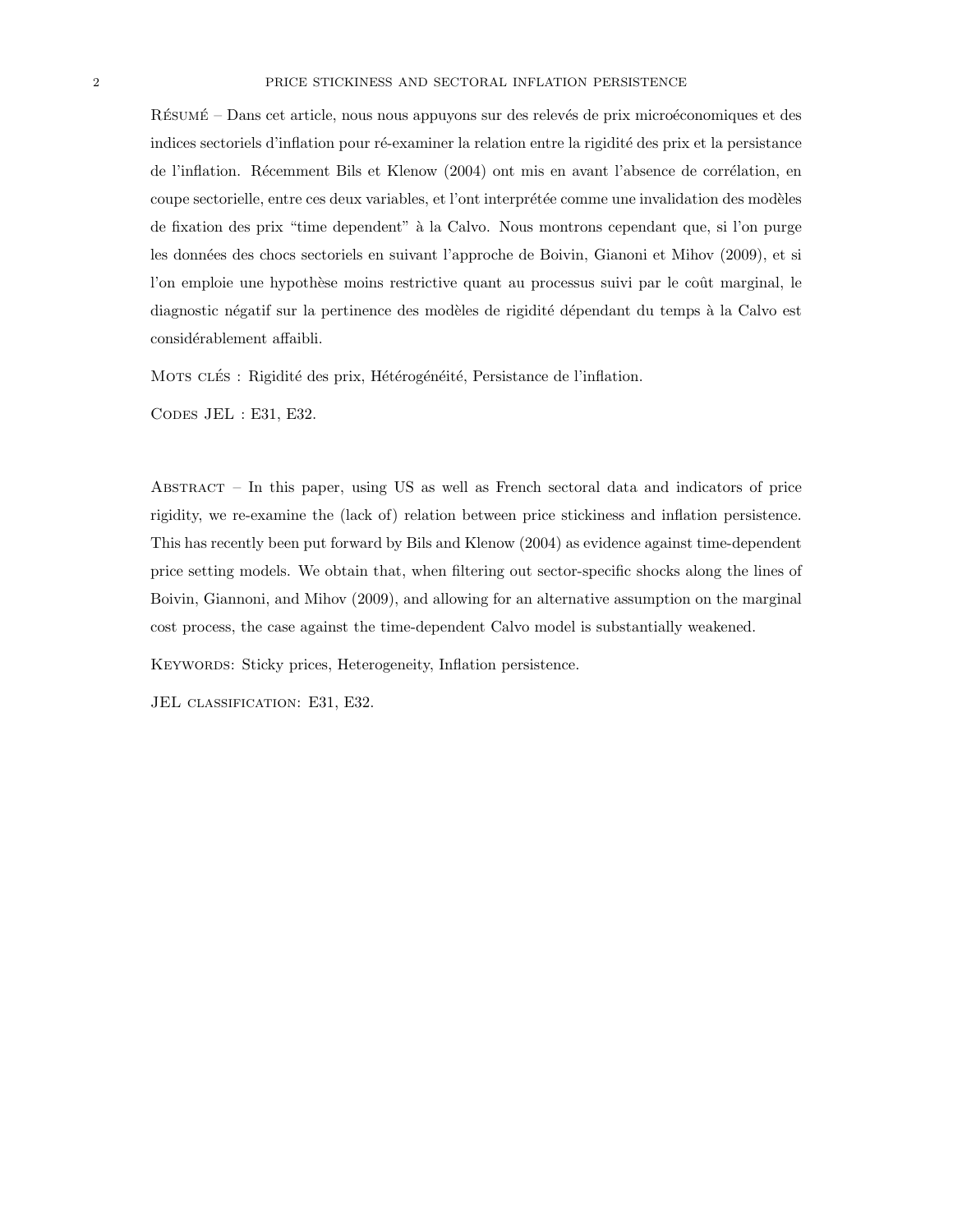#### 1. INTRODUCTION

In an influential paper, Bils and Klenow (2004) have made two key contributions to the macroeconomic literature on sticky price models. First, they report comprehensive evidence on price stickiness at a very disaggregated microeconomic level. Most of the subsequent macroeconomic literature has focused on this evidence on frequencies of price change to calibrate or assess sticky price models. Second, they document that no clear–cut relation between price stickiness and sectoral inflation persistence emerges from US data. The latter result has received much less attention. However, it potentially raises a serious challenge for the sticky price models underlying the New Keynesian Phillips Curve. In particular, as Bils and Klenow (2004) argue, taken at face value, a model of price stickiness such as that proposed by Calvo (1983) is inconsistent with the low inflation persistence observed in sectoral data.

In this paper, using both US and French sectoral data, we revisit the (in)ability of a Calvo (1983) model to match the relationship between price rigidity and sectoral inflation persistence. As Bils and Klenow, we observe for both countries that, given the degree of price rigidity, inflation persistence observed in monthly sectoral inflation is inconsistent with that predicted by the Calvo pricing model, under the assumption of a random-walk behavior for marginal cost. We then consider two alterations to their approach. First, we filter out idiosyncratic shocks from sectoral inflation rates along the lines of Boivin, Giannoni, and Mihov (2009) using a factor analysis. The rationale for such an approach is that the Calvo model arguably only aims at characterizing response to macroeconomic shocks. In the US case, we use the same data as Boivin, Giannoni, and Mihov (2009), except that we replace their sectoral price data with those of Bils and Klenow (2004). In the French case we collect a large dataset of over 380 monthly series and proceed to the same analysis. Second, we depart from the process assumed by Bils and Klenow for the marginal cost. We do so by simulating a multi–sector sticky price model featuring heterogeneous sectors with frequencies of price change calibrated to the observed microeconomic degrees of price stickiness. The model is subject to aggregate shocks only, which we either back out from a VAR model or calibrate to match the persistence and volatility of aggregate inflation. Our main finding is that under these two alterations, results appear to be much more supportive of the Calvo (1983) model than with the baseline approach of Bils and Klenow (2004). We underline that, aside from this model-based analysis, a contribution of the paper is to document, following Bils and Klenow's approach, the empirical relation between inflation persistence and price stickiness for France, based on a unique microeconomic dataset consisting of the individual consumer price quotes used for the computation of the French Consumer Price Index (CPI). To our knowledge, this relation has not been investigated for other countries than the US so far.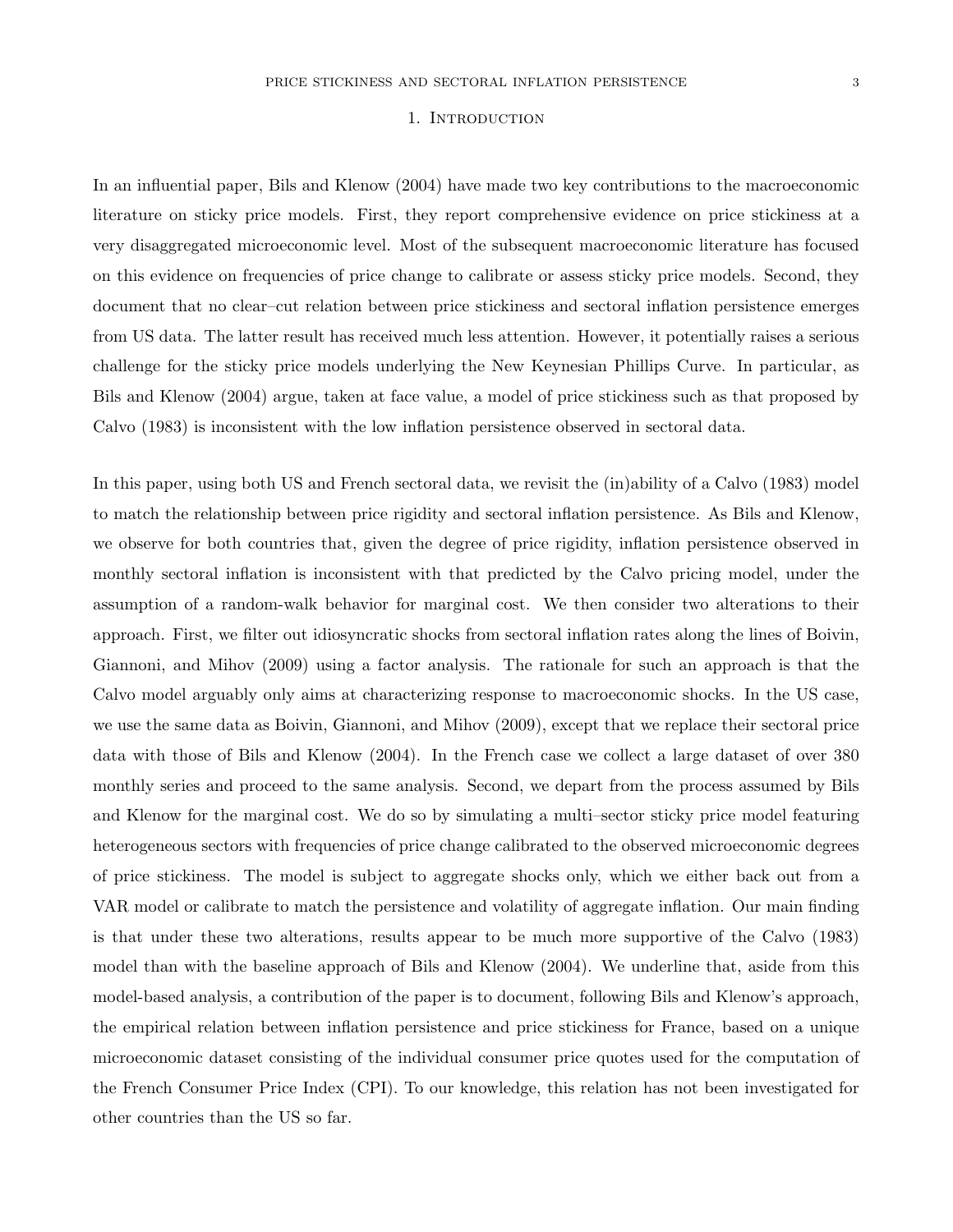The remainder is as follows. Section 2 describes the French data and provides a set of descriptive statistics on the frequency of price changes and sectoral inflation persistence. Section 3 then proposes a multi–sector model which we simulate either under Bils and Klenow's (2004) assumption of a random– walk behavior for all nominal marginal costs or with our alternative approach. The last section briefly concludes.

#### 2. Price stickiness and inflation persistence : Sectoral evidence

In this section, we document the empirical relation between sectoral inflation and price stickiness in France and the US, using the Bils and Klenow (2004) methodology. In the US case, our analysis is mainly a replication of their findings, which we complement by an analysis of inflation persistence conditional to macroeconomic shocks, along the lines of Boivin, Giannoni, and Mihov (2009).

2.1. The data. In the US case, we use the indicators of price rigidity produced by Bils and Klenow  $(2004)$  at the product level category as well as the sectoral inflation indices and their CPI weights.<sup>1</sup> The number of product categories included in the analysis is 123. In their benchmark analysis, Bils and Klenow (2004) use micro data for three years only (1995 to 1997) to compute the frequencies of price changes. To compute sectoral inflation persistence, they use two alternative samples:  $1959(1):2000(6)$ and  $1995(1):2000(6)$ . While these samples do not match those used to compute frequencies of price changes, longer samples are required to obtain more reliable estimates of persistence. For the purpose of this paper, we select an intermediate sample  $(1991(1):2000(6))$ . This choice reflects a trade-off between, on the one hand, the objective of reaching a sufficient sample size, and on the other hand, the objective of minimizing discrepancy with the sample period of the micro data. Following Bils and Klenow (2004), for the sake of internal consistency, we also compute and use a monthly aggregate inflation rate obtained by aggregating the sectoral inflation rates using their CPI weights.

In the French case, we use monthly indicators of price rigidity constructed from individual price records collected by INSEE (Institut National de la Statistique et des Etudes Economiques) for the computation of the French CPI. The large (around 13 millions price observations) dataset used here contains monthly price records, from July 1994 to February 2003. These data cover around 65% of the total weight of the CPI. Individual price data for fresh foods, rents, purchases of cars, and administered prices (during the sample period) such as electricity or telephone are not included in the dataset.

With each individual record some meta-data are available which allow us to track an individual product over time and to identify the sector and special events affecting it (indicating whether the price record is a regular one, a sales price, an "imputed" price due to stockout, etc.). The data was processed to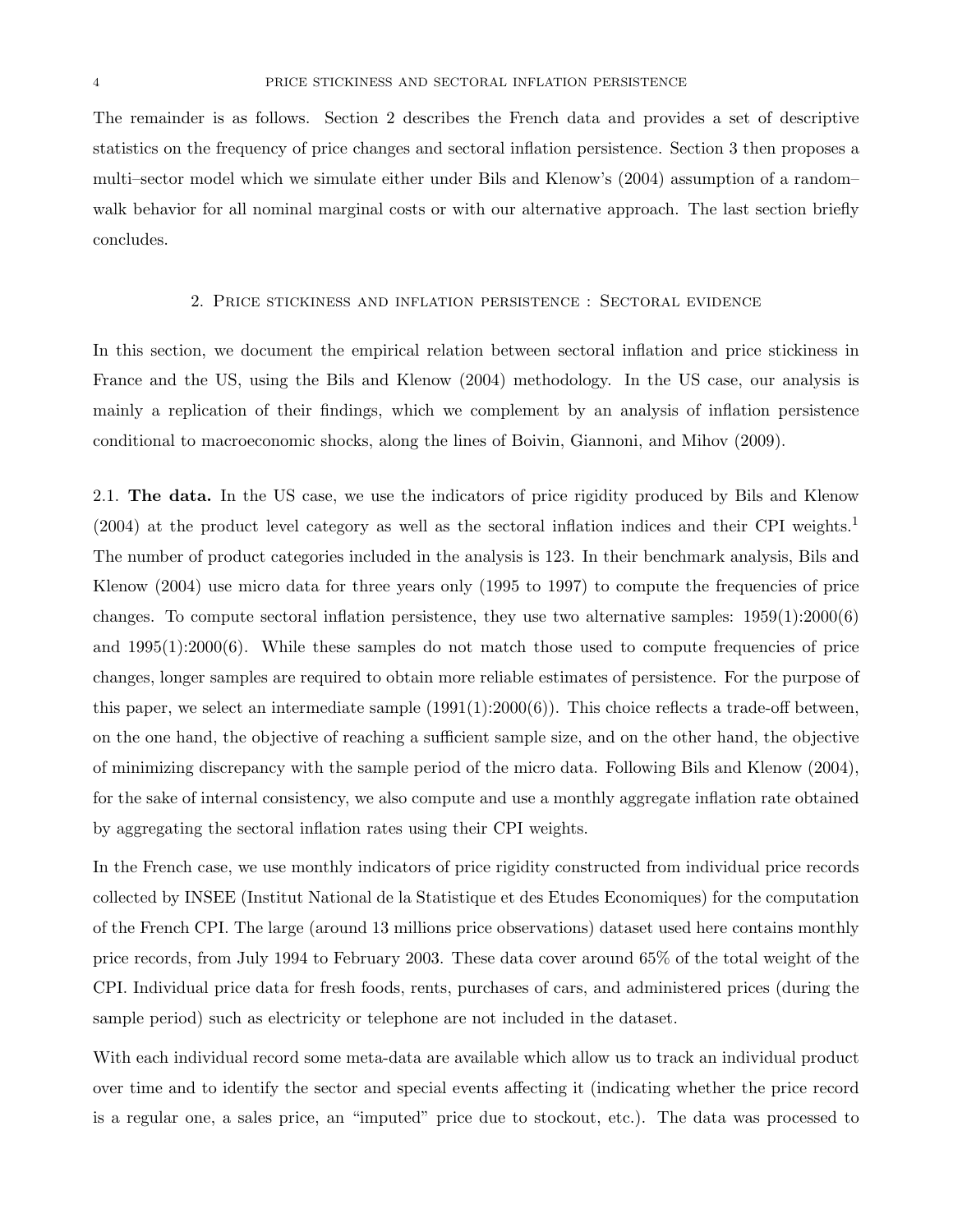produce the final database used in our analysis. For instance, we replace any unobserved price by the previous price observed for the same item over the preceding period. Also, prices being set in euros from 2002(1) onwards, we also take the Euro cash change-over into account. See Baudry, Le Bihan, Sevestre, and Tarrieu (2007) for details and basic results. At the 5-level digit of the COICOP<sup>2</sup> nomenclature, this dataset finally allows us to compute sectoral frequencies of price changes for 136 sectors. These frequencies are denoted by  $\lambda_i$  in the remainder, *i* being the sector index.

We match these data with a dataset of sectoral consumer price indices, i.e. price indices for the 136 available sectors. These data have been used by Bilke (2005) and we resort to the same back-casting procedure as his. We further discard some sectors. First, to obtain a balanced sample we drop series that are not present over the full sample. We have selected the sample period  $(1991(1):2008(9))$ , again to reach a balance between the objective of consistency with the sample period of micro data, and that of having a long enough sample to consistently estimate persistence and common factors. Second, we drop series affected by a major methodological break undertaken at INSEE: prior to 1998, prices for some durable goods were only collected at a quarterly frequency; after 1998, they are collected at a monthly frequency. This break mechanically produces spurious results when estimating autoregressive (AR) processes. After getting rid of these goods, we end up studying a number of  $N = 110$  sectors. Notice that price indices are produced by the Statistical Institute from the exact same set of micro price records, entailing full consistency. One advantage of this dataset over the US dataset analyzed by Bils and Klenow, is that the period over which micro data are available are longer, resulting in a better consistency with indicators of inflation persistence. Finally, as Bils and Klenow (2004) for the US, we build a monthly aggregate inflation rate by aggregating the  $N = 110$  inflation rates, each sectoral inflation rate being given the same weight as in the actual computation of the French CPI. This aggregate inflation rate is close to the headline inflation rate, and will be used throughout the paper.

To filter out idiosyncratic shocks from the data, we follow the approach of Boivin, Giannoni, and Mihov (2009) and estimate factors from a wide set of monthly macroeconomic indicators. For that purpose, in the US case, we use the precise dataset of Boivin, Giannoni, and Mihov (2009) and refer to their article and online appendix for a description. One exception is that, for consistency purpose, we substitute the 190 indices of Personal Consumption Expenditure Deflator of Boivin, Giannoni, and Mihov (2009) with the 136 CPI indices of Bils and Klenow (2004). Overall, we use 585 series. For France we collected a range of available monthly series over the period 1991(1):2008(9) mainly related to output, employment, business surveys, exchange rate, interest rates, monetary indicators, producer, and consumer prices. We end up with a set of 381 series. These series are described in an available appendix. They were transformed to induce stationarity following the same rules as Boivin, Giannoni, and Mihov (2009).<sup>3</sup>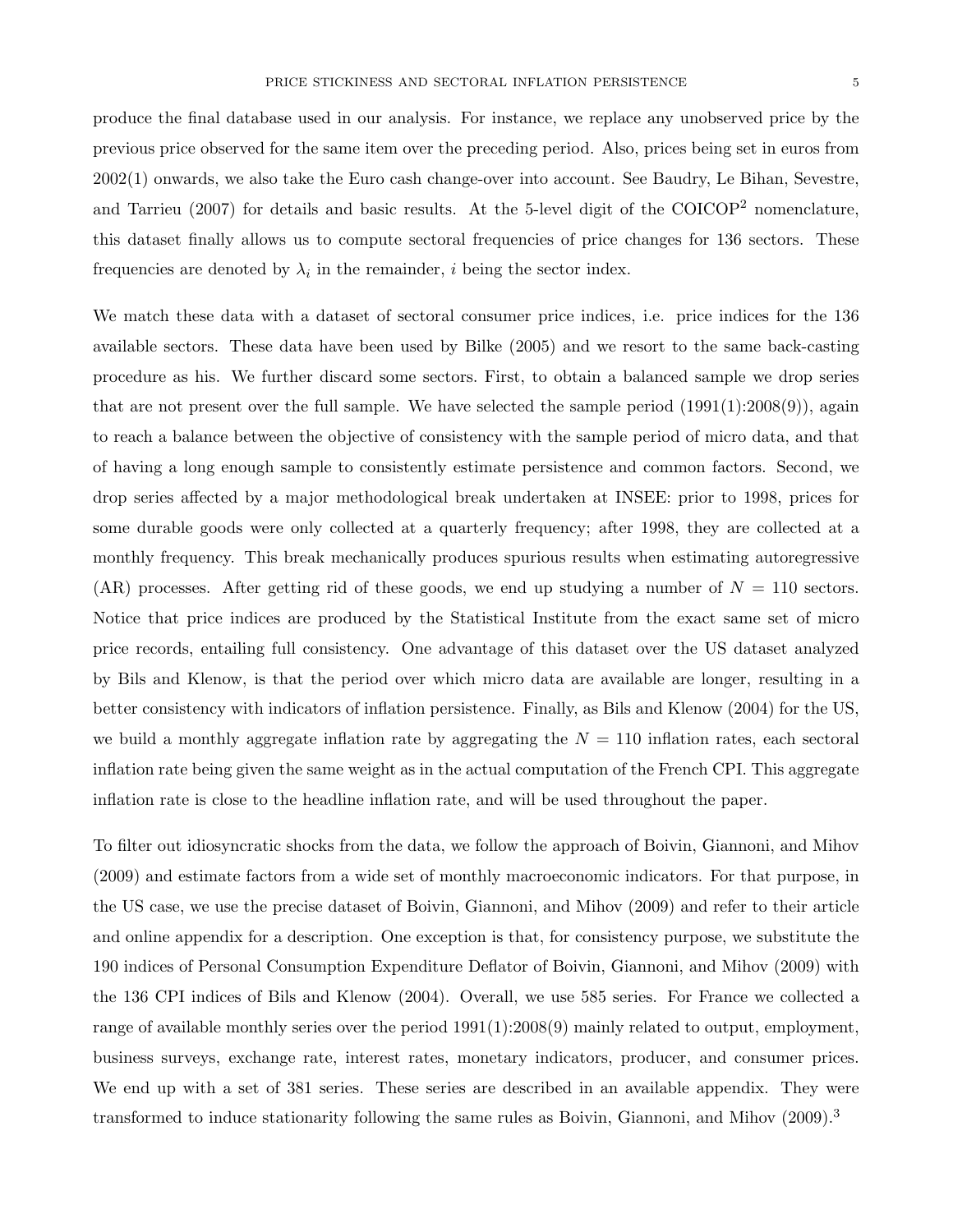2.2. Empirical results. We first replicate the results found by Bils and Klenow (2004) on US data, and investigate whether French microeconomic data on price records exhibit similar characteristics. We start our empirical analysis by providing a set of summary statistics on sectoral inflation persistence and sectoral frequencies of price change. In practice, we use the first order serial correlation of monthly sectoral inflation rates as our baseline measure of inflation persistence, which we denote by  $\rho_i$ . Arguably, this might be a restrictive approach to measuring persistence. Thus, we alternatively consider a higher– order AR process for sectoral inflation persistence.

To be more specific, we use standard information criteria to determine the AR order on aggregate inflation, here  $k = 5$ , and use this model as an alternative to the AR(1) model for all sectors. In this case, our persistence measure is the sum of AR coefficients.<sup>4</sup>

The empirical analysis is conducted in two steps. First, we use raw sectoral price data, in the same spirit as Bils and Klenow (2004). Second, we follow Boivin, Giannoni, and Mihov (2009) and filter sectoral price data to eliminate their idiosyncratic components. To do this, we resort to a large set of macroeconomic and sectoral series  $X_t$ , including sectoral inflation data, and extract common factors from these data. Specifically, as in Boivin, Giannoni, and Mihov  $(2009)$ , we assume that  $X_t$  is governed by 5 common factors  $f_t$ , and estimate the factors performing a principal component analysis. Each sectoral inflation rate  $\pi_{i,t}$  can thus be decomposed according to

$$
\pi_{i,t} = \mu_i f_t + e_{i,t},
$$

where  $\mu_i$  are the sectoral loadings and  $e_{i,t}$  is the idiosyncratic component of sector i's inflation rate. The filtered inflation rates  $\tilde{\pi}_{i,t}$  are then simply defined as

$$
\tilde{\pi}_{i,t} = \pi_{i,t} - e_{i,t}.
$$

Table 1 reports some descriptive statistics on sectoral price stickiness  $\lambda_i$  and inflation persistence  $\rho_i$ (either unconditional or conditional on common shocks only) across  $N = 110$  categories of goods for French data and the  $N = 123$  categories for US data. Recall that, here,  $\lambda_i$  is the frequency of price changes in sector i, as estimated in Bils and Klenow (2004) for the US and in Baudry, Le Bihan, Sevestre, and Tarrieu (2007) for France.

Several striking facts emerge from this table. First, consumer prices are rather sticky, especially so in France, since the mean frequency of price changes across sectors is 19.5% per month for France and 26.4% in the US. At the same time, the amount of heterogeneity in price stickiness is massive, since the cross–section standard error of frequencies of price changes is 18.7 percentage points in France and 18.6 in the US.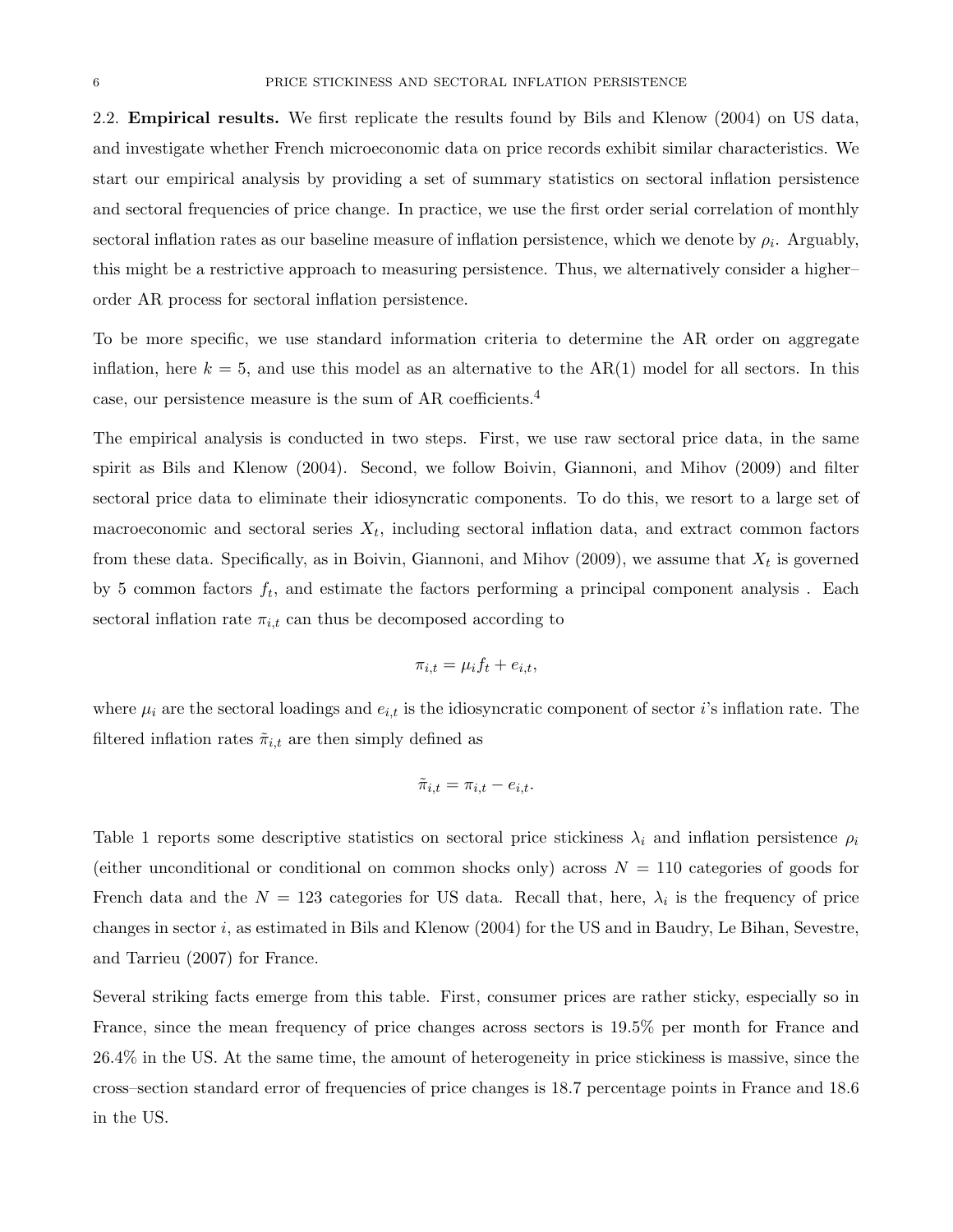Second, when focussing on the  $AR(1)$  specification, the degree of aggregate inflation persistence is rather low ( $\rho = 0.12$  in the US or  $\rho = 0.34$  for France). While a low degree of aggregate inflation persistence is not a standard empirical result, notice that in our sample, both for France and for the US, the large disinflation episodes of the 1980's are excluded. Although there is some controversy in the literature (see e.g. Batini, 2006, Benati, 2008, Levin and Piger, 2003, O'Reilly and Whelan, 2005), there is evidence that estimated persistence is much lower when the data are restricted to a stable post-disinflation policy regime than when these episodes are included in the sample. Sectoral inflation persistence are even lower than aggregate persistence, since the mean  $\rho_i$  is 0.02 in the US and 0.22 in France. It is fairly standard to observe low persistence at the sectoral level, due to the importance of transient shocks. Low sectoral inflation persistence need not be inconsistent with higher aggregate inflation persistence, as it is known, at least since Granger (1980), that aggregation tends to raise the overall level of persistence. For the AR(5) specification, we obtain broadly similar results, except that the aggregate inflation persistence seems higher in the US than in France.

Third, the correlation between inflation persistence and price flexibility is counter–intuitively positive for both countries, though not significantly. This stands in contrast with a regular empirical finding in the New Keynesian literature that a very high degree of price stickiness is needed to match the degree of persistence in aggregate inflation.<sup>5</sup> Nothing like this, however, seems to emerge from our disaggregate dataset. At the same time, the correlation between the volatility of the innovation and the flexibility of prices is positive, which, as argued by Bils and Klenow (2004), is consistent with time dependent sticky price models.<sup>6</sup> These results obtain whether inflation persistence is measured from an AR(1) or from an AR(5) model.

Several sources of measurement error and biases (in particular the small-sample bias of least-squares in AR models or misspecification biases) can potentially explain the apparently low serial correlation of sectoral inflation rates. We have examined these biases and argue that none are convincing candidates and that unfiltered sectoral inflation rates indeed posses low or even negative persistence.<sup>7</sup> It is in addition important to note that, in next section's model–based investigations, misspecification biases are controlled for. Indeed in the spirit of, e.g. Cogley and Nason (1995) and Sims (1989), we treat the model and data symmetrically. More specifically, we use simulations to produce finite-sample versions of the relation between persistence and price rigidity generated by each model we consider.<sup>8</sup> As a consequence, biases in the moments or in the reduced form we investigate will not be driving our assessment of the model.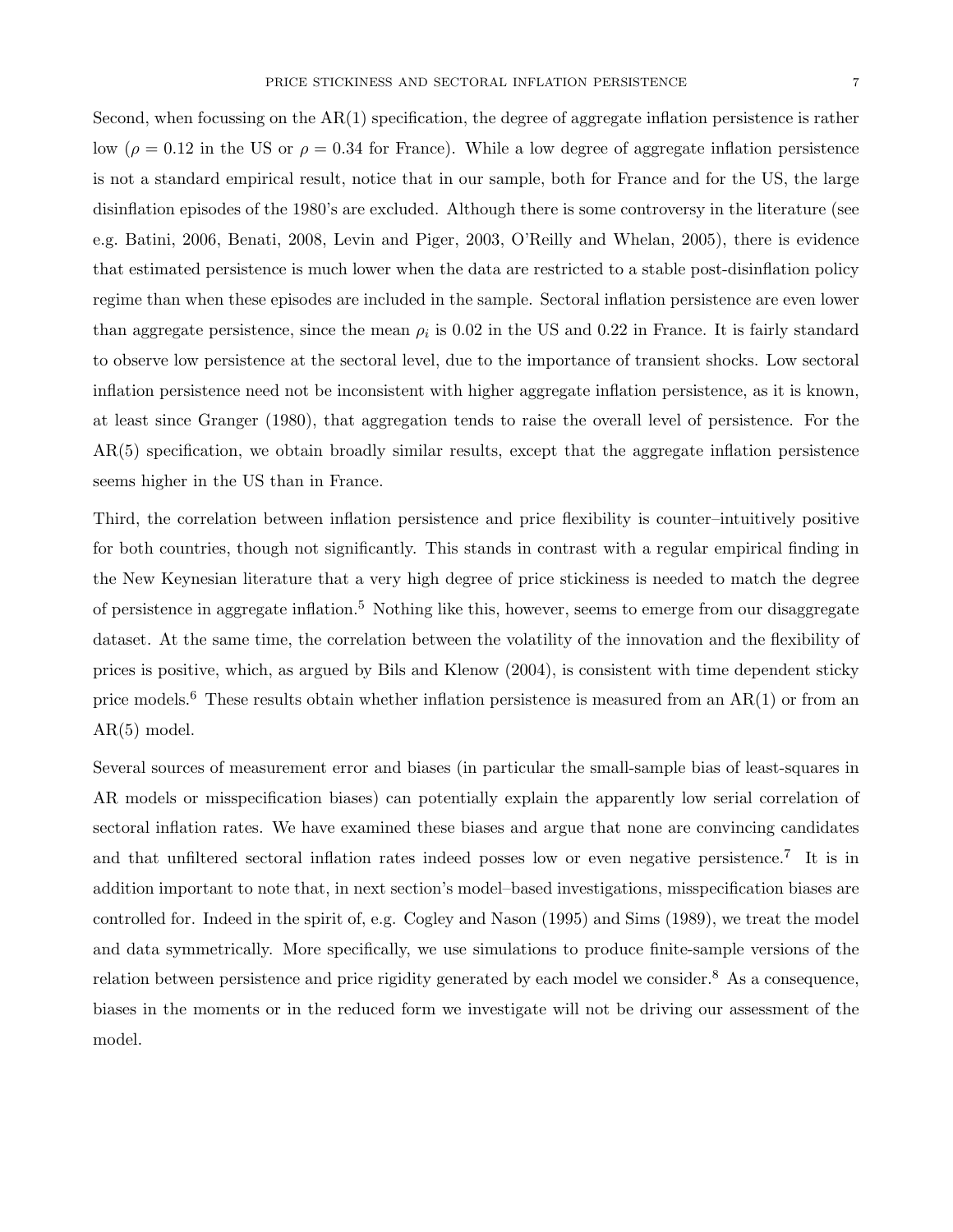| $\ddot{\phantom{a}}$    |
|-------------------------|
| i<br>֚֘                 |
| د<br>د                  |
| i Grra<br>$\frac{1}{2}$ |
| á<br>I<br>:             |
| J                       |
| ֕                       |
| $\mathbf{S}$            |

| Table 1. Summary Statistics on the Relation Price Stickiness-Persistence                                                                                                |                      |                                                 |                                                           |                     |                                        |                       |                                                                 |                                                           |
|-------------------------------------------------------------------------------------------------------------------------------------------------------------------------|----------------------|-------------------------------------------------|-----------------------------------------------------------|---------------------|----------------------------------------|-----------------------|-----------------------------------------------------------------|-----------------------------------------------------------|
|                                                                                                                                                                         |                      |                                                 | USA                                                       |                     |                                        |                       | France                                                          |                                                           |
| Mean $\lambda_i$<br>S.E. $\lambda_i$                                                                                                                                    |                      |                                                 | $_{(0.017)}^{0.264}$<br>$0.186$<br>$(0.023)$              |                     |                                        |                       | (0.195)<br>$\underset{\left(0.030\right)}{0.187}$               |                                                           |
|                                                                                                                                                                         |                      | Raw Data                                        |                                                           | Filtered Data       |                                        | Raw Data              | Filtered Data                                                   |                                                           |
|                                                                                                                                                                         | AR(1)                | AR(5)                                           | AR(1)                                                     | AR(5)               | AR(1)                                  | AR(5)                 | AR(1)                                                           | AR(5)                                                     |
| ρ                                                                                                                                                                       | (0.124)              | $0.263$<br>$(0.201)$                            |                                                           |                     | $0.340$<br>$(0.067)$                   | $0.246$<br>$(0.123)$  |                                                                 |                                                           |
| $\sigma_{\rm e}$                                                                                                                                                        | 0.200                | 0.193                                           |                                                           |                     | 0.203                                  | 0.203                 |                                                                 |                                                           |
| Mean $\rho_i$                                                                                                                                                           | $0.021$<br>$(0.020)$ | $-0.023\atop \left(0.046\right)$                | $\underset{\left(0.026\right)}{0.641}$                    | (0.791)             | $0.220$<br>$(0.020)$                   | $0.250$<br>$(0.045)$  | $0.431$<br>$(0.022)$                                            | $\underset{\left(0.025\right)}{0.675}$                    |
| Mean $\sigma_{\epsilon,i}$                                                                                                                                              | $0.814$<br>$(0.076)$ | (210.077)                                       | $0.173$<br>$(0.006)$                                      | (0.153)             | $0.592$<br>$(0.084)$                   | $0.572$<br>$(0.079)$  | $0.363$<br>$(0.016)$                                            | $0.336$<br>$(0.015)$                                      |
| $\text{corr}(\lambda_i, \rho_i)$                                                                                                                                        | (160.0)              | $\begin{array}{c} -0.079 \\ 0.091) \end{array}$ | $\begin{array}{c} -0.292 \\ \textbf{(0.087)} \end{array}$ | $-0.376$<br>(0.084) | (0.135)                                | $-0.039$<br>$(0.096)$ | $\begin{array}{c} -0.166 \\ \text{\small{(0.095)}} \end{array}$ | $\begin{array}{c} -0.179 \\ \textbf{(0.095)} \end{array}$ |
| $\mathrm{corr}(\lambda_i,\sigma_{\epsilon,i})$                                                                                                                          | $0.637$<br>$(0.070)$ | $0.636$<br>$(0.070)$                            | $0.046$<br>(0.091)                                        | (0.021)             | $\left(0.535\right)\left(0.081\right)$ | (6.569)               | $\begin{array}{c} -0.361 \\ \text{\small (0.090)} \end{array}$  | $-\underset{\left(0.091\right)}{0.331}$                   |
| Note: S.E. $\lambda_i$ is the standard error in the cross-section dimension of the $\lambda_i$ 's. Standard errors for estimated parameters are reported in parentheses |                      |                                                 |                                                           |                     |                                        |                       |                                                                 |                                                           |

Note: S.E.  $\lambda_i$  is the standard error in the cross-section dimension of the  $\lambda_i$ 's. Standard errors for estimated parameters are reported in parentheses. For instance the cross–section standard deviation of  $\lambda_i$  for France is  $\gt$  $\boxtimes$  $\omega_i(\lambda_i-\bar{\lambda})^2$  $^2 = 0.187$ , so that for N $N = 110$ , the standard error of the sample mean (Mean  $\lambda_i$ ) is 0.187/ √  $\sqrt{N}$  =<br> $\frac{1}{\pi}$ <br> $\alpha$  $N = 0.018$ . The standard error of S.E.  $\lambda_i$  is estimated according to the formula reported in Greene (1997), p. 129.<br> $\cdots$ Aggregate inflation persistence  $(\rho)$  and sectoral persistences  $(\rho_i)$  are measured by the sum of AR parameters from autoregressions. In the AR(1) case the autoregression is + $+\rho\pi_{t-1} + \varepsilon_t$  with  $\sigma_{\varepsilon} = \mathbb{E}\{\varepsilon$  $\sum_{2i+1}^{n}$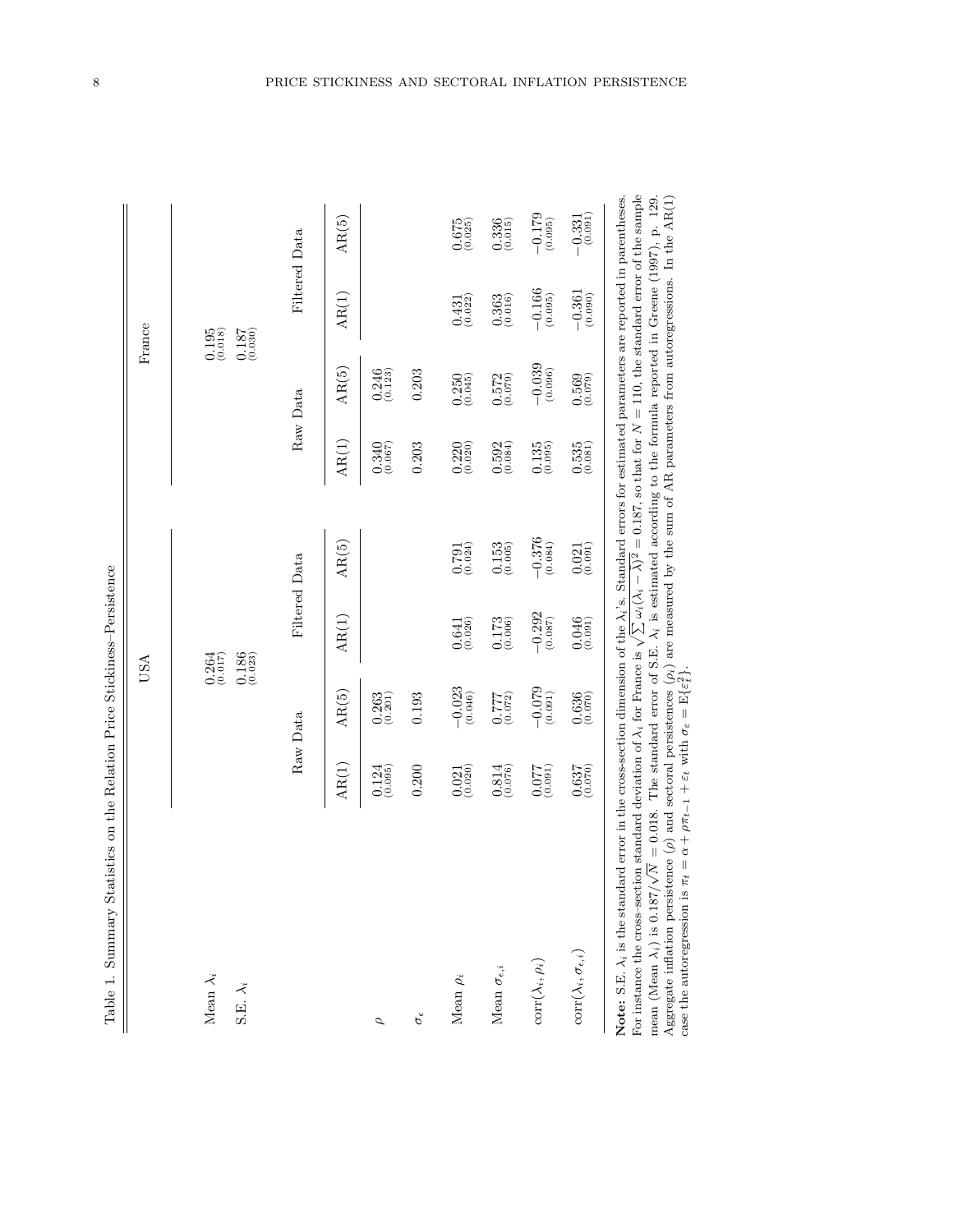

Figure 1. Empirical relation between price stickiness and inflation persistence

Notes:  $\lambda$  is the estimated probability of price change and  $\rho$  is first order serial correlation coefficient. The red dots correspond to the empirical observations. The grey lines are simple regression lines.

The analysis conducted by Boivin, Giannoni, and Mihov (2009) provides a much more convincing explanation of the observed low degree of persistence of sectoral inflation rates. They argue that these series are actually dominated by sector–specific shocks that need not be correlated with macroeconomic perturbations. From a macroeconomic perspective, these idiosyncratic inflation components are arguably less interesting. To investigate this further, we thus perform a similar principal component analysis as Boivin, Giannoni, and Mihov (2009) and compute our summary statistics on filtered data.

Resorting to filtered sectoral price data changes the picture dramatically. First, mean sectoral inflation persistence is much higher (0.64 in the US and 0.43 in France). This confirms results highlighted by Boivin, Giannoni, and Mihov (2009) using a different sectoral price dataset. Second, the correlation between inflation persistence and price flexibility is uncontroversially negative and significant (−0.29 in the US and  $-0.17$  in France).<sup>9</sup>

Figure 1 gives a visual illustration of our results. The figure reports scatter plots of  $\lambda_i$ 's and  $\rho_i$ 's. The upper panels of the figure use persistence measures based on raw sectoral inflation rates, while in the lower ones inflation rates filtered using common components are used. The scatter plots on the left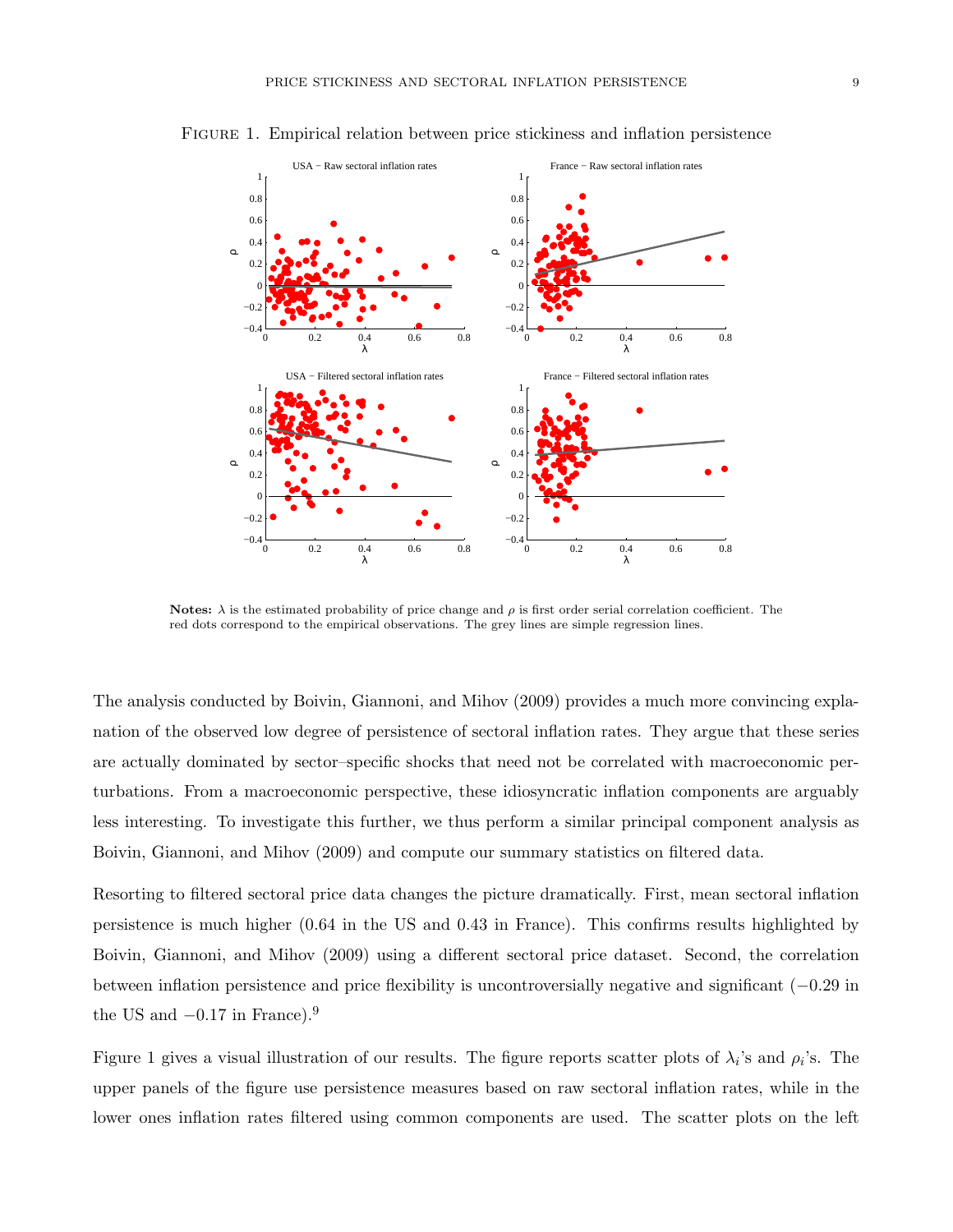column relate to the US. The figure in the upper-left is thus nearly a replication of the graph originally produced by Bils and Klenow (2004), the small differences in the results owing to a marginally different sample for estimating persistence. In spite of structural differences between the US and France, the upper-right panel indicates that results on French data are in line with those obtained for the US. In these benchmark pictures, we use the  $AR(1)$  model to compute the  $\rho_i$ 's. A similar pattern (unreported to save space) emerges from the alternative specification with an AR(5) model.

The bottom line of those figures is the absence of a simple cross-section relation between inflation persistence and price stickiness when raw data are used. In other words, a high sectoral inflation persistence is not necessarily an immediate consequence of a high degree of price stickiness (i.e. a low frequency of price change,  $\lambda$ ). Clearly, in either the US or in the French cases, there are instances where a low  $\lambda$  is associated with a low or even negative serial correlation of inflation persistence. At the same time, some sectors appear to be very flexible (high  $\lambda$ ) and yet exhibit a positive degree of inflation persistence.

Once again, using filtered data changes these conclusions in a significant manner. Basically, all the points are located at higher positions along the  $\rho$ -axis. This is a clear-cut visual confirmation of the summary statistics reported in Table 1. This is particularly striking when it comes to the US. In this case, in addition, a negatively–sloped relation seems to emerge while no such conclusion could be drawn using unfiltered data.

#### 3. Interpreting the evidence

In this section, we use the above samples of frequencies of price changes to calibrate a multisector model with sticky prices under two alternative sets of assumptions regarding the dynamic behavior of marginal costs. In the first set, we adopt the assumptions discussed in Bils and Klenow (2004). In the second one, we relax part of these and adopt a slightly more flexible approach. The main purpose is to investigate whether a version of the Calvo (1983) model embedding a limited degree of heterogeneity can conform with the empirical evidence discussed above.

3.1. A multi–sector framework. We consider a multi–sector economy with as many products as CPI items in the US or French dataset. The model is closely linked to that studied by Carvalho (2006). There are N consumer products, which consumers combine according to a weighted CES utility function displaying the standard "taste for variety" feature

$$
C_t = \left(\sum_{i=1}^N \omega_i^{1/\theta} C_{i,t}^{(\theta-1)/\theta}\right)^{\theta/(\theta-1)}.
$$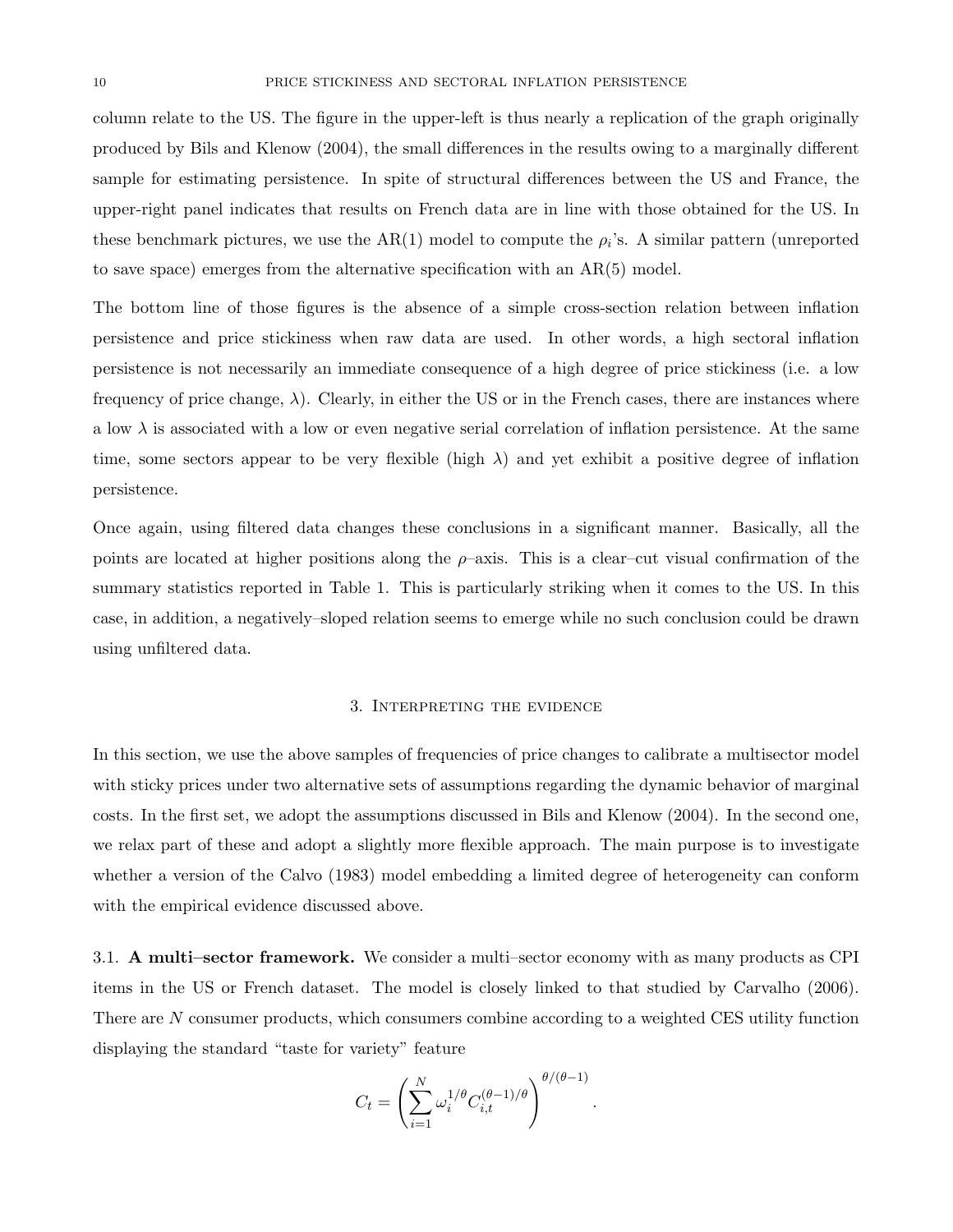Here,  $\theta$  is the elasticity of substitution between consumption goods and  $\omega_i$  is the relative weight of good  $i$  in the CES basket, which corresponds to the weight given to good  $i$  in the CPI price index.

In each sector  $i$ , the consumption good  $i$  is itself produced by perfectly competitive firms which combine a continuum of sector–specific intermediate goods according to

$$
C_{i,t} = \omega_i \left( \int_0^1 C_{i,t}(j)^{(\theta - 1)/\theta} \mathrm{d}j \right)^{\theta/(\theta - 1)}
$$

Notice that to simplify the model, as in Carvalho (2006), we assume that the elasticity of substitution between any two intermediate goods in sector  $i$  is the same as that between any two consumption goods in the first CES basket.

In turn, each intermediate good  $(i, j)$  is produced by a monopolistically competitive firm, according to the simple production function

$$
C_{i,t}(j) = F(N_{i,t}(j), Z_t)
$$

where  $N_{i,t}(j)$  denotes the labor input and  $F(\cdot)$  is a standard production function, where  $Z_t$  is a vector of relevant variables other than labor. Each intermediate firm  $j$  in sector  $i$  sets its price according to a Calvo (1983) process,  $\lambda_i$  being the constant probability that price reoptimization is allowed in the current period.

3.2. The Bils–Klenow hypothesis. As shown by Bils and Klenow (2004), drawing on previous results (e.g. Galí and Gertler, 1999), the price  $x_{i,t}$  chosen by any firm allowed to reoptimize at t in sector i, in logdeviation from a zero inflation steady state, obeys the relation

$$
x_{i,t} = (1 - \beta(1 - \lambda_i)) \mathcal{E}_t \sum_{k=0}^{\infty} [\beta(1 - \lambda_i)]^k s_{i,t+k},
$$
\n(1)

where  $s_{i,t}$  is the logdeviation of the nominal marginal cost in sector i. Here,  $E_t$  is the conditional expectation operator, and  $\beta$  is the subjective discount factor. In addition, the Calvo (1983) model implies

$$
p_{i,t} = \lambda_i x_{i,t} + (1 - \lambda_i) p_{i,t-1}, \qquad (2)
$$

.

where  $p_{i,t}$  is the logdeviation of sector i's aggregate good price from a zero inflation steady state.

Based on some empirical evidence for US manufacturing industries, Bils and Klenow (2004) argue that  $s_{i,t}$  is close to a random walk. To be more specific, we follow their lead and assume that

$$
s_{i,t} = s_{i,t-1} + \epsilon_{i,t}, \quad \epsilon_{i,t} \sim iid(0, \sigma_i^2). \tag{3}
$$

As a consequence,  $E_ts_{i,t+k} = s_{i,t}$ , and solving (1) forward yields  $x_{i,t} = s_{i,t}$ . Plugging this in (2) implies

$$
\pi_{i,t} = (1 - \lambda_i)\pi_{i,t-1} + \lambda_i \epsilon_{i,t},\tag{4}
$$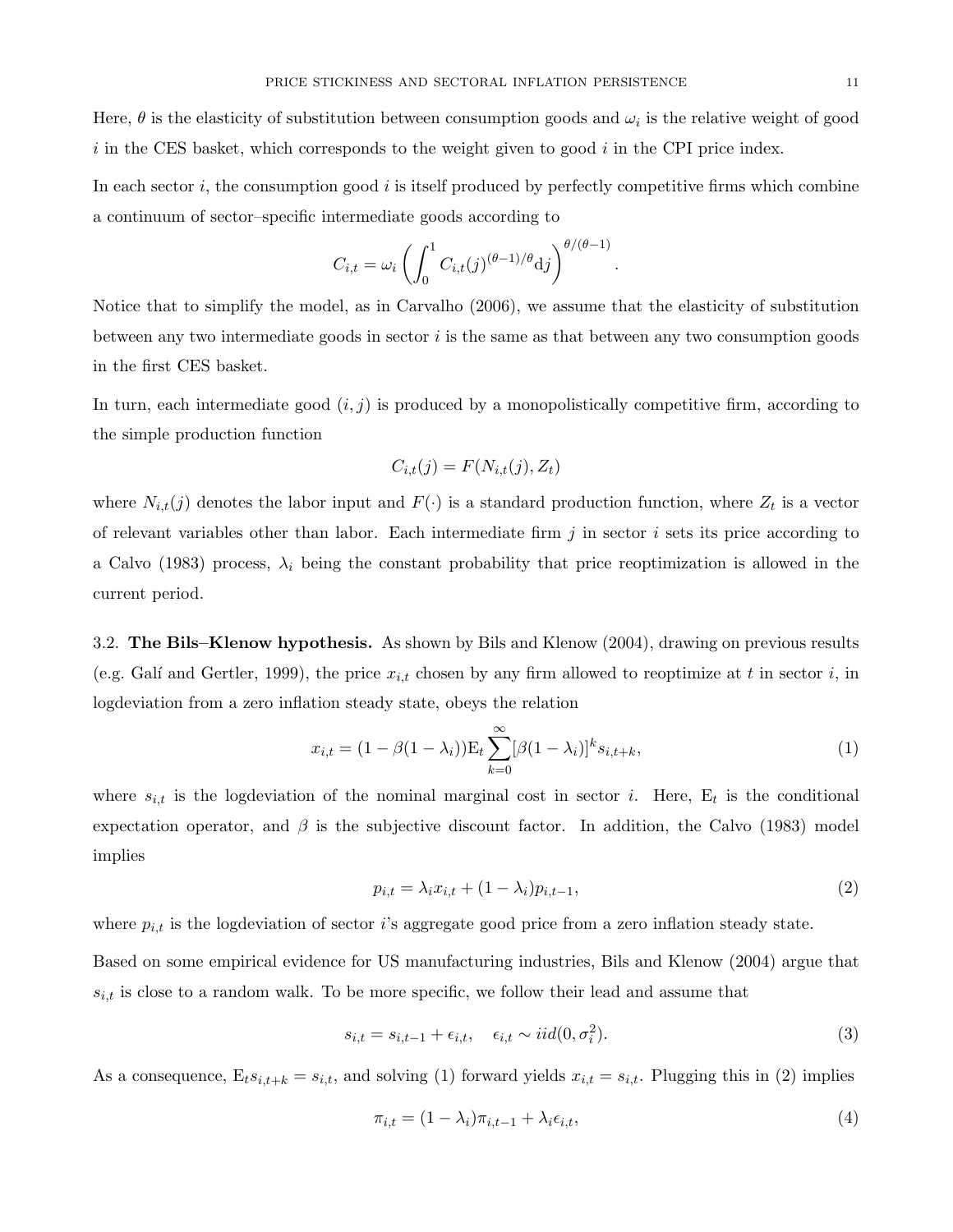where  $\pi_{i,t} \equiv p_{i,t} - p_{i,t-1}$ . Thus, price inflation in sector i follows a simple AR(1) model with serial correlation coefficient  $1 - \lambda_i$ . It follows from this that the serial correlation of individual price inflation and the probability of price change in the Calvo model are perfectly negatively correlated.

We then simulate the model to generate a theoretical counterpart to the empirical sample of  $\rho$ 's. In doing so, we must make sure that we use the exact same empirical procedure to compute  $\rho$  as in the previous section. Failing to do so would lead us to inadequately compare small–sample estimates of  $\rho$  from the data with asymptotic (population) degrees of serial correlation from the model. This is very much in the spirit of the procedure advocated by Sims (1989) and Cogley and Nason (1995). The small–sample estimates of  $\rho$ 's simulated from the model are obtained as follows. For each value of  $\lambda_i$  from a fine grid, we use equation (4) to generate  $S = 2000$  samples of the exact same size as our data (for each simulation, we actually simulated 200 "pre-sample" observations as an initialization sample, that are subsequently removed before performing computations to minimize the effects of initial conditions). For each sample an AR(1) model is estimated. Finally, the reported  $\rho$  is the mean across Monte Carlo simulations of the simulated AR(1) coefficients. Notice that we run into a potentially serious difficulty when implementing this procedure: since we have no data on marginal costs for France, the standard error of  $\epsilon_{i,t}$ , which is a nuisance parameter, is unknown. Fortunately, as shown by Bao (2007), the contribution of the standard error of  $\epsilon_{i,t}$  to the OLS bias for  $\rho$  is of order  $T^{-2}$ , where T is the sample size.<sup>10</sup> As a matter of fact, the curve produced through small-sample simulations closely resembles the population curve that would emerge from the tight theoretical link between  $\lambda$  and  $\rho$  under the assumption of a random walk in nominal marginal costs. This is not surprising a result, since as argued before, the small–sample bias when estimating  $\rho$  is small, except for very large degrees of serial correlation.

The small–sample counterpart of relation (4) is reported in Figure 2 together with the previous scatter plots for the US and the French cases. The thin, gray line corresponds to the model–based relationship linking inflation persistence with price stickiness. Again, the upper panels report persistence computed with raw data while lower panels report them using filtered data.

As previously emphasized by Bils and Klenow (2004), this theoretical relationship does not even remotely match the (lack of) pattern in the empirical link between the  $\rho$ 's and the  $\lambda$ 's obtained with raw sectoral inflation data. Also, as seen from the upper-right panel, the failure of a multisector version of the Calvo (1983) similarly holds in the French case. Taken at face value, this would constitute strong evidence against this model. However, when we consider the plots with filtered sectoral inflation data instead, we obtain much more encouraging results. In the US case, the gray line runs through the empirical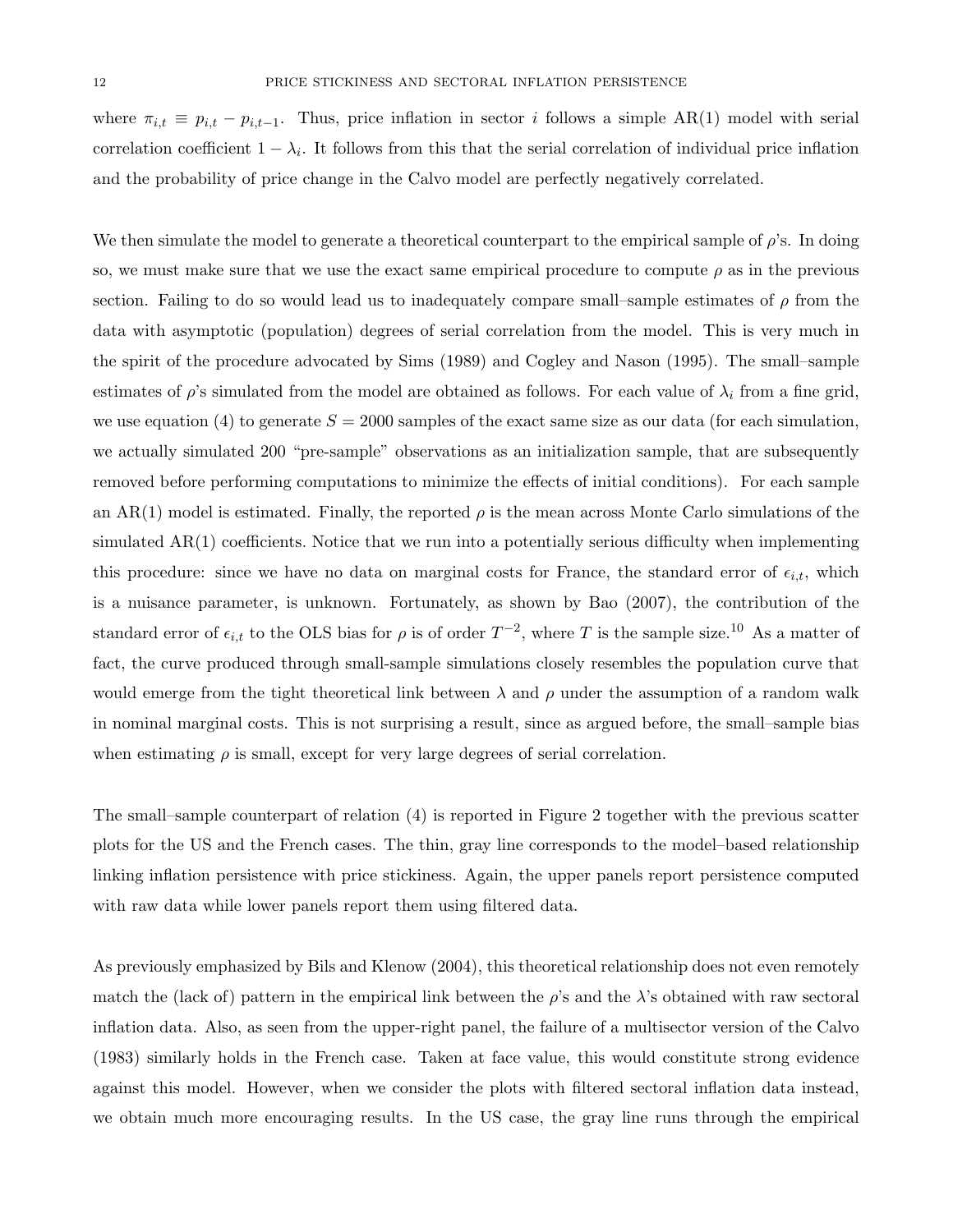

Figure 2. Theoretical relation between price stickiness and inflation persistence

observations. In the French case, however, the assumption of nominal marginal costs following a random– walk still fails to provide an accurate description of the data even after removing the idiosyncratic components of sectoral inflation data.

There is potentially a problem with the above assumption of a random walk behavior of sectoral, nominal marginal costs. Indeed, the series of sectoral marginal cost data used by Bils and Klenow (2004) to support the random walk assumption in the US case correspond only imperfectly with the sectors for which microeconomic data on price changes are available. It is thus unclear whether the results reported above constitute a decisive critique against the Calvo (1983) model of nominal price adjustment. For the French case, the assumption of a random walk behavior of sectoral, nominal marginal costs raises an additional problem. Indeed, no such marginal cost data at this level of disaggregation are available. It is thus impossible to assess the plausibility of this assumption in the present case. In addition the assumption of a random walk in the nominal marginal cost is debatable on theoretical grounds.

In an attempt to circumvent these problems, the next subsection adopts a different set of assumptions in order to run a similar quantitative exercise. The basic idea is to adopt additional theoretical assumptions that enable us to disregard marginal cost data.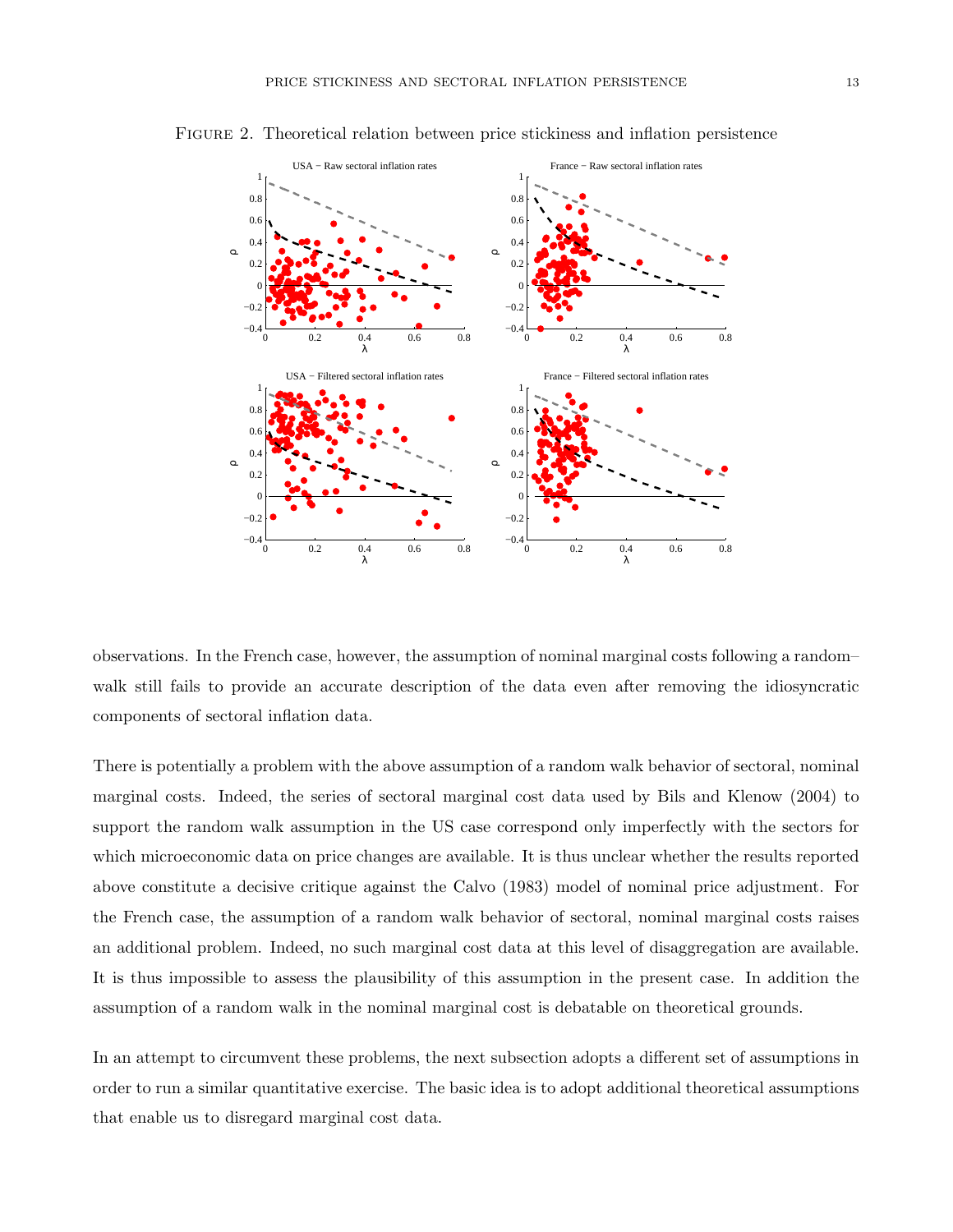3.3. An alternative assumption on marginal costs. We assume the same preference and market structure as in Carvalho (2006). Specifically, the production function  $F(\cdot)$  is assumed to be linear. This results in a set of N loglinearized price equations

$$
x_{i,t} = (1 - \beta(1 - \lambda_i)) \mathcal{E}_t \sum_{k=0}^{\infty} [\beta(1 - \lambda_i)]^k (p_{t+k} + \eta y_{t+k}) + u_t,
$$
\n(5)

where  $y_t$  is aggregate output,  $\eta$  is a synthetic parameter, combining deep parameters relating to preferences and technology (see, e.g. Woodford, 2003, chapter 3), and  $u_t$  is an economy-wide cost-push shock, evolving according to the AR(1) process  $u_t = \rho_u u_{t-1} + \sigma_u \epsilon_{u,t}$ ,  $\epsilon_{u,t} \sim \text{iid}(0, 1)$ . The presence of this cost push shock could be rationalized by assuming that  $\theta$  is subject to random shifts translating into stochastic variations in the markup charged by monopolistic firms.

Notice that implicit in our above setup is the assumption of a labor market wherein firms are price takers. As shown in Woodford (2003), this assumption allows for a simple relation between aggregate output and the economy–wide real marginal cost. This simple relation is summarized by the synthetic parameter  $\eta$ . Notice that this market need not be an economy–wide market, as argued by Woodford (2003). As a matter of fact, allowing for an industry–specific labor market greatly helps one–sector sticky prices models to match aggregate inflation persistence.

The aggregate price index,  $p_t$ , is linked to individual prices according to the relation

$$
p_t = \sum_{i=1}^{N} \omega_i p_{i,t}.
$$
\n
$$
(6)
$$

To close the model, one of two choices is available to us. First, we could specify market arrangements and a preference structure defining the willingness of agents to supply labor. Second, we could rely on a reduced–form model specifying the stochastic behavior of aggregate output  $y_t$ . Given that our focus is mainly descriptive and that we refrain from drawing policy recommendations from our analysis, we settle for the second option.

To do so, we specify a monthly VAR model for the joint process of output, the 3–months nominal interest rate, and aggregate consumer price inflation (in this order) using data covering the period  $1991(1)-2000(6)$  for the US and  $1991(1)-2008(9)$  for France. Monthly output is obtained from quarterly GDP using the time disaggregation procedure proposed by Chow and Lin (1971) and relying on industrial production as the regression covariate. We then compute an output gap series by linearly detrending the logarithm of the series. Importantly, we here too use the aggregate inflation measure consistent with our sectoral price indices. Based on a likelihood–ratio test, we adopt a 1-lag structure for the US case and an 2-lag structure for France. Using a standard Cholesky orthogonalization, we constrain output to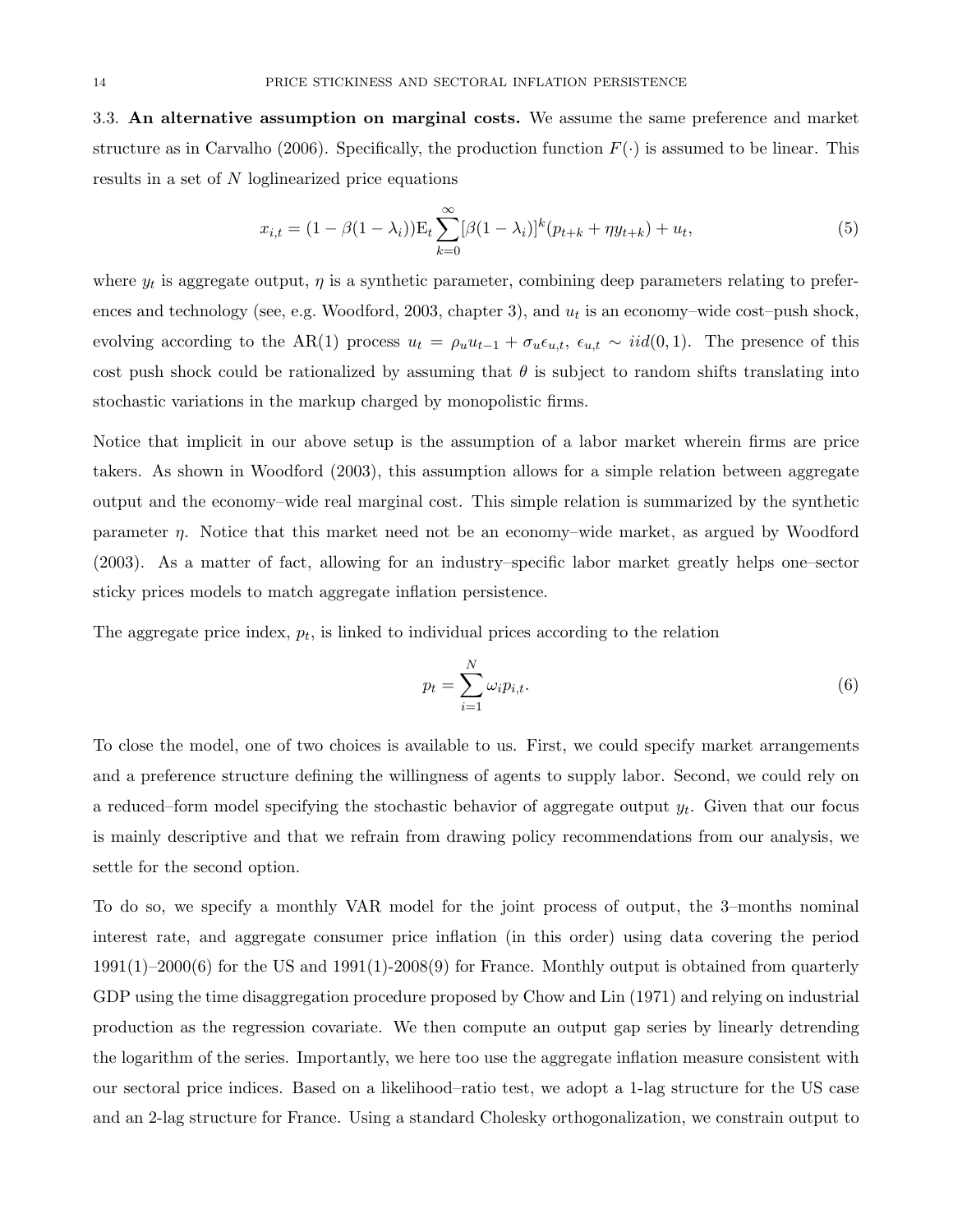react on impact to its own shock; inflation, in contrast, reacts to all shocks. This identification scheme is consistent with equation (5).

In a second step, in the spirit of Fuhrer and Moore (1995) and Coenen, Levin, and Christoffel (2007), we design a multivariate model as follows. First, the auxiliary output and interest rate equations from the VAR are fed into the multi–sector model, using orthogonalized shocks as the driving forces, after having eliminated the inflation equation from the VAR. Second, to define aggregate inflation in terms of the multi–sector model variables, we use the simple identity  $\pi_t \equiv p_t - p_{t-1}$ . The overall model thus comprises these three equations together with the  $N$  forward-looking equations (5),  $N$  equations defining the sectoral price level as well as equation (6), and the equation for the cost push shock. This large linear rational expectation model is solved using the AIM procedure (Anderson and Moore,  $1985$ ).<sup>11</sup>

Armed with the above framework, we then propose the following quantitative experiment. First, each of the N vectors  $(\lambda_i, \omega_i)_{i=1}^N$  is calibrated to match exactly their empirical counterpart from the preceding section, taken from Baudry, Le Bihan, Sevestre, and Tarrieu (2007) for France and Bils and Klenow (2004) for the US. Following Carvalho (2006) calibration we set  $\beta$  to 0.9975 and  $\eta$  to 0.13. We then calibrate  $\rho_u$  and  $\sigma_u$  to match exactly the volatility and persistence of aggregate inflation, given the theoretical setup adopted here.<sup>12</sup>

To derive the model-based counterpart of the empirical relation between  $\lambda$  and  $\rho$ , we proceed as in the previous section. We use the calibrated model as our data generating process and generate  $S = 2000$ samples of the exact same size as in the actual data (again, to attenuate the influence of initial observations, a set of 200 "pre-sample" observations was simulated, without being used in estimation). For each simulation, we estimate sectoral  $\rho$ 's by least–squares. For each sector, our final theoretical counterpart of inflation persistence is the average across simulations of the  $S$  estimated  $AR(1)$  coefficients. This procedure produces a sample of cross-sectional observations of persistence for each of the N individual price inflation rates generated by the model. These are plotted against the  $\lambda$ 's in order to generate a theoretical counterpart of Bils and Klenow's (2004) curve, under a slightly different assumption regarding the dynamic behavior of marginal costs.

The results are reported in Figure 2, in which the black, dashed line corresponds to the non–linear relationship between inflation persistence and price stickiness obtained under our alternative assumptions. Upon inspecting this figure, it is clear that (i) the curve linking the  $\rho$ 's and the  $\lambda$ 's is much lower than that obtained under the Bils and Klenow  $(2004)$  assumption and  $(ii)$  this curve is not a straight line and, in particular, appears to be convex in the low  $\lambda$  region of the graphs. In either the US or in the French case, the theoretical curve captures more points in the scatter plot than that in the Bils and Klenow (2004) model. In addition, both for the US and France, the model is able to generate negative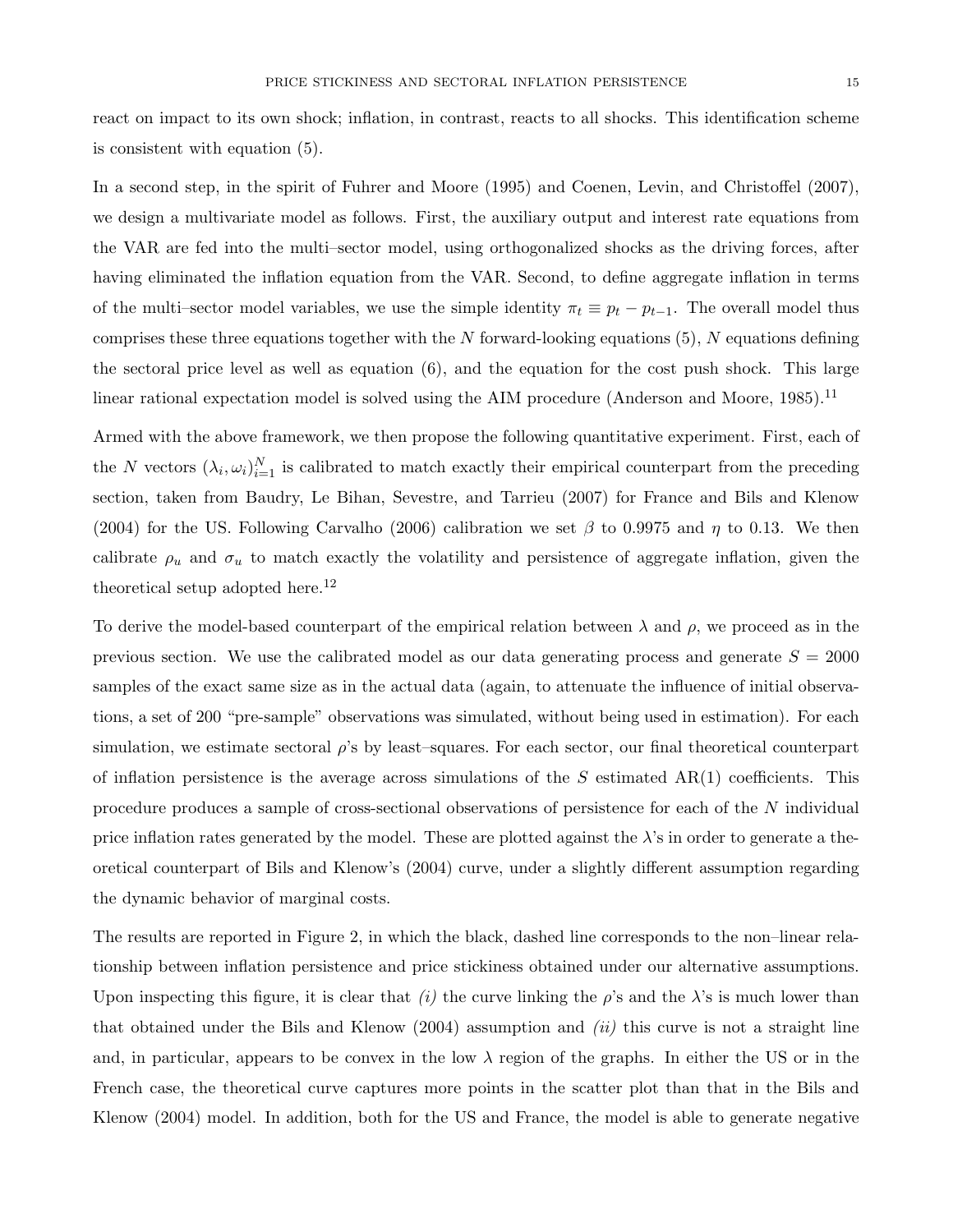serial correlation in sectoral inflation. However, this happens only in the high  $\lambda$  region of Figure 2, while empirically, with unfiltered data, this obtains for the most part in the low  $\lambda$  region, i.e. in those sectors with the highest degree of price rigidity (see the top panels of Figure 2). Thus, even if our alternative assumption regarding the marginal cost helps reconcile the Calvo (1983) model with empirical data, it still falls short from providing a completely satisfying description.

As before, this failure might reflect the prevalence of sector–specific shocks that actually dominate the dynamics of sectoral inflation rates, as argued by Boivin, Giannoni, and Mihov (2009). To investigate this issue in further details, we compare this theoretical curve with persistence indicators estimated from the filtered sectoral inflation data (see the bottom panels of Figure 2). In the case of French data (reported in the lower left Panel of the figure), the theoretical curve crosses the data scatter plot right-through the middle. Thus using jointly our two alterations to the Bils and Klenow approach substantially weakens the case against the Calvo model. In the case of the US (reported in the lower–right panel of the figure) the model–generated curve crosses the scatter plot in its lower part. Thus jointly implementing these two alterations in some sense seems to go too far: indeed our model here underpredicts persistence, conditional on common shocks, in sectoral inflation.

#### 4. Concluding remarks

Our main results are the following. First, no simple empirical relationship exists between price rigidity and the degree of (unconditional) sectoral inflation persistence, a finding reported by Bils and Klenow (2004) for the US that we as well obtain for France. Bils and Klenow (2004) interpreted this result as evidence against the Calvo time-dependent pricing model, which over-predicts inflation persistence. We however show that allowing for two mechanisms goes a long way toward reconciling the Calvo model with evidence on sectoral inflation persistence. First, filtering the inflation rates to remove idiosyncratic components along the lines of Boivin, Giannoni, and Mihov (2009). Second, altering the marginal cost process, so as to allow a minimal degree of feedback from the inflation rate to the marginal cost. The first mechanism works toward increasing persistence and gives rise in our data to a negative correlation between inflation persistence and the frequency of price changes. The second mechanism decreases the model predicted persistence.

One avenue for future research would involve using actual sectoral marginal cost data in a multisector model with explicit idiosyncratic shocks. Whether such a model is able to replicate the (lack of) persistence in the raw inflation rates would provide a more stringent test of the Calvo model.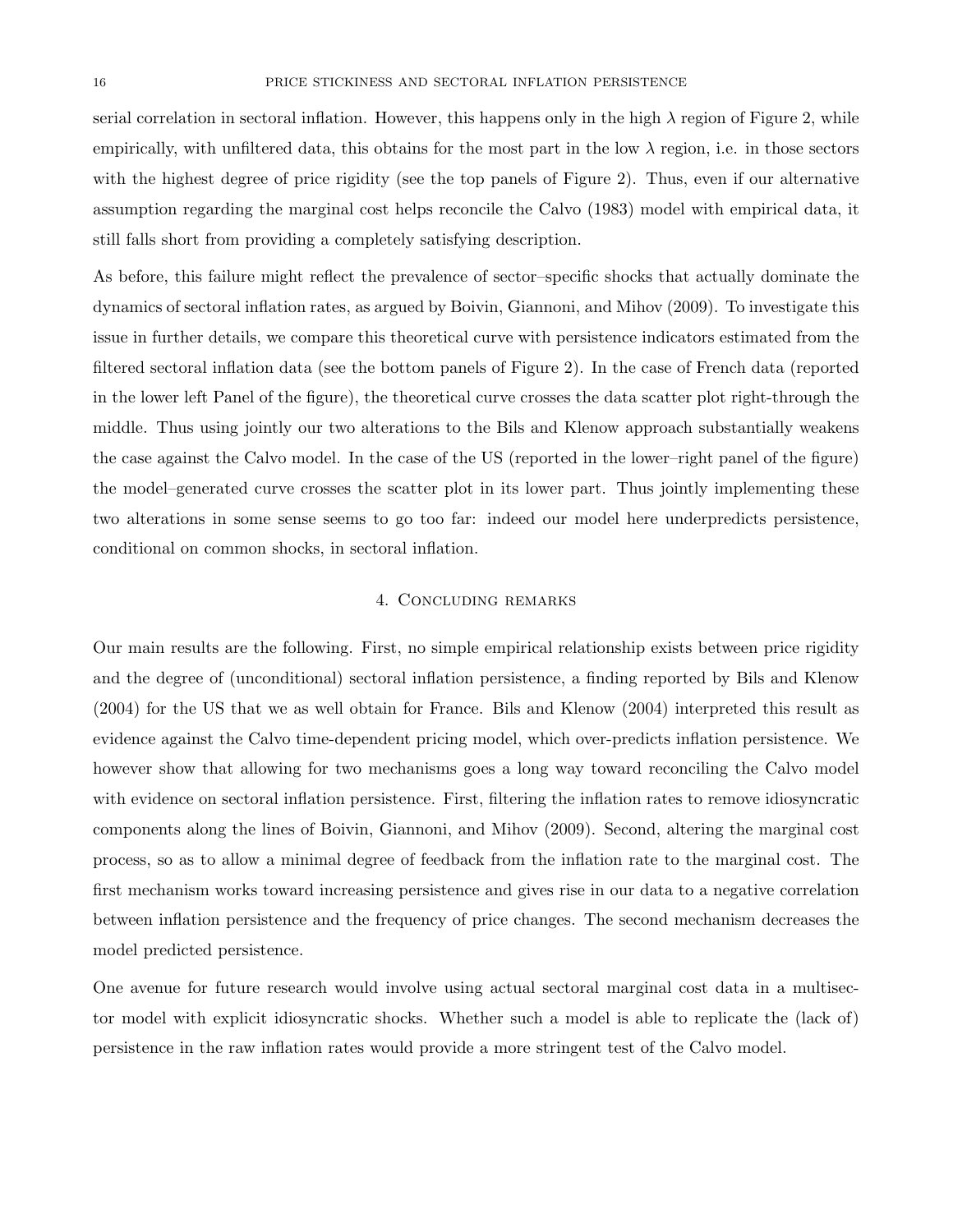#### **NOTES**

<sup>1</sup> We are very grateful to Pete Klenow for making these detailed results available to us. We refer the reader to Bils and Klenow (2004) for a description of the data.

<sup>2</sup> Classification of Individual Consumption by Purpose.

<sup>3</sup>For a thorough description of our dataset, we refer the reader to our *Data Description Appendix*, available upon request.

 $4$  Notice that Bils and Klenow (2004) focused exclusively on the  $AR(1)$  model because this assumption was fully consistent with the model they tested.

 $5$  See, among others, Galí and Gertler (1999), Galí, Gertler, and López-Salido (2001).

 ${}^{6}$ Bils and Klenow (2004) p.963 indicate that "This positive correlation is predicted by the Calvo and Taylor sticky price models, since less frequent price changes should mute the volatility of inflation innovation". We note however that in state–dependent models as well, one may expect that when shocks to the marginal cost are large both the frequency and the volatility of price change will be large, inducing a positive cross–sectoral correlation.

<sup>7</sup>These results are reported in an appendix available upon request.

<sup>8</sup>We are grateful to a referee for suggesting this strategy.

 $9$ We also estimated a FAVAR model based on the principal component analysis. Using this parametric model enables us to estimate an alternative sectoral inflation persistence based on the loadings and the VAR structure imposed on the factors  $f_t$ . This delivers very similar results.

<sup>10</sup>For our sample size T, we checked that the standard error of  $\epsilon_{i,t}$  is indeed quantitatively irrelevant by replicating the  $S = 2000$  simulations using a broad range of standard errors for  $\epsilon_{i,t}$ , for each i. The resulting theoretical curves were virtually identical.

<sup>11</sup>For instance in the US case the model comprises 260 equations.

 $12$ This step can be interpreted as an exactly–identified Simulated Method of Moments procedure.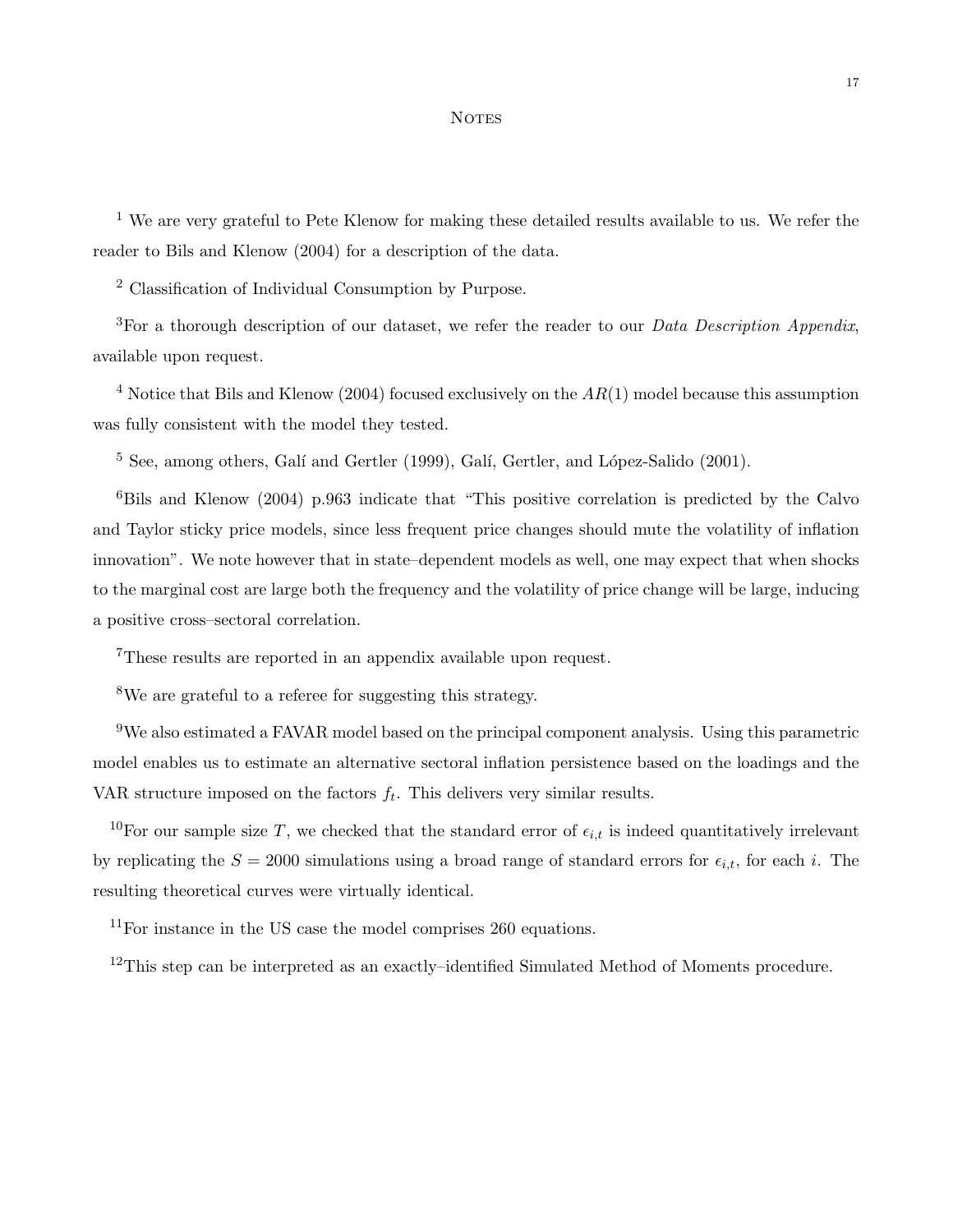#### **REFERENCES**

- Anderson, G. A., and G. R. Moore (1985): "A Linear Algebraic Procedure for Solving Perfect Foresight Models," Economics Letters, 17(3), 247–252.
- Bao, Y. (2007): "The Approximate Moments Of The Least Squares Estimator For The Stationary Autoregressive Model Under A General Error Distribution," Econometric Theory, 23(5), 1013–1021.

BATINI, N. (2006): "Euro Area Inflation Persistence," Empirical Economics, 31(4), 977-1002.

- BAUDRY, L., H. LE BIHAN, P. SEVESTRE, AND S. TARRIEU (2007): "What do Thirteen Million Price Records Have to Say About Consumer Price Rigidity?," Oxford Bulletin of Economics and Statistics, 69(2), 139–183.
- BENATI, L. (2008): "Investigating Inflation Persistence Across Monetary Regimes," The Quarterly Journal of Economics, 123(3), 1005–1060.
- Bilke, L. (2005): "Break in the Mean and Persistence of Inflation: A Sectoral Analysis of French CPI," Working paper Series 463, European Central Bank.
- BILS, M., AND P. J. KLENOW (2004): "Some Evidence on the Importance of Sticky Prices," Journal of Political Economy, 112(5), 947–985.
- BOIVIN, J., M. P. GIANNONI, AND I. MIHOV (2009): "Sticky Prices and Monetary Policy: Evidence from Disaggregated US Data," American Economic Review, 99(1), 350–84.
- Calvo, G. A. (1983): "Staggered Prices in a Utility-Maximizing Framework," Journal of Monetary Economics, 12(3), 383–398.
- Carvalho, C. (2006): "Heterogeneity in Price Stickiness and the Real Effects of Monetary Shocks," The B.E. Journal of Macroeconomics, 0(1), 1.
- Chow, G. C., and A.-l. Lin (1971): "Best Linear Unbiased Interpolation, Distribution, and Extrapolation of Time Series by Related Series," The Review of Economics and Statistics, 53(4), 372–75.
- Coenen, G., A. T. Levin, and K. Christoffel (2007): "Identifying the Influences of Nominal and Real Rigidities in Aggregate Price-Setting Behavior," Journal of Monetary Economics, 54(8), 2439–2466.
- Cogley, T., and J. M. Nason (1995): "Output Dynamics in Real-Business-Cycle Models," American Economic Review, 85(3), 492–511.
- FUHRER, J., AND G. MOORE (1995): "Inflation Persistence," The Quarterly Journal of Economics, 110(1), 127–59.
- GALÍ, J., AND M. GERTLER (1999): "Inflation Dynamics: A Structural Econometric Analysis," Journal of Monetary Economics, 44(2), 195–222.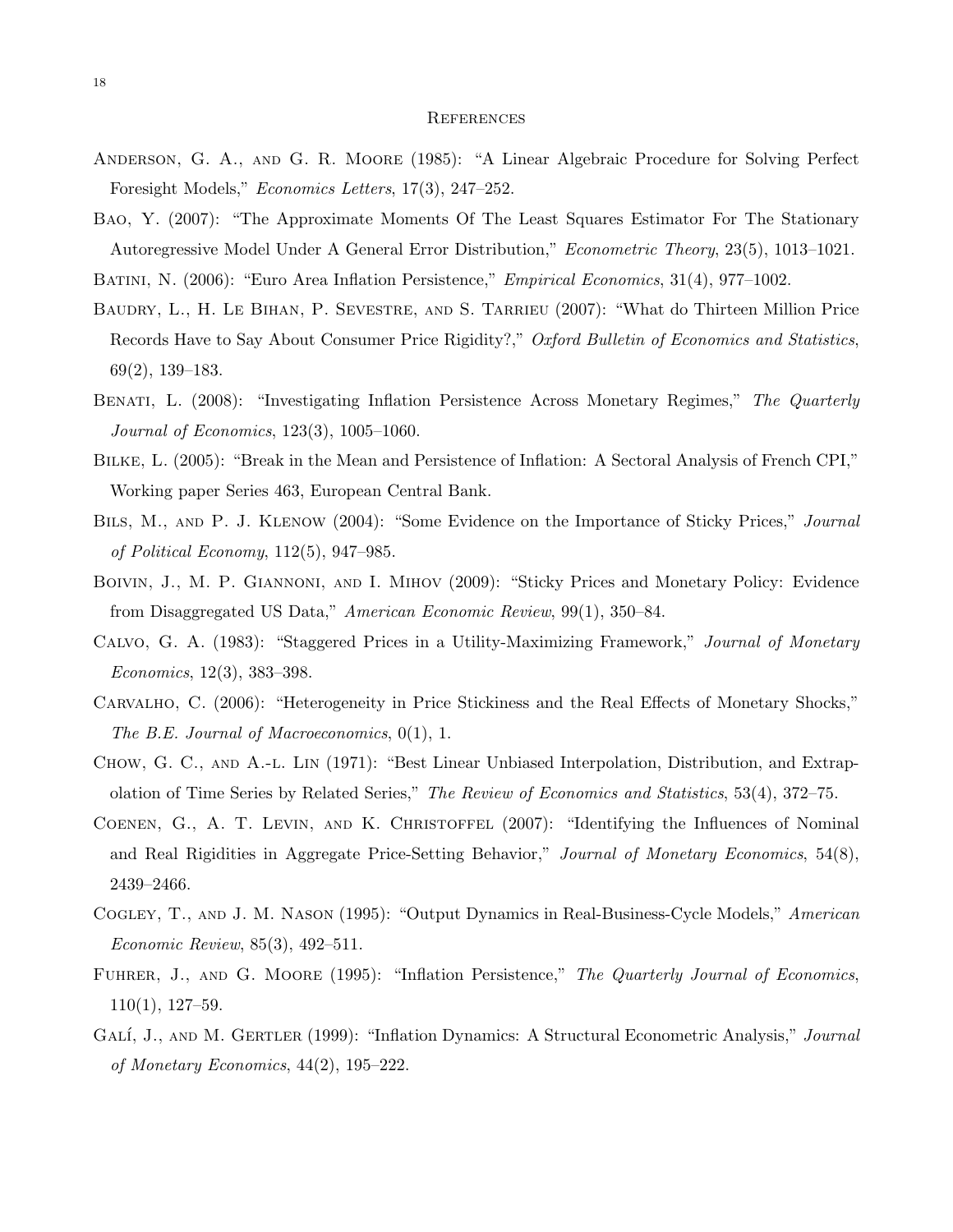- GALÍ, J., M. GERTLER, AND J. D. LÓPEZ-SALIDO (2001): "European Inflation Dynamics," European Economic Review, 45(7), 1237–1270.
- Granger, C. W. J. (1980): "Long Memory Relationships and the Aggregation of Dynamic Models," Journal of Econometrics, 14(2), 227–238.

Greene, W. H. (1997): Econometric Analysis. Prentice Hall, 3nd edn.

- LEVIN, A. T., AND J. M. PIGER (2003): "Is Inflation Persistence Intrinsic in Industrial Economies?," Working Papers 2002-023, Federal Reserve Bank of St. Louis.
- O'Reilly, G., and K. Whelan (2005): "Has Euro-Area Inflation Persistence Changed Over Time?," The Review of Economics and Statistics, 87(4), 709–720.

Sims, C. A. (1989): "Models and their Use," American Journal of Agricultural Economics, 67.

WOODFORD, M. (2003): *Interest and Prices*. Princeton University Press, 1st edn.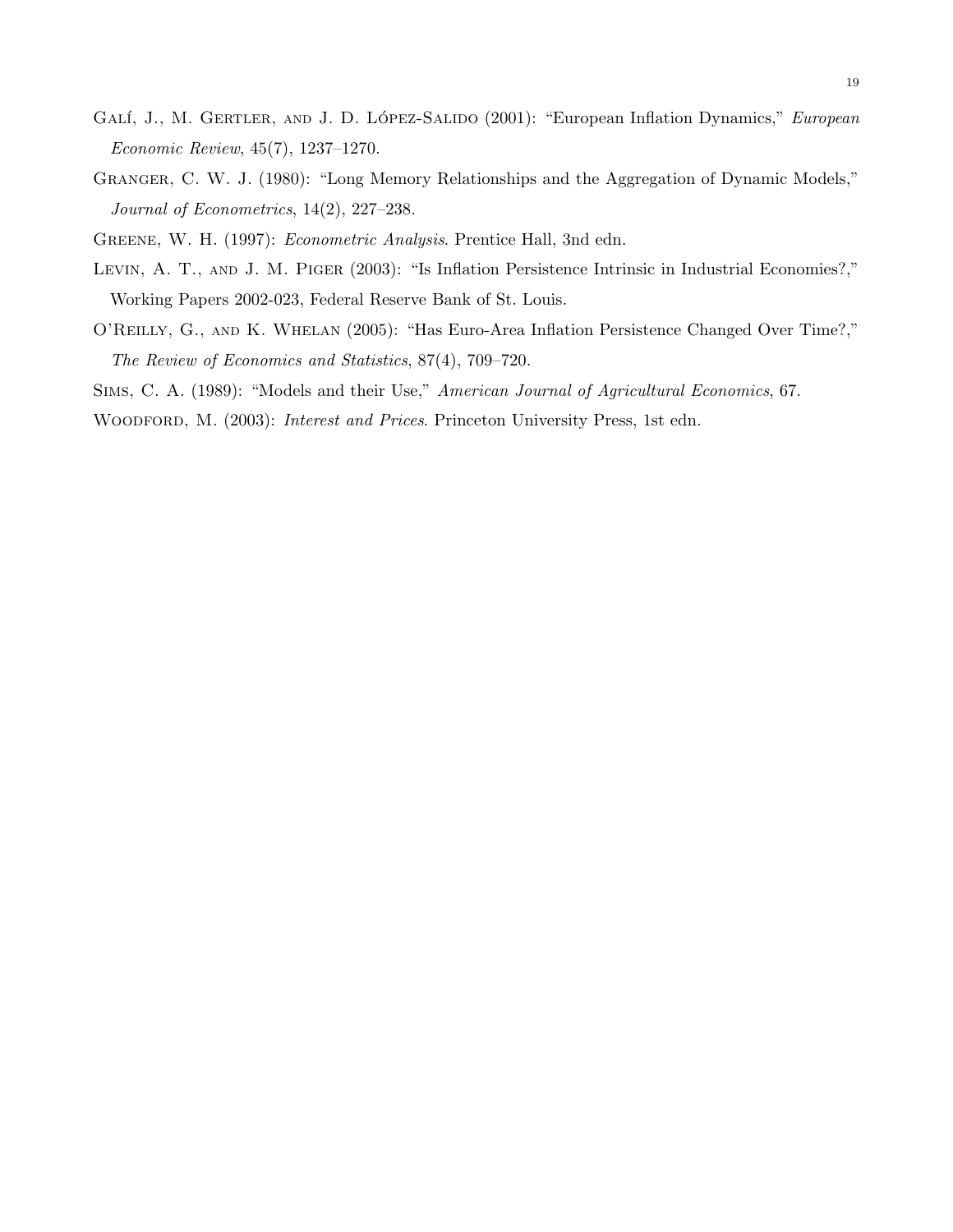### **APPENDIX**

This appendix describes the French data used in the paper and provides additional results on biases. For a description of US data, the reader is referred to Bils and Klenow (2004) and Boivin, Giannoni, and Mihov (2009) and their online appendices. The Transformation codes below are as in Boivin, Giannoni, and Mihov (2009): 1 - no transformation; 2 - first difference; 4 - logarithm; 5 - first difference of logarithm. IPI stands for industrial production index. PPI stands for producer price index.

| <b>Series Description</b>                                                    | COICOP Code | <b>Source</b> | Trans. Code |
|------------------------------------------------------------------------------|-------------|---------------|-------------|
| <b>Bread</b>                                                                 | 1111        | <b>INSEE</b>  | 5           |
| Pastry products                                                              | 1112        | <b>INSEE</b>  | 5           |
| Pastry - cook products                                                       | 1113        | <b>INSEE</b>  | 5           |
| Cereals                                                                      | 1114        | <b>INSEE</b>  | 5           |
| Meat of beef animals                                                         | 1121        | <b>INSEE</b>  | 5           |
| Meat of yeal animals                                                         | 1122        | <b>INSEE</b>  | 5           |
| Meat of lamb and horse                                                       | 1123        | <b>INSEE</b>  | 5           |
| Meat of pork and cooked pork meats                                           | 1124        | <b>INSEE</b>  | 5           |
| Meat of poultry                                                              | 1125        | <b>INSEE</b>  | 5           |
| Other preserved or processed meat and meat-based preparations                | 1126        | <b>INSEE</b>  | 5           |
| Preserved, frozen, dried or smoked seafood and seafood-based preparations    | 1132        | <b>INSEE</b>  | 5           |
| Milks and fresh creams                                                       | 1141        | <b>INSEE</b>  | 5           |
| Yoghurts and milk-based desserts                                             | 1142        | <b>INSEE</b>  | 5           |
| Cheeses                                                                      | 1143        | <b>INSEE</b>  | 5           |
| Eggs                                                                         | 1144        | <b>INSEE</b>  | 5           |
| <b>Butters</b>                                                               | 1151        | <b>INSEE</b>  | 5           |
| Edible oils and margarines                                                   | 1152        | <b>INSEE</b>  | 5           |
| Frozen, dried fruits or "appertized" fruits                                  | 1162        | <b>INSEE</b>  | 5           |
| Frozen, dried or preserved vegetables and other vegetable-based preparations | 1172        | <b>INSEE</b>  | 5           |
| Sugar-based products                                                         | 1181        | <b>INSEE</b>  | 5           |
| Chocolate-based products                                                     | 1182        | <b>INSEE</b>  | 5           |
| Edible ices, ice creams and sorbets                                          | 1183        | <b>INSEE</b>  | 5           |
| Condiments and sauces                                                        | 1191        | <b>INSEE</b>  | 5           |
| Processed baby food and dietary preparations                                 | 1192        | <b>INSEE</b>  | 5           |
| Other food products n.e.c.                                                   | 1193        | <b>INSEE</b>  | 5           |

APPENDIX A. SECTORAL PRICE DATA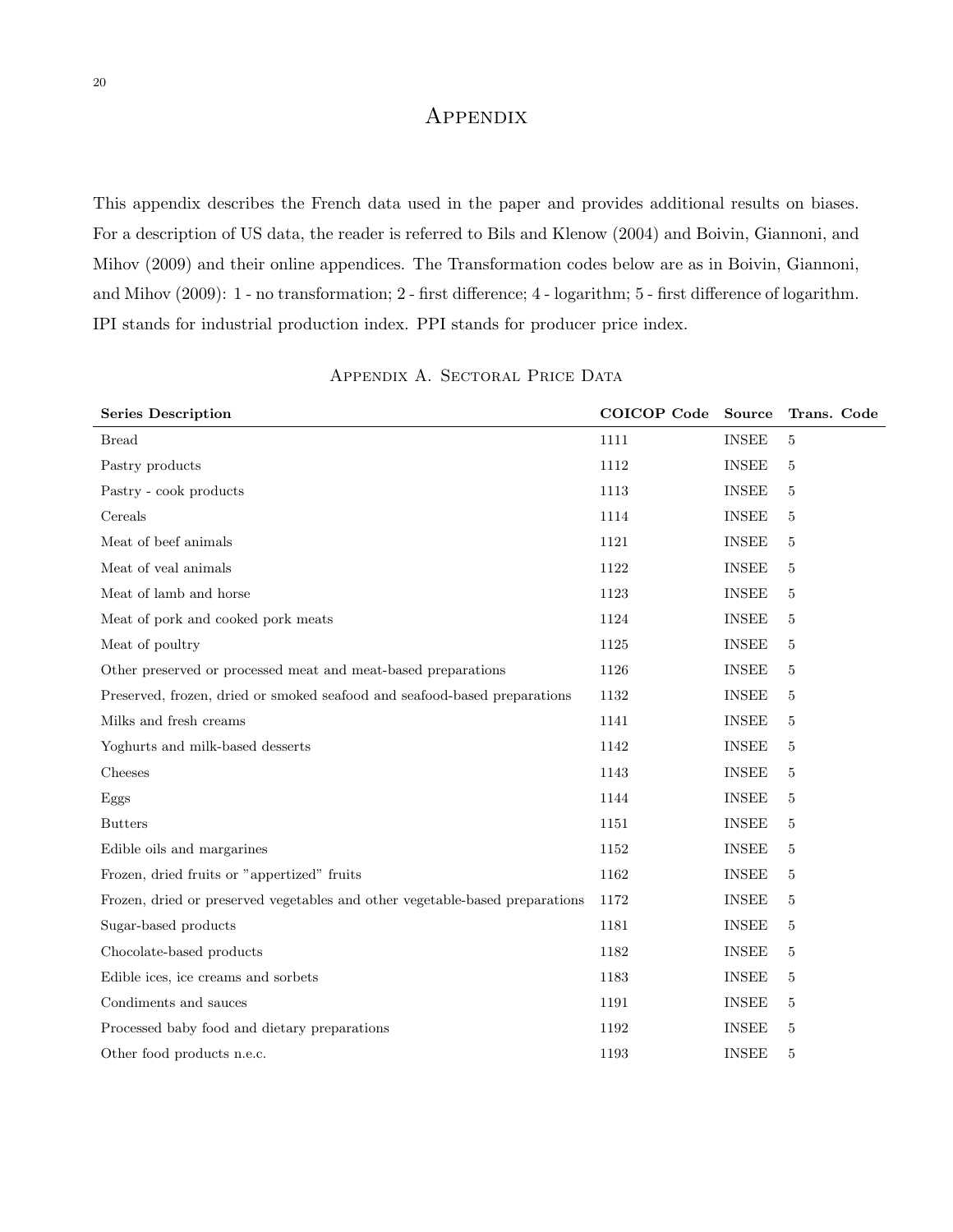| <b>Series Description</b>                                              | COICOP Code | <b>Source</b> | Trans. Code |
|------------------------------------------------------------------------|-------------|---------------|-------------|
| Chocolate-based powder                                                 | 1211        | <b>INSEE</b>  | 5           |
| Coffees                                                                | 1212        | <b>INSEE</b>  | 5           |
| Teas and infusions                                                     | 1213        | <b>INSEE</b>  | 5           |
| Mineral waters and spring waters                                       | 1221        | <b>INSEE</b>  | 5           |
| Sodas, juices and syrops                                               | 1222        | <b>INSEE</b>  | 5           |
| Aperitifs                                                              | 2111        | <b>INSEE</b>  | 5           |
| Brandy and liqueurs                                                    | 2112        | <b>INSEE</b>  | 5           |
| Wines                                                                  | 2121        | <b>INSEE</b>  | 5           |
| Champagne, other sparkling wines and ciders                            | 2122        | <b>INSEE</b>  | 5           |
| Beers                                                                  | 2131        | <b>INSEE</b>  | 5           |
| Materials for the maintenance and repair of the dwelling               | 4311        | <b>INSEE</b>  | 5           |
| Floor and wall covering services                                       | 4321        | <b>INSEE</b>  | 5           |
| Other services for the maintenance of the dwelling                     | 4322        | <b>INSEE</b>  | 5           |
| Water supply                                                           | 4411        | <b>INSEE</b>  | 5           |
| Other services related with the dwelling n.e.c.                        | 4414        | <b>INSEE</b>  | 5           |
| Liquefied gas                                                          | 4522        | <b>INSEE</b>  | 5           |
| Liquid fuels                                                           | 4531        | <b>INSEE</b>  | 5           |
| Solid fuels                                                            | 4541        | <b>INSEE</b>  | 5           |
| Bedlinen and bedding                                                   | 5211        | <b>INSEE</b>  | 5           |
| Other household textiles                                               | 5212        | <b>INSEE</b>  | 5           |
| Washing machines                                                       | 5311        | <b>INSEE</b>  | 5           |
| Cookers                                                                | 5312        | <b>INSEE</b>  | 5           |
| Refrigerators, freezers                                                | 5313        | <b>INSEE</b>  | 5           |
| Other major household appliances                                       | 5314        | <b>INSEE</b>  | 5           |
| Small electric household appliances                                    | 5321        | <b>INSEE</b>  | 5           |
| Repair of household appliances                                         | 5331        | <b>INSEE</b>  | 5           |
| Household articles of porcelain or earthenware and glassware           | 5411        | <b>INSEE</b>  | 5           |
| Metal kitchen utensils                                                 | 5412        | <b>INSEE</b>  | 5           |
| Other domestic utensils                                                | 5413        | <b>INSEE</b>  | 5           |
| Tools and other equipments for house and garden                        | 5511        | <b>INSEE</b>  | 5           |
| Small articles for routine household maintenance                       | 5611        | <b>INSEE</b>  | 5           |
| Domestic soaps and cleaning products for routine household maintenance | 5612        | <b>INSEE</b>  | 5           |
| Other household services                                               | 5622        | <b>INSEE</b>  | 5           |
| Parapharmaceutical products                                            | 6112        | <b>INSEE</b>  | 5           |
| Therapeutic, appliances and equipment                                  | 6113        | <b>INSEE</b>  | 5           |
| Paramedical services                                                   | 6231        | <b>INSEE</b>  | 5           |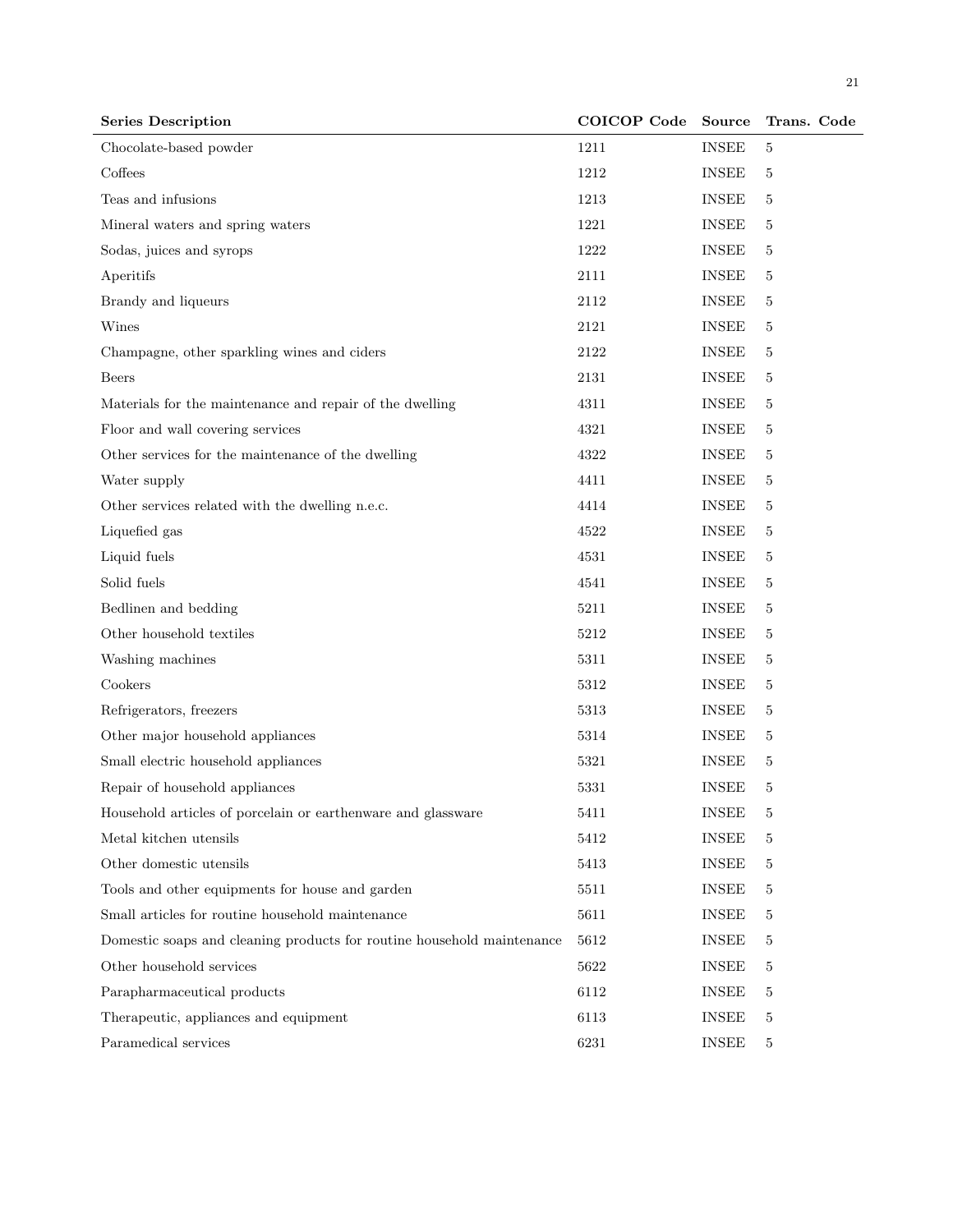| <b>Series Description</b>                                                      | COICOP Code         | Source                 | Trans. Code |
|--------------------------------------------------------------------------------|---------------------|------------------------|-------------|
| Motor cycles and bicycles                                                      | 7121                | <b>INSEE</b>           | 5           |
| <b>Tyres</b>                                                                   | 7211                | <b>INSEE</b>           | 5           |
| Other spare parts for vehicles and accessories                                 | 7212                | <b>INSEE</b>           | 5           |
| Fuels                                                                          | 7221                | <b>INSEE</b>           | 5           |
| Lubricants                                                                     | 7222                | <b>INSEE</b>           | 5           |
| Maintenance of personal transport equipment                                    | 7231                | <b>INSEE</b>           | 5           |
| Repair of personal transport equipment                                         | 7232                | <b>INSEE</b>           | 5           |
| Toll facilities and car parks                                                  | 7241                | <b>INSEE</b>           | 5           |
| Other services in respect of personal transport equipment                      | 7242                | <b>INSEE</b>           | 5           |
| Passenger transport by road                                                    | 7321                | <b>INSEE</b>           | 5           |
| Taxis                                                                          | 7322                | <b>INSEE</b>           | 5           |
| Combined passenger transport (two or more modes of transport)                  | 7351                | <b>INSEE</b>           | 5           |
| Other purchase transport services                                              | 7361                | <b>INSEE</b>           | 5           |
| Equipments for the reception, recording and reproduction of pictures and sound | 9111                | <b>INSEE</b>           | 5           |
| Photographic and cinematographic equipment and optical instruments             | 9121                | <b>INSEE</b>           | 5           |
| Information processing equipments including computers and printers             | 9131                | <b>INSEE</b>           | 5           |
| Recording media for pictures and sound                                         | 9141                | <b>INSEE</b>           | 5           |
| Repair of audio-visual, photographic and information processing equipments     | 9151                | <b>INSEE</b>           | 5           |
| Other major durables for recreation and culture                                | 9211                | <b>INSEE</b>           | 5           |
| Games, toys hobbies                                                            | 9311                | <b>INSEE</b>           | 5           |
| Equipments for sport, camping and open-air recreation                          | 9321                | <b>INSEE</b>           | 5           |
| Seedling and seeds                                                             | 9332                | <b>INSEE</b>           | 5           |
| Pets and services for pets                                                     | 9341                | <b>INSEE</b>           | 5           |
| Recreational services                                                          | 9411                | <b>INSEE</b>           | 5           |
| Cinemas                                                                        | 9421                | <b>INSEE</b>           | 5           |
| Others cultural shows and museums                                              | 9422                | <b>INSEE</b>           | 5           |
| Other cultural services                                                        | $\boldsymbol{9424}$ | $\operatorname{INSEE}$ | 5           |
| <b>Books</b>                                                                   | 9511                | <b>INSEE</b>           | 5           |
| Newspapers                                                                     | $9521\,$            | <b>INSEE</b>           | 5           |
| Other paper-based articles                                                     | 9531                | <b>INSEE</b>           | 5           |
| Other office accessories                                                       | 9532                | <b>INSEE</b>           | 5           |
| Package holidays                                                               | 9611                | <b>INSEE</b>           | 5           |
| Education services                                                             | 10111               | <b>INSEE</b>           | 5           |
| Restaurants                                                                    | 11111               | <b>INSEE</b>           | 5           |
| Cafés, bars and the like                                                       | $11112\,$           | <b>INSEE</b>           | 5           |
| School or universitty canteens                                                 | 11121               | <b>INSEE</b>           | $\mathbf 5$ |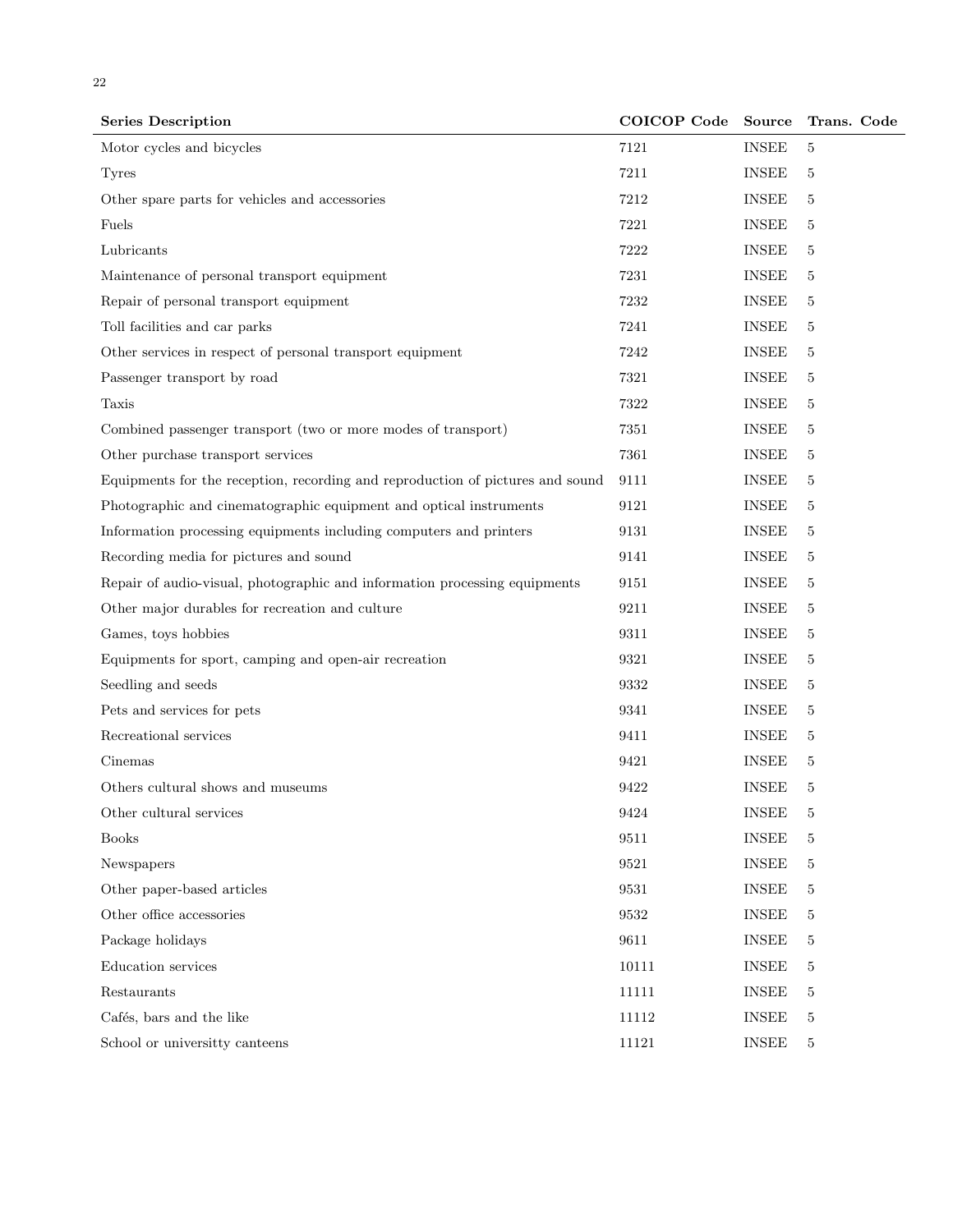| <b>Series Description</b>                                      | COICOP Code Source |              | Trans. Code    |
|----------------------------------------------------------------|--------------------|--------------|----------------|
| Professional canteen                                           | 11122              | <b>INSEE</b> | 5              |
| Hotels, including boarding houses                              | 11211              | <b>INSEE</b> | 5              |
| Boarding schools or university pension                         | 11212              | <b>INSEE</b> | $\overline{5}$ |
| Holiday accomodation                                           | 11213              | <b>INSEE</b> | $\overline{5}$ |
| Hairdressing                                                   | 12111              | <b>INSEE</b> | 5              |
| Other aesthetic services                                       | 12112              | <b>INSEE</b> | 5              |
| Perfumes and beauty products                                   | 12131              | <b>INSEE</b> | 5              |
| Personal care products                                         | 12132              | <b>INSEE</b> | 5              |
| Other toilet articles and equipment                            | 12133              | <b>INSEE</b> | 5              |
| Jewelry, clocks and watches                                    | 12311              | <b>INSEE</b> | 5              |
| Leather working and travel goods                               | 12321              | <b>INSEE</b> | 5              |
| Other personal effects, including repair                       | 12322              | <b>INSEE</b> | 5              |
| Fees for administrative formalities ans other private services | 12712              | <b>INSEE</b> | 5              |
|                                                                |                    |              |                |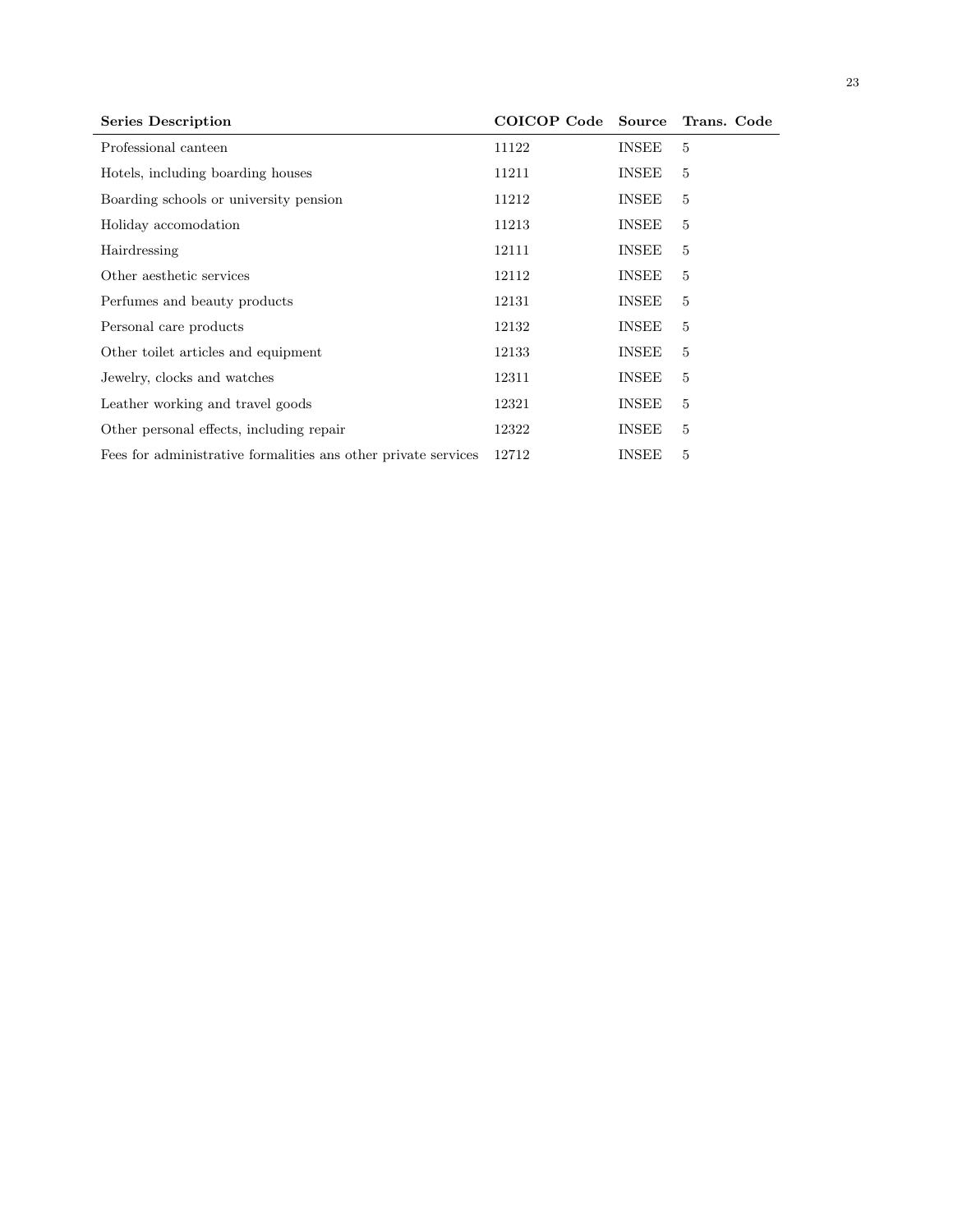Appendix B. Data Used in PCA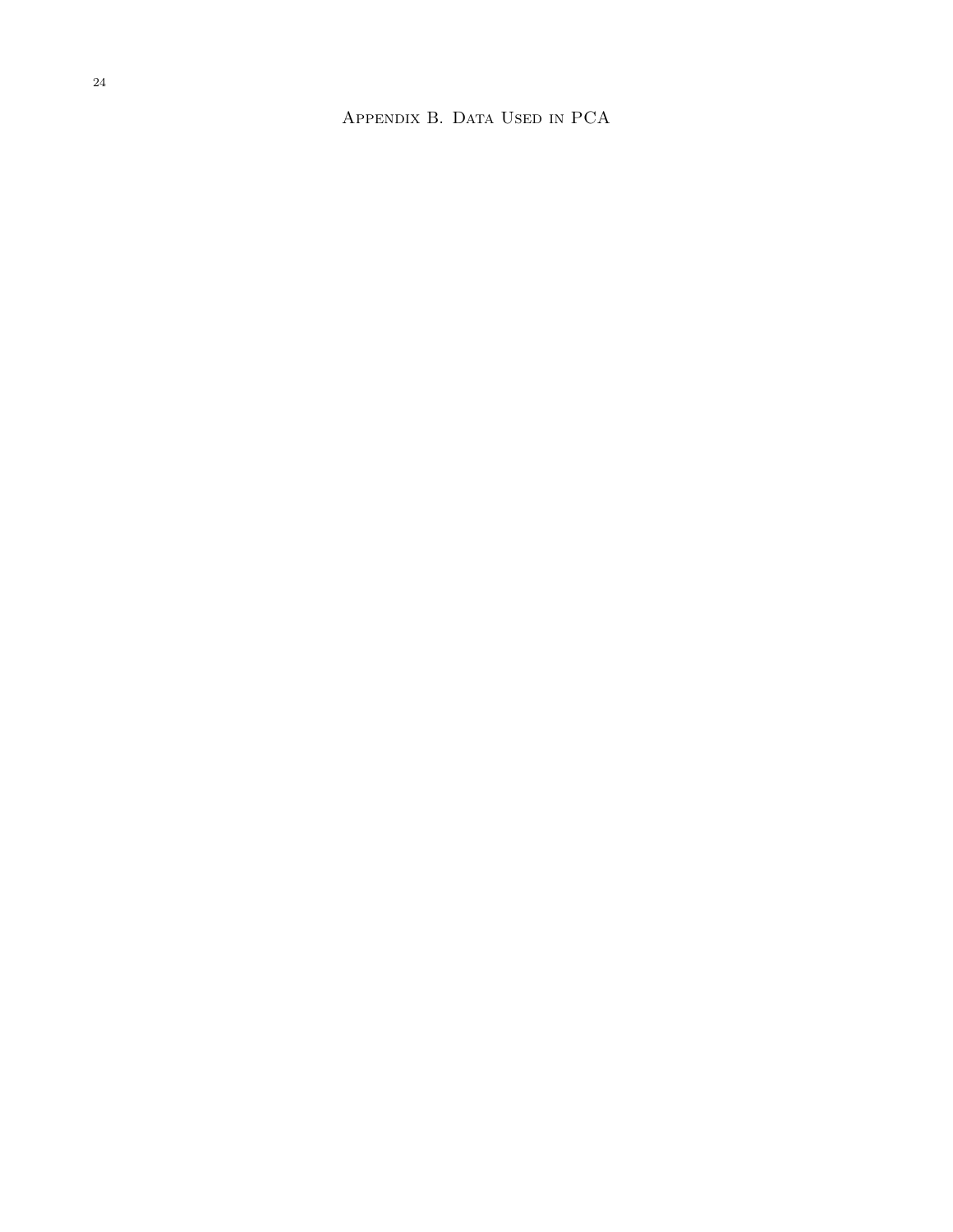| <b>Series Description</b>                                                                                                                            | Source       | Code<br>Trans. |
|------------------------------------------------------------------------------------------------------------------------------------------------------|--------------|----------------|
| - Buildings (MIG, F CC1) - seasonally and working day adjusted<br>Industrial Production Index, $(2005 = 100)$                                        | INSEE        | LO             |
| Industrial Production Index, (2005 = 100) - Civil engineering (MIG, F CC2) - seasonally and working day adjusted                                     | <b>INSEE</b> | LO             |
| Industrial Production Index, (2005 = 100) - Intermediate Goods Industry (MIG, MIG ING) - seasonally and working day adjusted                         | <b>INSEE</b> | LO             |
| Industrial Production Index, (2005 = 100) - Capital Goods Industry (MIG, MIG CAG) - seasonally and working day adjusted                              | <b>INSEE</b> | Ľ              |
| Industrial Production Index, (2005 = 100) - Durable Consumer Goods Industry (MIG, MIG DCOG) - seasonally and working day adjusted                    | <b>INSEE</b> | Ľ              |
| Industrial Production Index, (2005 = 100) - Non-durable Consumer Goods Industry (MIG, MIG NDCOG) - seasonally and working day adjusted               | <b>INSEE</b> | Ľ              |
| Industrial Production Index, (2005 = 100) - Energy (MIG, MIG NRG) - seasonally and working day adjusted                                              | <b>INSEE</b> | LO             |
| Industrial Production Index, (2005 = 100) - Construction (MIG, F) - seasonally and working day adjusted                                              | <b>INSEE</b> | Ľ              |
| Industrial Production Index (2005 = 100) - Mining and Quarrying (NAF rév. 2, B) - seasonally and working day adjusted                                | <b>INSEE</b> | Ľ              |
| Industrial Production Index (2005 = 100) - Manufacturing (NAF rév. 2, C) - seasonally and working day adjusted                                       | <b>INSEE</b> | LO             |
| Industrial Production Index (2005 = 100) - Electricity, gas, steam and air conditioning supply (NAF rév. 2, D) - seasonally and working day adjusted | <b>INSEE</b> | ı0             |
| Basic Hourly Wage of a worker index / SHBO index                                                                                                     | DARES        | LO             |
| Basic Monthly Wage of an employee index / SMB index                                                                                                  | DARES        | LO             |
| New job vacancies - SA                                                                                                                               | OECD         | ю              |
| $figures) - SA$<br>New job vacancies sa / Quantum (non-additive or stock                                                                             | OECD         | ω              |
| (non-additive or stock figures) NSA<br>Unemployment level: registered (all persons) / Quantum                                                        | OECD         |                |
| Unemployment level: registered (all persons) sa $/$ Quantum (non-additive or stock figures) SA                                                       | OECD         |                |
| SA<br>Unemployment level: survey-based (all persons) sa / Quantum (non-additive or stock figures)                                                    | OECD         |                |
| Harmonised unemployment rate: females / Quantum (non-additive or stock figures) NSA                                                                  | OECD         |                |
| (non-additive or stock figures) SA<br>Harmonised unemployment rate: females sa / $\operatorname{Quantum}$                                            | OECD         |                |
| Harmonised unemployment rate: males / Quantum (non-additive or stock figures) NSA                                                                    | OECD         |                |
| Harmonised unemployment rate: males sa / Quantum (non-additive or stock figures) SA                                                                  | OECD         |                |
| Harmonised unemployment rate: all persons / Quantum (non-additive or stock figures) NSA                                                              | OECD         |                |
| Harmonised unemployment rate: all persons sa / Quantum (non-additive or stock figures) SA                                                            | OECD         |                |
| Unemployment rate: survey-based (all persons) sa $\sqrt{Q}$ uantum (non-additive or stock figures) SA                                                | OECD         |                |
| New job seekers sa / Index publication base SA                                                                                                       | OECD         |                |
| Standardised unemployment, Rate, 25 and over, Female; ; Neither seasonally nor working day adjusted                                                  | EUROSTAT     |                |
| Neither seasonally nor working day adjusted<br>Standardised unemployment, Rate, 25 and over, Male; ;                                                 | EUROSTAT     |                |
| Standardised unemployment, Rate, 25 and over, Total (male and female); ; Neither seasonally nor working day adjusted                                 | EUROSTAT     |                |
| Standardised unemployment, Rate, Total (all ages), Female; ; Neither seasonally nor working day adjusted                                             | EUROSTAT     |                |
| Standardised unemployment, Rate, Total (all ages), Male; ; Neither seasonally nor working day adjusted                                               | EUROSTAT     |                |
| Standardised unemployment, Rate, Total (all ages), Total (male and female); ; Neither seasonally nor working day adjusted                            | EUROSTAT     |                |
| Standardised unemployment, Rate, Under 25, Female; ; Neither seasonally nor working day adjusted                                                     | EUROSTAT     |                |
| Standardised unemployment, Rate, Under 25, Male; ; Neither seasonally nor working day adjusted                                                       | EUROSTAT     |                |
| Standardised unemployment, Rate, Under 25, Total (male and female); ; Neither seasonally nor working day adjusted                                    | EUROSTAT     |                |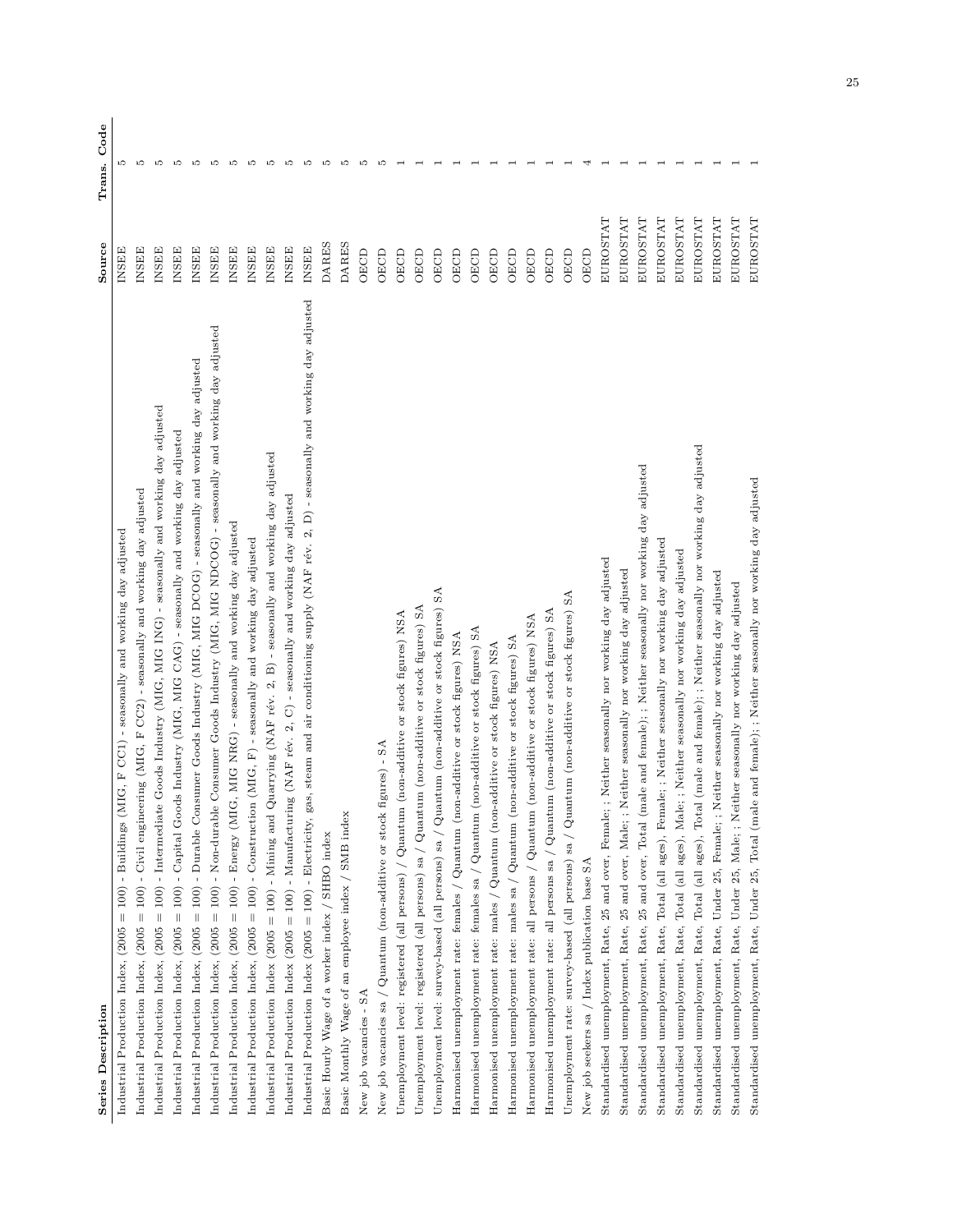| <b>Series Description</b>                                                                                                                | Source            | Code<br>Trans.    |
|------------------------------------------------------------------------------------------------------------------------------------------|-------------------|-------------------|
| and over, Female; ; Seasonally adjusted, not working day adjusted<br>unemployment, Rate, 25<br>Standardised                              | EUROSTAT          |                   |
| and over, Male; ; Seasonally adjusted, not working day adjusted<br>Standardised unemployment, Rate, 25                                   | <b>EUROSTAT</b>   |                   |
| Standardised unemployment, Rate, 25 and over, Total (male and female); ; Seasonally adjusted, not working day adjusted                   | EUROSTAT          |                   |
| Standardised unemployment, Rate, Total (all ages), Female; ; Seasonally adjusted, not working day adjusted                               | EUROSTAT          |                   |
| Standardised unemployment, Rate, Total (all ages), Male; ; Seasonally adjusted, not working day adjusted                                 | EUROSTAT          |                   |
| Standardised unemployment, Rate, Under 25, Female; ; Seasonally adjusted, not working day adjusted                                       | EUROSTAT          |                   |
| Standardised unemployment, Rate, Under 25, Male; Seasonally adjusted, not working day adjusted                                           | EUROSTAT          |                   |
| Standardised unemployment, Rate, Under 25, Total (male and female); ; Seasonally adjusted, not working day adjusted                      | EUROSTAT          |                   |
| Standardised unemployment, Rate, Total (all ages), Total (male and female); ; Seasonally adjusted, not working day adjusted              | EUROSTAT          |                   |
| Work started for dwellings sa / Monthly Level SA                                                                                         | OECD              |                   |
| Quarterly business survey in the building construction - Expected housing starts - SA                                                    | <b>INSEE</b>      |                   |
| Monthly Industry survey : Manufacturing - Mining and quarrying n.e.c. - Stocks of finished goods (Level - SA - balance of opinion)       | <b>INSEE</b>      |                   |
| Monthly Industry survey : Manufacturing - Stocks of finished goods (Level - SA - balance of opinion)                                     | INSEE             |                   |
| Monthly Industry survey: Manufacturing - Mining and quarrying n.e.c. - Demand and total order levels (Level - SA - balance of opinion)   | <b>INSEE</b>      |                   |
| Monthly Industry survey: Manufacturing - Demand and total order levels (Level - SA - balance of opinion)                                 | <b>INSEE</b>      |                   |
| Monthly Industry survey : Manufacturing - Mining and quarrying n.e.c. - Demand and export order levels (Level - SA - balance of opinion) | <b>INSEE</b>      |                   |
| Monthly Industry survey: Manufacturing - Demand and export order levels (Level - SA - balance of opinion)                                | <b>INSEE</b>      |                   |
| Growth rate previous period - Neither seasonally nor working day adjusted<br>Share prices: Paris Stock Exchange SBF 250 ind /            | <b>OECD</b>       |                   |
| Share prices: Paris Stock Exchange SBF 250 ind / Index publication base - Neither seasonally nor working day adjusted                    | OECD              |                   |
| nor working day adjusted<br>CAC 40 Index - closing price - Neither seasonally                                                            | BDF               |                   |
| CAC 40 INDEX                                                                                                                             | <b>DATASTREAM</b> |                   |
| CAC 40 INDEX - DIVIDEND YIELD                                                                                                            | <b>DATASTREAM</b> |                   |
| CAC 40 INDEX - PRICE EARNINGS RATIO                                                                                                      | <b>DATASTREAM</b> |                   |
| E MARKET - PRICE INDEX<br>DATASTREAM AGGREGATE INDEX - FRANC                                                                             | <b>DATASTREAM</b> | ω                 |
| E MARKET - DIVIDEND YIELD<br>DATASTREAM AGGREGATE INDEX - FRANC                                                                          | <b>DATASTREAM</b> |                   |
| E MARKET - PRICE EARNINGS RATIO<br>DATASTREAM AGGREGATE INDEX - FRANC                                                                    | <b>DATASTREAM</b> |                   |
| publication base - NSA<br>Real effective exchange rates - CPI Based / Index                                                              | OECD              |                   |
| 99 FRF-EUR/USD exchange rate monthly average - index / Index publication base - NSA                                                      | OECD              | LO                |
| $99$ FRF-EUR/USD exchange rate monthly average / Quantum (non-additive or stock figures) - ${\tt NSA}$                                   | OECD              | Ľ                 |
| $USD/99$ FRF-EUR exchange rate end period $/$ Quantum (non-additive or stock figures) - NSA                                              | OECD              | S                 |
| EXCH RATE: FR FRANCS/1 USD, SPOT AT 2:15 PM (CET) DandW,M,Q-AVG                                                                          | BIS               | S                 |
| EER, NOMINAL, FR FRANC (NARROW INDEX: 26 CTY) (BIS), M-END                                                                               | BIS               | LO                |
| EFF EXCH RATE, NOMINAL, FR FRANC (NARROW INDEX: 26 CTY) (BIS), M-END                                                                     | BIS               | LO                |
| INT.RATE, MONEY-MKT, 13-WEEK TREASURY BILLS, AT ISSUE, M-AVG                                                                             | BIS               | $\sim$            |
| INT.RATE, MONEY-MKT, T-BILLS, 3-M(REMAIN.MATUR),MKT YIELD,D,M-AVG                                                                        | BIS               | $\mathbf{\Omega}$ |
| INT.RATE, MONEY-MKT, T-BILLS, 1-M(REMAIN.MATUR),MKT YIELD,D,M-AVG                                                                        | BIS               |                   |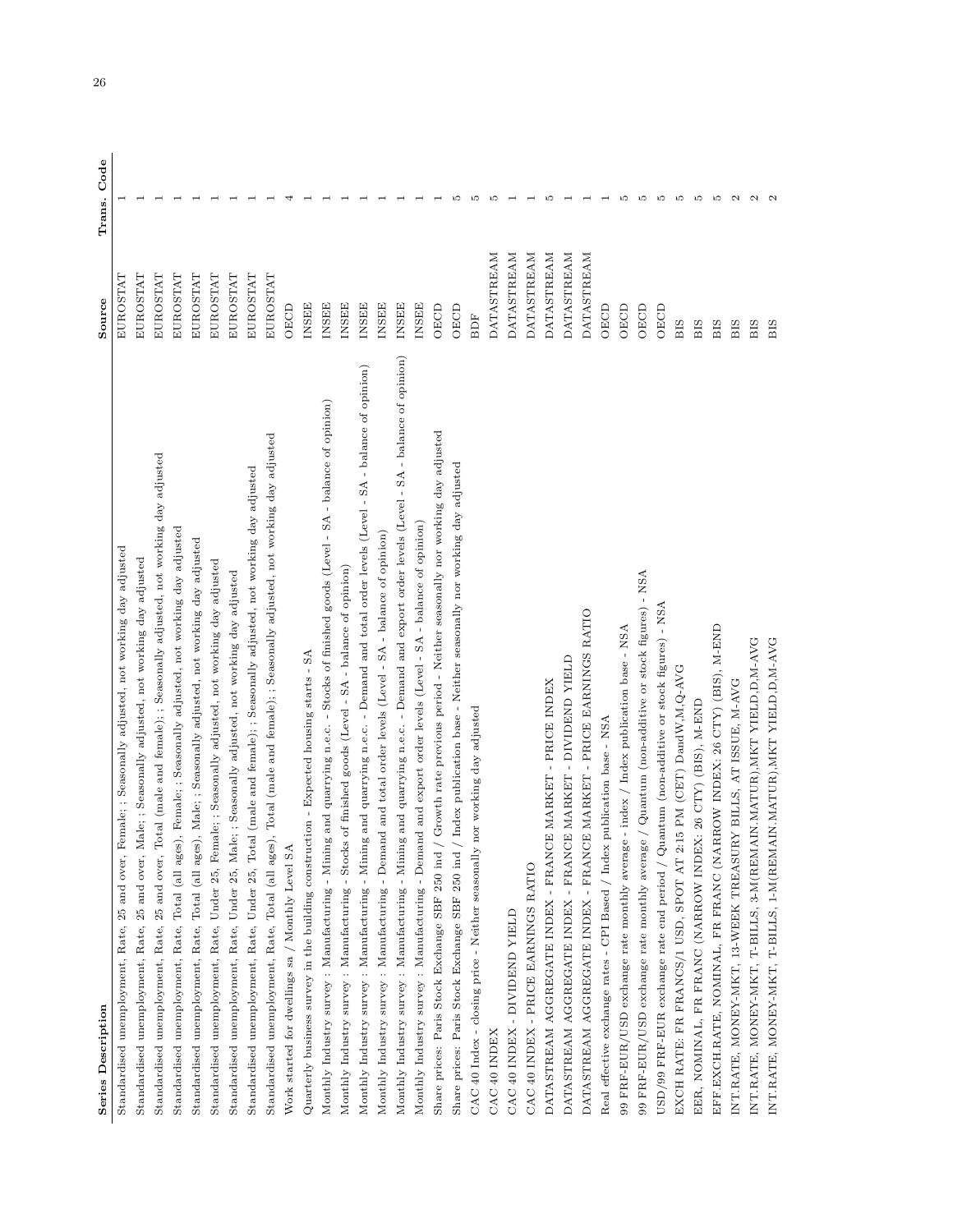| Series Description                                                                                                                            | Source            | Code<br>Trans.    |
|-----------------------------------------------------------------------------------------------------------------------------------------------|-------------------|-------------------|
| EMAIN.MATUR), MKT YIELD, D, M-AVG<br>INT.RATE, MONEY-MKT, T-BILLS, 6-M(R                                                                      | BIS               | $\sim$            |
| YIELD, SEC.MKT, GOVT BONDS (BENCHMK) 10 YRS, EMU C.C., D.M-AVG                                                                                | BIS               | $\sim$            |
| ONDS, LONG TERM (OVER 7 YRS), M-END<br>YIELD, SECOND.MKT, GOVERNMENT BO                                                                       | BIS               | $\mathbf{c}$      |
| (BENCHMARK), 5 YEARS, D,M-AVG<br>YIELD, SECOND.MKT, TREASURY BILLS                                                                            | ВIS               | $\mathbf{\Omega}$ |
| NCHMARK), 10 YEARS, D,M-AVG<br>YIELD, SECOND.MKT, GOVT BONDS (BE                                                                              | BIS               | $\sim$            |
| NCHMARK), 30 YEARS, D,M-AVG<br>YIELD, SECOND.MKT, GOVT BONDS (BE                                                                              | BIS               | $\sim$            |
| PUBLIC SECTOR BONDS, M-END<br>YIELD, SECOND.MKT, PUBLIC and SEMI-                                                                             | BIS               | $\sim$            |
| INT.RATE, BANK LOANS, BASE RATE, M-END -DISC                                                                                                  | BIS               | $\sim$            |
| INT RATE, HOUSING LOANS QUALIFYING FOR STATE ASSISTANCE, M-END                                                                                | <b>BIS</b>        | $\sim$            |
| 'S BKS, BASIC RATE, M-ENL<br>INT.RATE, SAVING BOOK DEPOS AT SAV                                                                               | <b>BIS</b>        | $\sim$            |
| INT.RATE, HOUSING SAVINGS PLANS,MIN.RATE INCL. PREMIUM,M-END                                                                                  | BIS               | $\sim$            |
| FRENCH GOVERNMENT BOND INDEX 10+ YEAR (LCL)                                                                                                   | <b>DATASTREAM</b> | LO                |
| $CONVERT(QS.D. IFRFHT10.VAL, Monthly, Constant, Averaged)$ Benchmark bond rate - France - 10 years - closing price                            | BDF               | $\mathbf{\Omega}$ |
| France ir swap 10 years - CGBI WGBI FR $10+Y(L)$ - TOT RETURN IND                                                                             | <b>DATASTREAM</b> | $\sim$            |
| France ir swap 2 years                                                                                                                        | <b>DATASTREAM</b> | $\sim$            |
| France ir swap 3 years                                                                                                                        | <b>DATASTREAM</b> | $\mathbf{\Omega}$ |
| France ir swap 4 years                                                                                                                        | <b>DATASTREAM</b> | $\sim$            |
| France ir swap 5 years                                                                                                                        | <b>DATASTREAM</b> | $\sim$            |
| France ir swap 7 years                                                                                                                        | <b>DATASTREAM</b> | $\sim$            |
| H30021 B M T B X) - benchmark bond rate 10 years (QS.D.IFRPHF10.VAL) France<br>spread 10ans = Corporate bond rate (MT M                       | BDF               |                   |
| Monetary aggregate M1 - stock - central government + MFIs + POST OFFICE GIRO - NSA                                                            | BDF               | Ľ                 |
| Monetary aggregate M1 - flow - central government $+$ MFls $+$ POST OFFICE GIRO - NSA                                                         | BDF               |                   |
| Monetary aggregate M1 - rate pct. - central government + MFIs + POST OFFICE GIRO - NSA                                                        | BDF               |                   |
| Monetary aggregate (M1 - L10) - stock - central government + MF1s + POST OFFICE GIRO - NSA                                                    | BDF               | Ľ                 |
| Monetary aggregate (M1 - L10) - flow - central government + MF1s + POST OFFICE GIRO - NSA                                                     | <b>BDF</b>        |                   |
| Monetary aggregate (M1 - L10) - rate pct. - central government + MFIs + POST OFFICE GIRO - NSA                                                | BDF               |                   |
| Monetary aggregate M2 - stock - central government + MFIs + POST OFFICE GIRO - NSA                                                            | <b>BDF</b>        | LO                |
| Monetary aggregate M2 - flow - central government + MFIs + POST OFFICE GIRO - NSA                                                             | <b>BDF</b>        |                   |
| Monetary aggregate M2 - rate pct. - central government + MF1s + POST OFFICE GIRO - NSA                                                        | BDF               |                   |
| Monetary aggregate M3 - stock - central government $+$ MFIs $+$ POST OFFICE GIRO - NSA                                                        | BDF               | Ľ                 |
| Monetary aggregate M3 - flow - central government + MFIs + POST OFFICE GIRO - NSA                                                             | BDF               |                   |
| Monetary aggregate M3 - rate pct. - central government + MF1s + POST OFFICE GIRO - NSA                                                        | <b>BDF</b>        |                   |
| isted, corrected for tax measures) - Food industry - excl. meats, dairy and exotic products<br>Core inflation index (monthly, seasonally adju | <b>INSEE</b>      | S                 |
| - Manufacturing<br>Core inflation index (monthly, seasonally adjusted, corrected for tax measures)                                            | INSEE             | IJ                |
| - Services<br>Core inflation index (monthly, seasonally adjusted, corrected for tax measures)                                                 | <b>INSEE</b>      | LO                |
| Core inflation index (monthly, seasonally adjusted, corrected for tax measures) - $Total$                                                     | <b>INSEE</b>      |                   |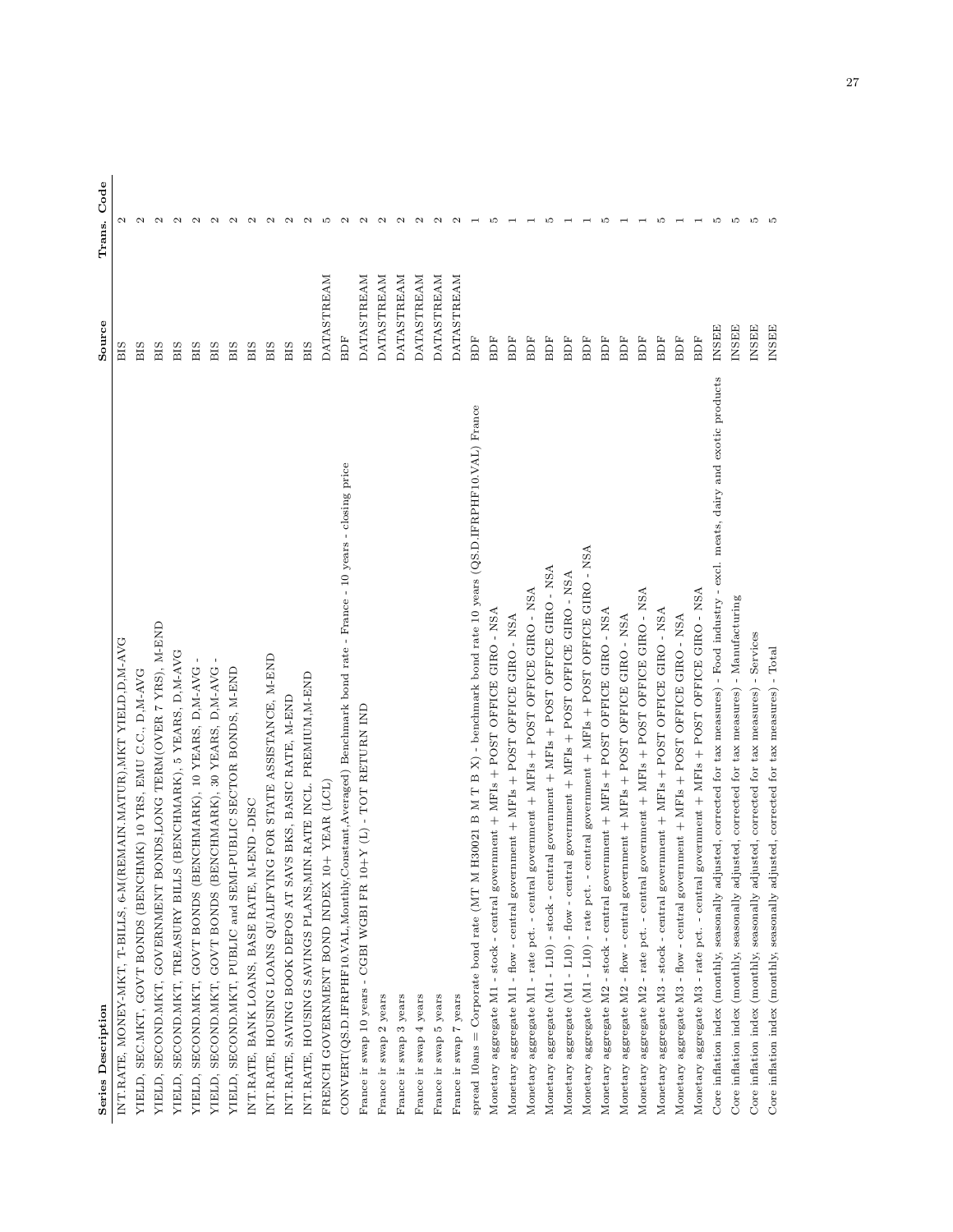| Series Description                                                                                                                                 | Source          | Code<br>Trans. |
|----------------------------------------------------------------------------------------------------------------------------------------------------|-----------------|----------------|
| Hourly wage rate: manufacturing and energy / Index publication base - End - Labour compensation - NSA                                              | OECD            | LO             |
| Hourly guaranteed minimum wage                                                                                                                     | <b>DARES</b>    | LO             |
| Consumer Surveys - Synthetic index                                                                                                                 | <b>INSEE</b>    |                |
| Consumer Surveys - General economic situation, past 12 months                                                                                      | <b>INSEE</b>    |                |
| Consumer Surveys - General economic situation, next 12 months                                                                                      | <b>INSEE</b>    |                |
| Consumer Surveys - Unemployment, next 12 months                                                                                                    | <b>INSEE</b>    |                |
| Consumer Surveys - Consumer prices, past 12 months                                                                                                 | <b>INSEE</b>    |                |
| Consumer Surveys - Consumer prices, next 12 months                                                                                                 | <b>INSEE</b>    |                |
| Consumer Surveys - Major purchases intentions, next 12 months                                                                                      | <b>INSEE</b>    |                |
| Consumer Surveys - Savings intentions, next 12 months                                                                                              | <b>INSEE</b>    |                |
| Consumer Surveys Current saving capacity                                                                                                           | <b>INSEE</b>    |                |
| Consumer Surveys Financial situation, past 12 months                                                                                               | <b>INSEE</b>    |                |
| Consumer Surveys Financial situation, next 12 months                                                                                               | <b>INSEE</b>    |                |
| Consumer Surveys - Savings intentions, next 12 months                                                                                              | <b>INSEE</b>    |                |
| value; European Central Bank; Working day and seasonally adjusted<br>Car registration, New commercial vehicles; Absolute                           | <b>EUROSTAT</b> |                |
| Car registration, New heavy commercial vehicles; Absolute value; European Central Bank; Working day and seasonally adjusted                        | EUROSTAT        |                |
| solute value; European Central Bank; Working day and seasonally adjusted<br>Car registration, New light commercial vehicles; Abs                   | EUROSTAT        |                |
| Car registration, New passenger car; Absolute value; European Central Bank; Working day and seasonally adjusted                                    | EUROSTAT        |                |
| IPI - Tanning and dressing of leather; manufacture of luggage, handbags, saddlery and harness; dressing and dyeing of fur (NAF rév. 2, 15.1) -SA   | <b>INSEE</b>    | LO             |
| IPI - Manufacture of footwear (NAF rév. 2, 15.2) -SA                                                                                               | <b>INSEE</b>    | Ľ              |
| and plaiting materials (NAF rév. 2, 16.2) -SA<br>Manufacture of products of wood, cork, straw<br>$\overline{E}$                                    | <b>INSEE</b>    | Ľ              |
| IPI - Manufacture of pulp, paper and paperboard (NAF rév. 2, 17.1) -SA                                                                             | <b>INSEE</b>    | Ľ              |
| IPI - Manufacture of articles of paper and paperboard (NAF rév. 2, 17.2) -SA                                                                       | <b>INSEE</b>    | <b>LO</b>      |
| IPI - Printing and service activities related to printing (NAF rév. 2, 18.1) -SA                                                                   | <b>INSEE</b>    | <b>LC</b>      |
| AF rév. 2, 19.2) -SA<br>IPI - Manufacture of refined petroleum products (N                                                                         | <b>INSEE</b>    | <b>LC</b>      |
| nitrogen compounds, plastics and synthetic rubber in primary forms (NAF rév. 2, 20.1) -SA<br>IPI - Manufacture of basic chemicals, fertilisers and | <b>INSEE</b>    | <b>LO</b>      |
| IPI - Manufacture of pesticides and other agrochemical products (NAF rév. 2, 20.2) -SA                                                             | <b>INSEE</b>    | <b>LC</b>      |
| IPI - Manufacture of paints, varnishes and similar coatings, printing ink and mastics (NAF rév. 2, 20.3) -SA                                       | <b>INSEE</b>    | <b>LO</b>      |
| IPI - Manufacture of soap and detergents, cleaning and polishing preparations, perfumes and toilet preparations (NAF rév. 2, 20.4) -SA             | <b>INSEE</b>    | ഥ              |
| IPI - Manufacture of other chemical products (NAF rév. 2, 20.5) -SA                                                                                | <b>INSEE</b>    | P              |
| $20.6$ ) -SA<br>IPI - Manufacture of man-made fibres (NAF rév. 2,                                                                                  | <b>INSEE</b>    | <b>LO</b>      |
| (NAF rév. 2, 21.1) -SA<br>IPI - Manufacture of basic pharmaceutical products                                                                       | <b>INSEE</b>    | ഥ              |
| $-SA$<br>21.2)<br>IPI - Manufacture of pharmaceutical preparations (NAF rév. 2,                                                                    | <b>INSEE</b>    | ഹ              |
| $22.1) - SA$<br>IPI - Manufacture of rubber products (NAF rév. 2,                                                                                  | <b>INSEE</b>    | ഹ              |
| $22.2) - SA$<br>IPI - Manufacture of plastics products (NAF rév. 2,                                                                                | <b>INSEE</b>    | LO             |
| rév. 2, 23.1) - SA<br>IPI - Manufacture of glass and glass products (NAF                                                                           | <b>INSEE</b>    | ı.             |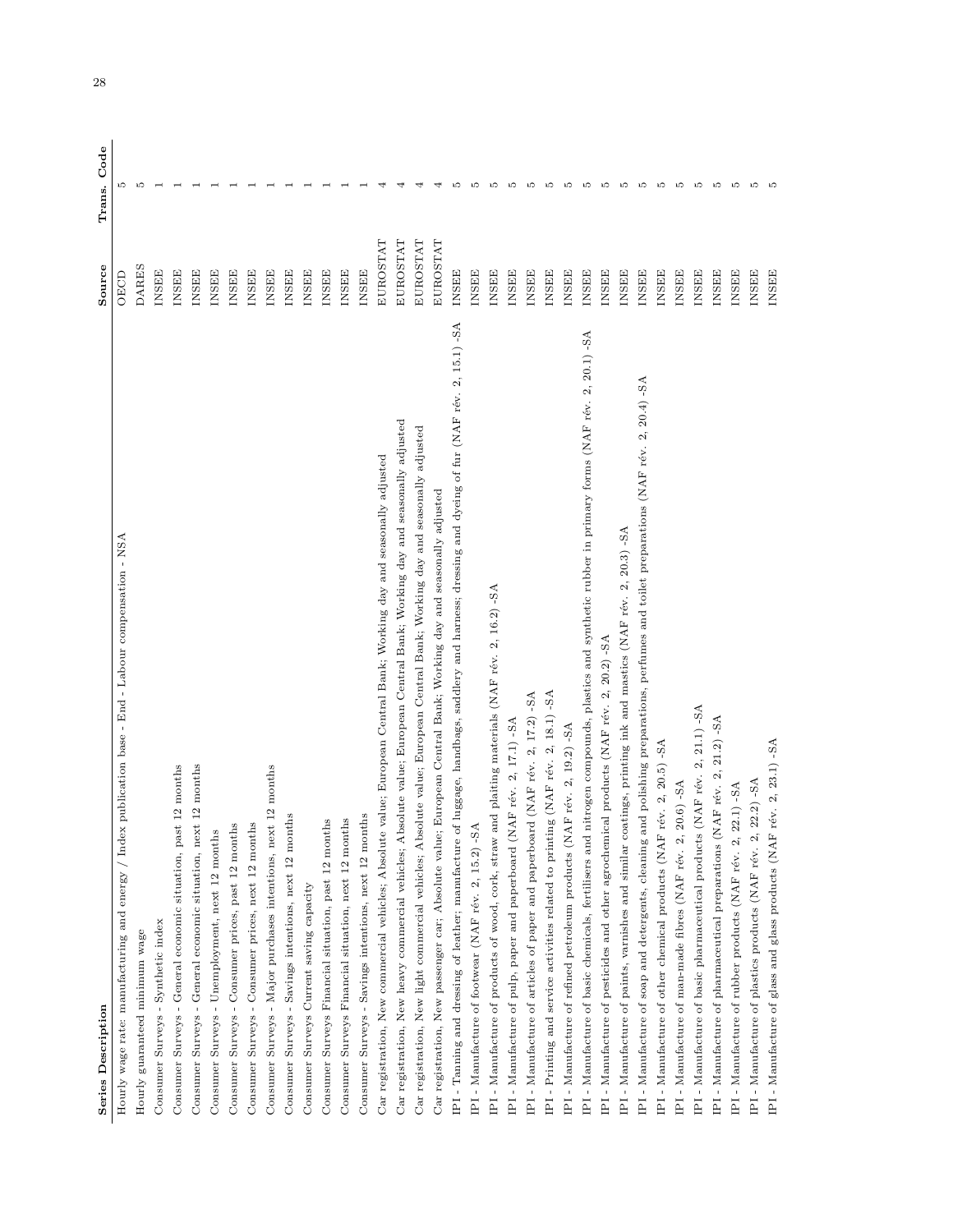| Series Description                                                                                                                          | Source       | Code<br>Trans |
|---------------------------------------------------------------------------------------------------------------------------------------------|--------------|---------------|
| - Manufacture of refractory products (NAF rév. 2, 23.2) -SA<br>IFI                                                                          | INSEE        | LO            |
| IPI - Manufacture of clay building materials (NAF rév. 2, 23.3) -SA                                                                         | INSEE        | LO            |
| $2, 23.4$ ) - SA<br>IPI - Manufacture of other porcelain and ceramic products (NAF rév.                                                     | <b>INSEE</b> | P.            |
| IPI - Manufacture of cement, lime and plaster (NAF rév. 2, 23.5) -SA                                                                        | <b>INSEE</b> | D.            |
| $2, 23.6$ ) -SA<br>IPI - Manufacture of articles of concrete, cement and plaster (NAF rév.                                                  | <b>INSEE</b> | <b>LC</b>     |
| $23.9) - SA$<br>is and non-metallic mineral products n.e.c. (NAF rév. 2,<br>IPI - Manufacture of abrasive product                           | <b>INSEE</b> | <b>LC</b>     |
| IPI - Manufacture of basic iron and steel and of ferro-alloys (NAF rév. 2, 24.1) -8A                                                        | <b>INSEE</b> | LO            |
| $-SA$<br>24.2<br>$\mathcal{L}$<br>IPI - Manufacture of tubes, pipes, hollow profiles and related fittings, of steel (NAF rév.               | <b>INSEE</b> | LO            |
| IPI - Manufacture of other products of first processing of steel (NAF rév. 2, 24.3) -SA                                                     | <b>INSEE</b> | Ľ             |
| IP1 - Manufacture of basic precious and other non-ferrous metals (NAF rév. 2, 24.4) -SA                                                     | <b>INSEE</b> | LO            |
| $24.5) - SA$<br>IPI - Casting of metals (NAF rév. 2,                                                                                        | <b>INSEE</b> | Ľ             |
| products (NAF rév. 2, 25.1) -SA<br>IPI - Manufacture of structural metal                                                                    | INSEE        | LO            |
| and containers of metal (NAF rév. 2, 25.2) -SA<br>IPI - Manufacture of tanks, reservoirs                                                    | <b>INSEE</b> | Ľ             |
| IPI - Manufacture of steam generators, except central heating hot water boilers (NAF rév. 2, 25.3) -SA                                      | <b>INSEE</b> | 5             |
| IPI - Manufacture of weapons and ammunition (NAF rév. 2, 25.4) -SA                                                                          | <b>INSEE</b> | Ľ             |
| IPI - Forging, pressing, stamping and roll-forming of metal; powder metallurgy (NAF rév. 2, 25.5) -SA                                       | <b>INSEE</b> | P.            |
| IPI - Treatment and coating of metals; machining (NAF rév. 2, 25.6) -SA                                                                     | <b>INSEE</b> | LO            |
| IPI - Manufacture of cutlery, tools and general hardware (NAF rév. 2, 25.7) -SA                                                             | <b>INSEE</b> | <b>LC</b>     |
| IPI - Manufacture of other fabricated metal products (NAF rév. 2, 25.9) -SA                                                                 | <b>INSEE</b> | LO            |
| IPI - Manufacture of electronic components and boards (NAF rév. 2, 26.1) -SA                                                                | <b>INSEE</b> | P.            |
| IPI - Manufacture of computers and peripheral equipment (NAF rév. 2, 26.2) -SA                                                              | <b>INSEE</b> | 5             |
| IPI - Manufacture of communication equipment (NAF rév. 2, 26.3) -SA                                                                         | <b>INSEE</b> | Ľ             |
| IPI - Manufacture of consumer electronics (NAF rév. 2, 26.4) -SA                                                                            | <b>INSEE</b> | Ľ             |
| appliances for measuring, testing and navigation; watches and clocks (NAF rév. 2, 26.5) -SA<br>IPI - Manufacture of instruments and         | <b>INSEE</b> | P.            |
| IPI - Manufacture of irradiation, electromedical and electrotherapeutic equipment (NAF rév. 2, 26.6) -SA                                    | <b>INSEE</b> | P.            |
| IPI - Manufacture of optical instruments and photographic equipment (NAF rév. 2, 26.7) -SA                                                  | <b>INSEE</b> | LO            |
| generators, transformers and electricity distribution and control apparatus (NAF rév. 2, 27.1) -SA<br>IPI - Manufacture of electric motors, | <b>INSEE</b> | P.            |
| IPI - Manufacture of batteries and accumulators (NAF rév. 2, 27.2) -SA                                                                      | <b>INSEE</b> | LO            |
| g devices (NAF rév. 2, 27.3) -SA<br>IPI - Manufacture of wiring and wirin                                                                   | <b>INSEE</b> | Ľ             |
| equipment (NAF rév. 2, 27.4) -SA<br>IPI - Manufacture of electric lighting                                                                  | <b>INSEE</b> | Ľ             |
| IPI - Manufacture of domestic appliances (NAF rév. 2, 27.5) -SA                                                                             | INSEE        | P.            |
| IPI - Manufacture of other electrical equipment (NAF rév. 2, 27.9) -SA                                                                      | INSEE        | LO            |
| $2, 28.1$ ) -SA<br>machinery (NAF rév.<br>IPI - Manufacture of general-purpose                                                              | <b>INSEE</b> | LO            |
| IPI - Manufacture of other general-purpose machinery (NAF rév. 2, 28.2) -SA                                                                 | <b>INSEE</b> | LO            |
| forestry machinery (NAF rév. 2, 28.3) -SA<br>IPI - Manufacture of agricultural and                                                          | <b>INSEE</b> | LO            |
| IPI - Manufacture of metal forming machinery and machine tools (NAF rév. 2, 28.4) -SA                                                       | <b>INSEE</b> |               |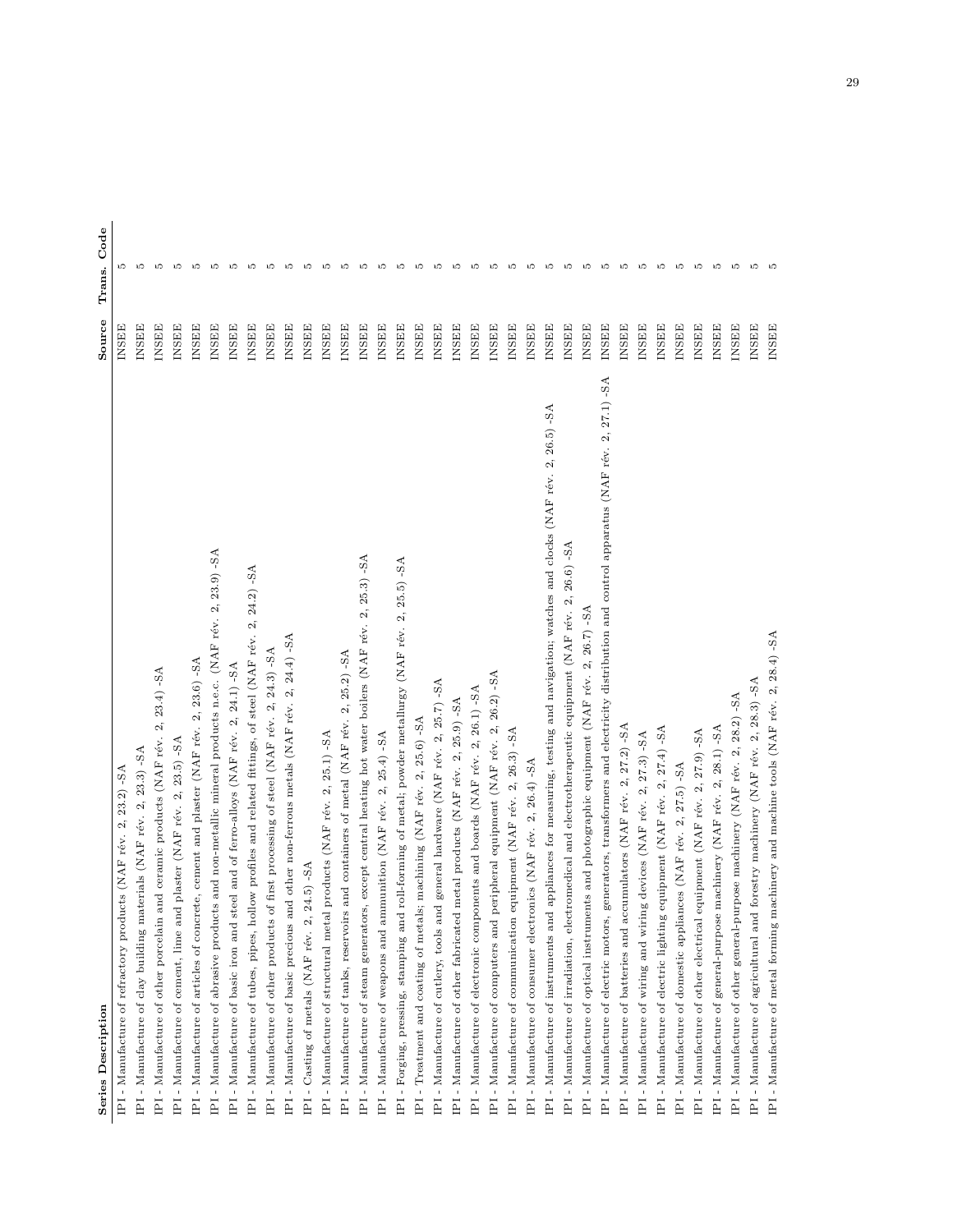| <b>Series Description</b>                                                                                                    | Source       | Code<br>Trans. |
|------------------------------------------------------------------------------------------------------------------------------|--------------|----------------|
| $2, 28.9$ ) -SA<br>special-purpose machinery (NAF rév.<br>IPI - Manufacture of other                                         | <b>INSEE</b> | r              |
| $29.1) - SA$<br>$\infty$<br>IPI - Manufacture of motor vehicles (NAF rév.                                                    | INSEE        |                |
| IPI - Manufacture of bodies (coachwork) for motor vehicles; manufacture of trailers and semi-trailers (NAF rév. 2, 29.2) -SA | INSEE        | P.             |
| $-5A$<br>2, 29.3<br>IPI - Manufacture of parts and accessories for motor vehicles (NAF rév.                                  | <b>INSEE</b> | Ľ              |
| IPI - Building of ships and boats (NAF rév. 2, 30.1) -SA                                                                     | <b>INSEE</b> | P.             |
| IPI - Manufacture of air and spacecraft and related machinery (NAF rév. 2, 30.3) - $8A$                                      | <b>INSEE</b> | Ľ              |
| IPI - Manufacture of furniture (NAF rév. 2, 31.0) -SA                                                                        | <b>INSEE</b> | LO             |
| IPI - Manufacture of medical and dental instruments and supplies (NAF rév. 2, 32.5) -SA                                      | <b>INSEE</b> | Ľ              |
| metal products, machinery and equipment (NAF rév. 2, 33.1) -SA<br>IPI - Repair of fabricated                                 | <b>INSEE</b> | LO             |
| IPI - Installation of industrial machinery and equipment (NAF rév. 2, 33.2) -SA                                              | <b>INSEE</b> | LO             |
| IPI - Electric power generation, transmission and distribution (NAF rév. 2, 35.1) -SA                                        | <b>INSEE</b> | LO             |
| distribution of gaseous fuels through mains (NAF rév. 2, 35.2) -SA<br>IPI - Manufacture of gas;                              | <b>INSEE</b> | LO             |
| IPI - Water collection, treatment and supply (NAF rév. 2, 36.0) -SA                                                          | <b>INSEE</b> | Ľ              |
| IPI - Extraction of crude petroleum (NAF rév. 2, 06.1) -SA                                                                   | <b>INSEE</b> | LO             |
| IPI - Extraction of natural gas (NAF rév. 2, 06.2) -SA                                                                       | INSEE        | LO             |
| IPI - Quarrying of stone, sand and clay (NAF rév. 2, 08.1) -SA                                                               | <b>INSEE</b> | LO             |
| IPI - Mining and quarrying n.e.c. (NAF rév. 2, 08.9) - SA                                                                    | INSEE        | Ľ              |
| IPI - Processing and preserving of meat and production of meat products (NAF rév. 2, 10.1) -SA                               | <b>INSEE</b> | LO             |
| IPI - Processing and preserving of fruit and vegetables (NAF rév. 2, 10.3) -SA                                               | <b>INSEE</b> | Ľ              |
| IPI - Manufacture of vegetable and animal oils and fats (NAF rév. 2, 10.4) -SA                                               | <b>INSEE</b> | LO             |
| $-SA$<br>IPI - Manufacture of dairy products (NAF rév. 2, 10.5)                                                              | INSEE        | LO             |
| grain mill products, starches and starch products (NAF rév. 2, 10.6) -SA<br>$\mathtt{IPI}$ - Manufacture of                  | <b>INSEE</b> | Ľ              |
| 2, 10.7) - SA<br>IPI - Manufacture of bakery and farinaceous products (NAF rév.                                              | <b>INSEE</b> | Ľ              |
| IPI - Manufacture of other food products (NAF rév. 2, 10.8) -SA                                                              | <b>INSEE</b> | LO             |
| $2, 10.9$ ) -SA<br>IPI - Manufacture of prepared animal feeds (NAF rév.                                                      | <b>INSEE</b> | Ľ              |
| IPI - Manufacture of beverages (NAF rév. 2, 11.0) -SA                                                                        | <b>INSEE</b> | Ľ              |
| IPI - Manufacture of tobacco products (NAF rév. 2, 12.0) -SA                                                                 | <b>INSEE</b> | LO             |
| IPI - Preparation and spinning of textile fibres (NAF rév. 2, 13.1) -SA                                                      | <b>INSEE</b> | S              |
| IPI - Weaving of textiles (NAF rév. 2, 13.2) -SA                                                                             | <b>INSEE</b> | S              |
| (NAF rév. 2, 13.3) - SA<br>$\text{IPI}$ - Finishing of textiles                                                              | <b>INSEE</b> | S              |
| IPI - Manufacture of other textiles (NAF rév. 2, 13.9) -SA                                                                   | <b>INSEE</b> | S              |
| IPI - Manufacture of wearing apparel, except fur apparel (NAF rév. 2, 14.1) -SA                                              | <b>INSEE</b> | P.             |
| IPI - Manufacture of knitted and crocheted apparel (NAF rév. 2, 14.3) -SA                                                    | <b>INSEE</b> | P.             |
| PPI - CPF 08.11 - Quarrying of ornamental and building stone, limestone, gypsum, chalk and slate                             | <b>INSEE</b> | P.             |
| PPI - CPF 08.12 - Operation of gravel and sand pits; mining of clays and kaolin                                              | <b>INSEE</b> | 5              |
| ation and spinning of textile fibres<br>PPI - CPF 13.10 - Prepara                                                            | INSEE        |                |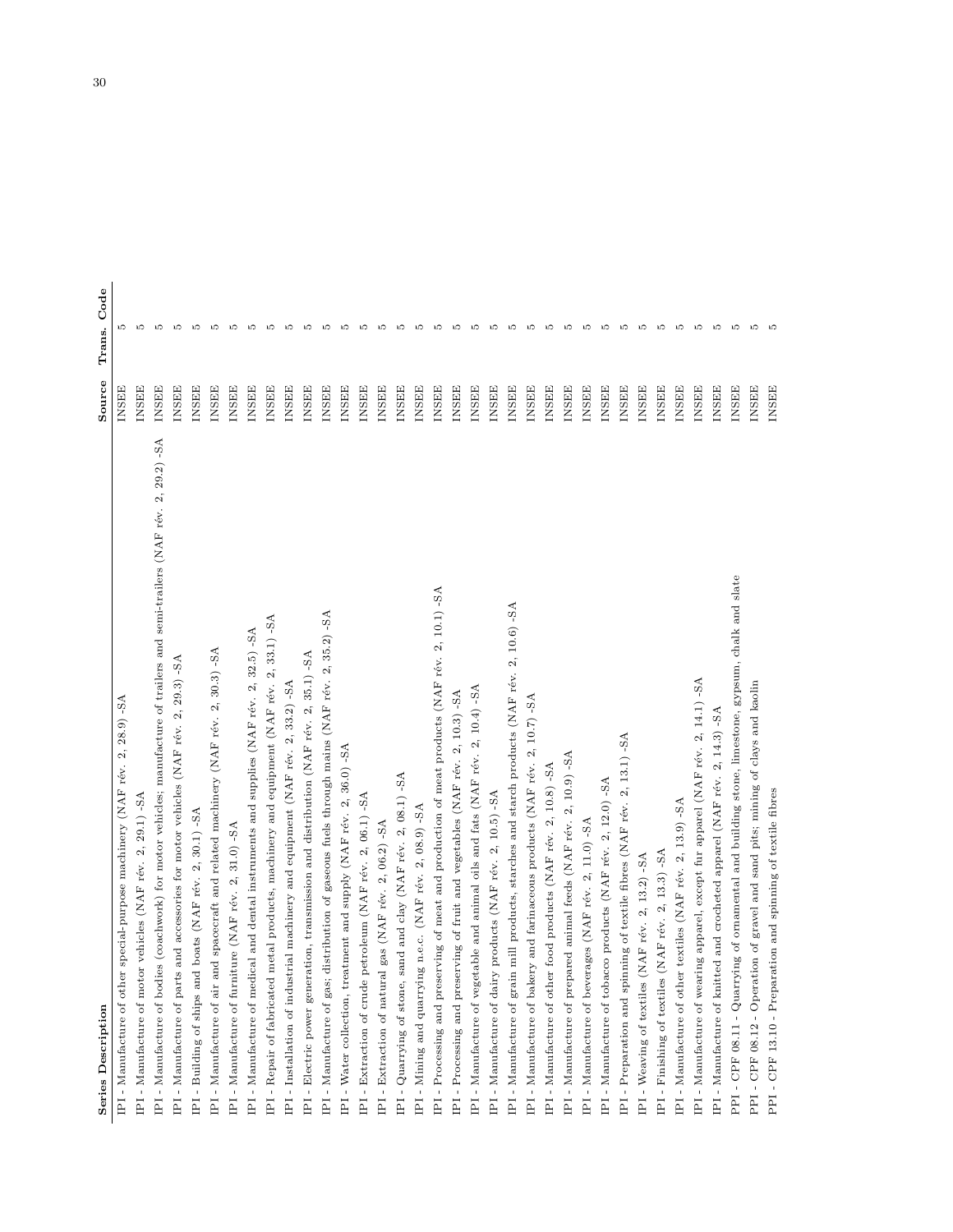| Series Description                                                                                             | Source       | Code<br>Trans. |
|----------------------------------------------------------------------------------------------------------------|--------------|----------------|
| - CPF 13.20 - Weaving of textiles<br>PPI                                                                       | <b>INSEE</b> | P.             |
| - Manufacture of knitted and crocheted fabrics<br>$-$ CPF 13.91<br>FPI                                         | <b>INSEE</b> | ъo             |
| - CPF 13.92 - Manufacture of made-up textile articles, except apparel<br>EE                                    | <b>INSEE</b> | <b>LO</b>      |
| - CPF 14.1 - Manufacture of wearing apparel, except fur apparel<br>PPI                                         | <b>INSEE</b> | <b>LO</b>      |
| - CPF 14.3 - Manufacture of knitted and crocheted apparel<br>PFI                                               | <b>INSEE</b> | <b>LO</b>      |
| - Manufacture of knitted and crocheted hosiery<br>$-$ CPF 14.31<br>PFI                                         | <b>INSEE</b> | <b>LO</b>      |
| - Manufacture of pulp<br>$-$ CPF 17.11<br>FPI                                                                  | <b>INSEE</b> | <b>LO</b>      |
| - Manufacture of paper and paperboard<br>$-$ CPF 17.12<br>FPI                                                  | <b>INSEE</b> | <b>LC</b>      |
| - Manufacture of corrugated paper and paperboard and of containers of paper and paperboard<br>CPF 17.21<br>PPI | <b>INSEE</b> | <b>LO</b>      |
| - CPF 17.29 - Manufacture of other articles of paper and paperboard<br>Edd                                     | <b>INSEE</b> | P.             |
| - CPF 20.12 - Manufacture of dyes and pigments<br>EE                                                           | <b>INSEE</b> | Ю              |
| - CPF 20.13 - Manufacture of other inorganic basic chemicals<br>FPI                                            | <b>INSEE</b> | P.             |
| - CPF 20.15 - Manufacture of fertilisers and nitrogen compounds<br>PPI                                         | <b>INSEE</b> | <b>LC</b>      |
| - CPF 20.16 - Manufacture of plastics in primary forms<br>PPI                                                  | <b>INSEE</b> | <b>LC</b>      |
| - CPF 20.30 - Manufacture of paints, varnishes and similar coatings, printing ink and mastics<br>PPI           | <b>INSEE</b> | <b>LO</b>      |
| - CPF 20.41 - Manufacture of soap and detergents, cleaning and polishing preparations<br>PPI                   | <b>INSEE</b> | <b>LO</b>      |
| - CPF 20.53 - Manufacture of essential oils<br>PPI                                                             | <b>INSEE</b> | <b>LC</b>      |
| - CPF 22.19 - Manufacture of other rubber products<br>Edd                                                      | <b>INSEE</b> | <b>LO</b>      |
| - CPF 22.21 - Manufacture of plastic plates, sheets, tubes and profiles<br>Edd                                 | <b>INSEE</b> | <b>LO</b>      |
| - CPF 22.22 - Manufacture of plastic packing goods<br>Edd                                                      | <b>INSEE</b> | <b>LO</b>      |
| - CPF 22.23 - Manufacture of builders ware of plastic<br>PPI                                                   | <b>INSEE</b> | <b>LC</b>      |
| - CPF 22.29 - Manufacture of other plastic products<br>PPI                                                     | <b>INSEE</b> | <b>LC</b>      |
| - CPF 23.13 - Manufacture of hollow glass<br>PPI                                                               | <b>INSEE</b> | <b>LC</b>      |
| - CPF 23.19 - Manufacture and processing of other glass, including technical glassware<br>PPI                  | <b>INSEE</b> | <b>LC</b>      |
| - CPF 23.20 - Manufacture of refractory products<br>PPI                                                        | <b>INSEE</b> | <b>LC</b>      |
| - CPF 23.5 - Manufacture of cement, lime and plaster<br>PPI                                                    | <b>INSEE</b> | <b>LC</b>      |
| - CPF 23.51 - Manufacture of cement<br>Edd                                                                     | <b>INSEE</b> | <b>LC</b>      |
| - CPF 23.70 - Cutting, shaping and finishing of stone<br>Edd                                                   | <b>INSEE</b> | P.             |
| - CPF 25.73 - Manufacture of tools<br>PPI                                                                      | <b>INSEE</b> | <b>LC</b>      |
| - CPF 25.99 - Manufacture of other fabricated metal products n.e.c.<br>PPI                                     | <b>INSEE</b> | ıΩ             |
| - CPF 28.14 - Manufacture of other taps and valves<br>PPI                                                      | <b>INSEE</b> | ıΩ             |
| - CPF 28.15 - Manufacture of bearings, gears, gearing and driving elements<br>PPI                              | <b>INSEE</b> | P.             |
| - CPF 31.01 - Manufacture of office and shop furniture<br>PPI                                                  | <b>INSEE</b> | P.             |
| - CPF 31.02 - Manufacture of kitchen furniture<br>PPI                                                          | <b>INSEE</b> | P.             |
| - CPF 31.03 - Manufacture of mattresses<br>PPI                                                                 | <b>INSEE</b> | P.             |
| PPI - CPF 24.3 - Manufacture of other products of first processing of steel                                    | <b>INSEE</b> | LΩ             |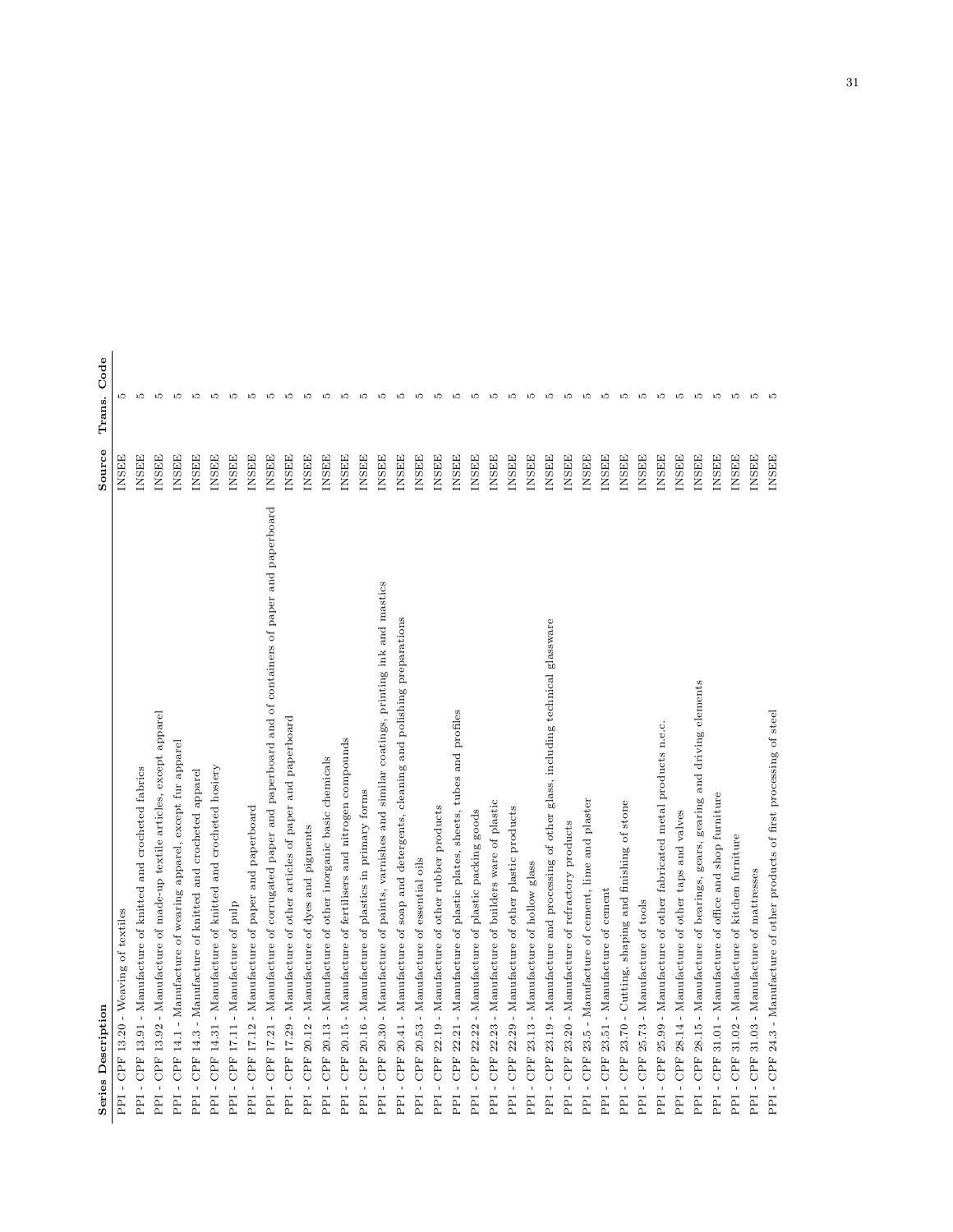| <b>Series Description</b>                                                                                       | Source       | Code<br>Trans. |
|-----------------------------------------------------------------------------------------------------------------|--------------|----------------|
| - Manufacture of ovens, furnaces and furnace burners<br>28.21<br>CPF<br>$\mathbf{I}$<br>Edd                     | INSEE        | S              |
| - Manufacture of basic iron and steel and of ferro-alloys<br>24.10<br><b>CPF</b><br>$\mathbf I$<br>PPI          | <b>INSEE</b> | S              |
| generators and transformers<br>- Manufacture of electric motors,<br>27.11<br>CPF<br>$\mathbf I$<br>PPI          | <b>INSEE</b> | 5              |
| 27.20 - Manufacture of batteries and accumulators<br>CPF<br>$\mathbf{I}$<br>FEI                                 | INSEE        | 5              |
| 27.40 - Manufacture of electric lighting equipment<br>CPF<br>$\overline{1}$<br>PPI                              | <b>INSEE</b> | <b>LO</b>      |
| 20.17 - Manufacture of synthetic rubber in primary forms<br>CPF<br>$\mathbf{I}$<br>PPI                          | INSEE        | 5              |
| 23.32 - Manufacture of bricks, tiles and construction products, in baked clay<br>CPF<br>$\mathbf{I}$<br>FPI     | <b>INSEE</b> | r.             |
| 24.43 - Lead, zinc and tin production<br><b>CPF</b><br>$\mathbf{I}$<br>PPI                                      | <b>INSEE</b> | P.             |
| 24.45 - Other non-ferrous metal production<br><b>CPF</b><br>$\mathbf I$<br>EEq                                  | <b>INSEE</b> | P.             |
| 25.7 - Manufacture of cutlery, tools and general hardware<br>CPF <sub></sub><br>$\overline{\phantom{a}}$<br>PPI | <b>INSEE</b> | S              |
| 25.72 - Manufacture of locks and hinges<br><b>CPF</b><br>$\mathbf I$<br>PPI                                     | <b>INSEE</b> | P.             |
| - Manufacture of electrical and electronic equipment for motor vehicles<br>29.31<br>CPF<br>$\mathbf I$<br>EE    | <b>INSEE</b> | P.             |
| - Manufacture of ceramic tiles and flags<br>23.31<br>CPF<br>$\overline{1}$<br>PPI                               | <b>INSEE</b> | 5              |
| Manufacture of other porcelain and ceramic products<br>$23.4 -$<br>CPF<br>$\mathbf{I}$<br>PPI                   | <b>INSEE</b> | 5              |
| - Manufacture of ceramic household and ornamental articles<br>23.41<br>CPF<br>$\mathbf I$<br>Ldd                | <b>INSEE</b> | P.             |
| 23.42 - Manufacture of ceramic sanitary fixtures<br><b>CPF</b><br>$\mathbf I$<br>PPI                            | <b>INSEE</b> | <b>LC</b>      |
| 20.11 - Manufacture of industrial gases<br>CPF<br>$\mathbf{I}$<br>Edd                                           | <b>INSEE</b> | P.             |
| 23.64 - Manufacture of mortars<br><b>CPF</b><br>$\mathbf I$<br>PPI                                              | <b>INSEE</b> | LO.            |
| 23.61 - Manufacture of concrete products for construction purposes<br><b>CPF</b><br>$\mathbf{I}$<br>Eqd         | <b>INSEE</b> | 5              |
| 22.1 - Manufacture of rubber products<br><b>CPF</b><br>$\mathbf I$<br>PPI                                       | INSEE        | 5              |
| 23.1 - Manufacture of glass and glass products<br>CPF<br>$\mathbf{I}$<br>PPI                                    | INSEE        | 5              |
| - Shaping and processing of flat glass<br>23.12<br>CPF<br>$\mathbf{I}$<br>PPI                                   | <b>INSEE</b> | 5              |
| 16.24 - Manufacture of wooden containers<br>CPF<br>$\mathbf{I}$<br>PPI                                          | <b>INSEE</b> | P.             |
| - Manufacture of explosives<br>20.51<br>CPF<br>$\mathbf{I}$<br>PPI                                              | INSEE        | P.             |
| - Production of abrasive products<br>23.91<br>CPF<br>$\mathbf I$<br>EEq                                         | <b>INSEE</b> | r.             |
| - Manufacture of household and sanitary goods and of toilet requisites<br>17.22<br>CPF<br>$\mathbf{I}$<br>PPI   | <b>INSEE</b> | P.             |
| steel<br>$\sigma$ f<br>24.20 - Manufacture of other products of first processing<br>CPF<br>$\mathbf I$<br>EEI   | <b>INSEE</b> | 5              |
| - Manufacture of light metal packaging<br>25.92<br><b>CPF</b><br>$\mathbf I$<br>EEI                             | <b>INSEE</b> | P.             |
| fur<br>- Tanning and dressing of leather, dressing and dyeing of<br>15.11<br><b>CPF</b><br>$\mathbf{I}$<br>Edd  | <b>INSEE</b> | P.             |
| 25.94 - Manufacture of fasteners and screw machine products<br><b>CPF</b><br>$\mathbf{I}$<br>Edd                | <b>INSEE</b> | P.             |
| 24.4 - Manufacture of basic previous and other non-ferrous metals<br><b>CPF</b><br>$\,$<br>Edd                  | <b>INSEE</b> | P.             |
| 24.42 - Aluminium production<br>CPF<br>$\mathbf{I}$<br>EEq                                                      | <b>INSEE</b> | P.             |
| 24.44 - Copper production<br>CPF<br>$\mathbf{I}$<br>EEq                                                         | <b>INSEE</b> | P.             |
| 28.30 - Manufacture of agricultural and forestry machinery<br>CPF<br>$\mathbf I$<br>PPI                         | <b>INSEE</b> | P.             |
| CPF 10.32 - Manufacture of fruit and vegetable juice<br>$\mathbf I$<br>PPI                                      | <b>INSEE</b> | S              |
| - CPF 10.4 - Manufacture of vegetable and animal oils and fats<br>PPI                                           | <b>INSEE</b> | LO.            |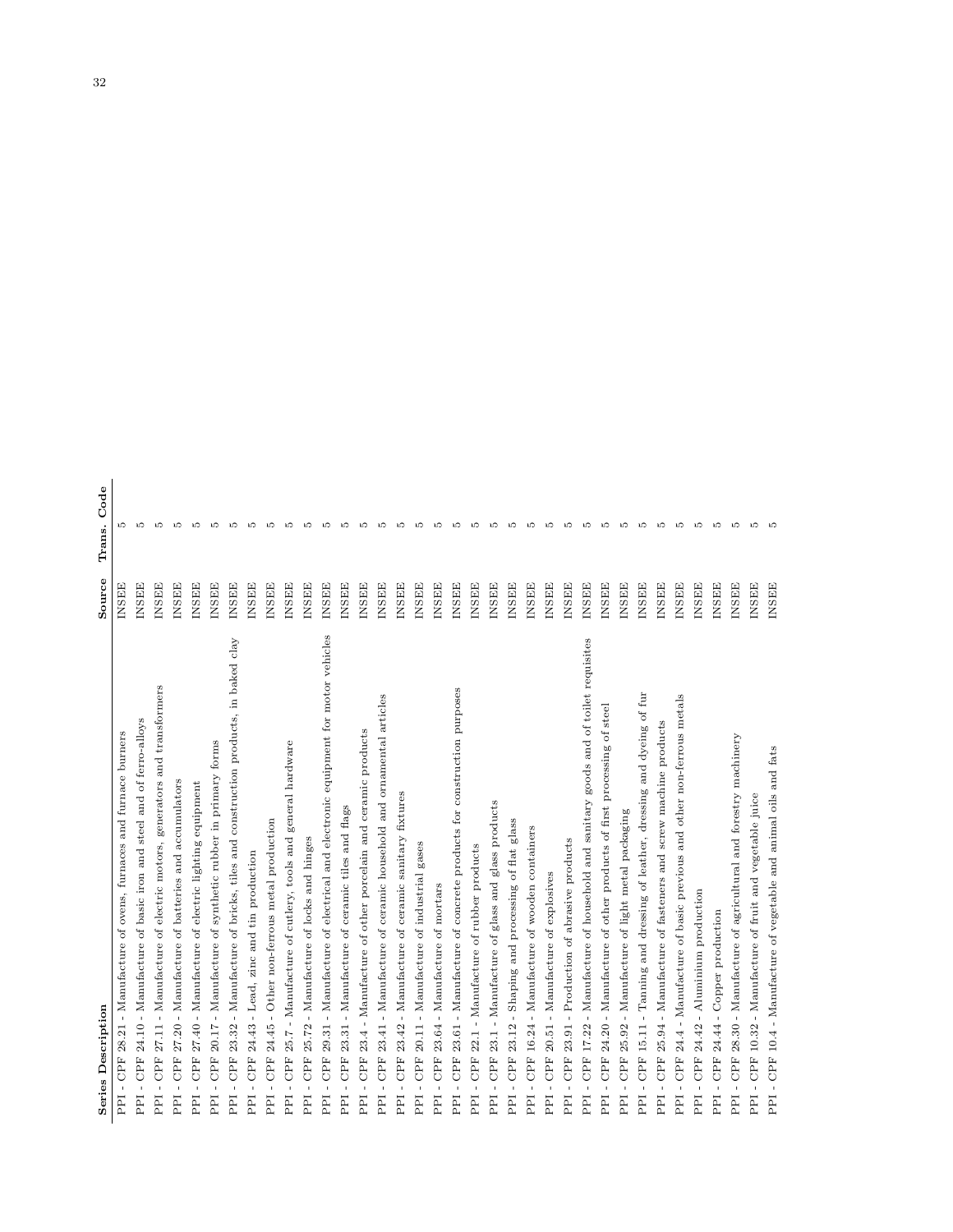| <b>Series Description</b>                                                                                          | Source       | Code<br>Trans. |
|--------------------------------------------------------------------------------------------------------------------|--------------|----------------|
| - CPF 10.41 - Manufacture of oils and fats<br>PPI                                                                  | <b>INSEE</b> | P.             |
| PPI - CPF 10.51 - Operation of dairies and cheese making                                                           | <b>INSEE</b> | <b>LO</b>      |
| PPI - CPF 10.52 - Manufacture of ice cream                                                                         | <b>INSEE</b> | ю              |
| - CPF 10.61 - Manufacture of grain mill products<br>PPI                                                            | <b>NSEE</b>  | LQ             |
| PPI - CPF 10.71 - Manufacture of bread - manufacture of fresh pastry goods and cakes                               | <b>INSEE</b> | <b>LO</b>      |
| - CPF 10.72 - Manufacture of rusks and biscuits - manufacture of preserved pastry goods and cakes<br>PPI           | <b>INSEE</b> | Ľ              |
| PPI - CPF 10.81 - Manufacture of sugar                                                                             | <b>INSEE</b> | $\Omega$       |
| PPI - CPF 10.82 - Manufacture of cocoa, chocolate and sugar confectionery                                          | <b>INSEE</b> |                |
| PPI - CPF 10.83 - Processing of tea and coffee                                                                     | <b>INSEE</b> | $\Omega$       |
| PPI - CPF 10.84 - Manufacture of condiments and seasonings                                                         | <b>INSEE</b> |                |
| - CPF 10.86 - Manufacture of homogenised food preparations and dietetic food<br>PPI                                | <b>INSEE</b> |                |
| PPI - CPF 10.91 - Manufacture of prepared feeds for farm animals                                                   | <b>INSEE</b> | ١O             |
| PPI - CPF 10.92 - Manufacture of prepared pet foods                                                                | <b>INSEE</b> |                |
| PPI-CPF 11.01 - Distilling, rectifying and blending of spirits                                                     | <b>INSEE</b> | Ľ              |
| PPI - CPF 11.06 - Manufacture of malt                                                                              | <b>INSEE</b> | LC             |
| - CPF 11.07 - Manufacture of soft drinks - production of mineral waters and other bottled waters<br>PPI            | <b>INSEE</b> |                |
| PPI - CPF 20.52 - Manufacture of glues                                                                             | <b>INSEE</b> | $\Omega$       |
| PPI - CPF 21.20 - Manufacture of pharmaceutical preparations                                                       | <b>INSEE</b> |                |
| - CPF 23.62 - Manufacture of plaster products for construction purposes<br>PPI                                     | <b>INSEE</b> | ١O             |
| PPI - CPF 23.63 - Manufacture of ready-mixed concrete                                                              | <b>INSEE</b> |                |
| - CPF 23.99 - Manufacture of other non-metallic mineral products n.e.c.<br>PPI                                     | <b>INSEE</b> |                |
| PPI - CPF 25.21 - Manufacture of central heating radiators and boilers                                             | <b>INSEE</b> | Ľ              |
| PPI - CPF 27.51 - Manufacture of electric domestic appliances                                                      | <b>INSEE</b> | Ľ              |
| PPI - CPF 29.10 - Manufacture of motor vehicles                                                                    | <b>INSEE</b> | $\Omega$       |
| PPI - CPF 29.20 - Manufacture of bodies (coachwork) for motor vehicles - manufacture of trailers and semi-trailers | <b>INSEE</b> | LO             |
| - CPF 24.51 - Casting of iron<br>PPI                                                                               | <b>INSEE</b> | LC             |
| PPI - CPF 24.52 - Casting of steel                                                                                 | <b>INSEE</b> | $\Omega$       |
| PPI - CPF 24.53 - Casting of light metals                                                                          | <b>INSEE</b> | ю              |
| PPI - CPF 24.54 - Casting of other non-ferrous metals                                                              | <b>INSEE</b> | ю              |
| PPI - CPF 25.12 - Manufacture of doors and windows of metal                                                        | <b>INSEE</b> |                |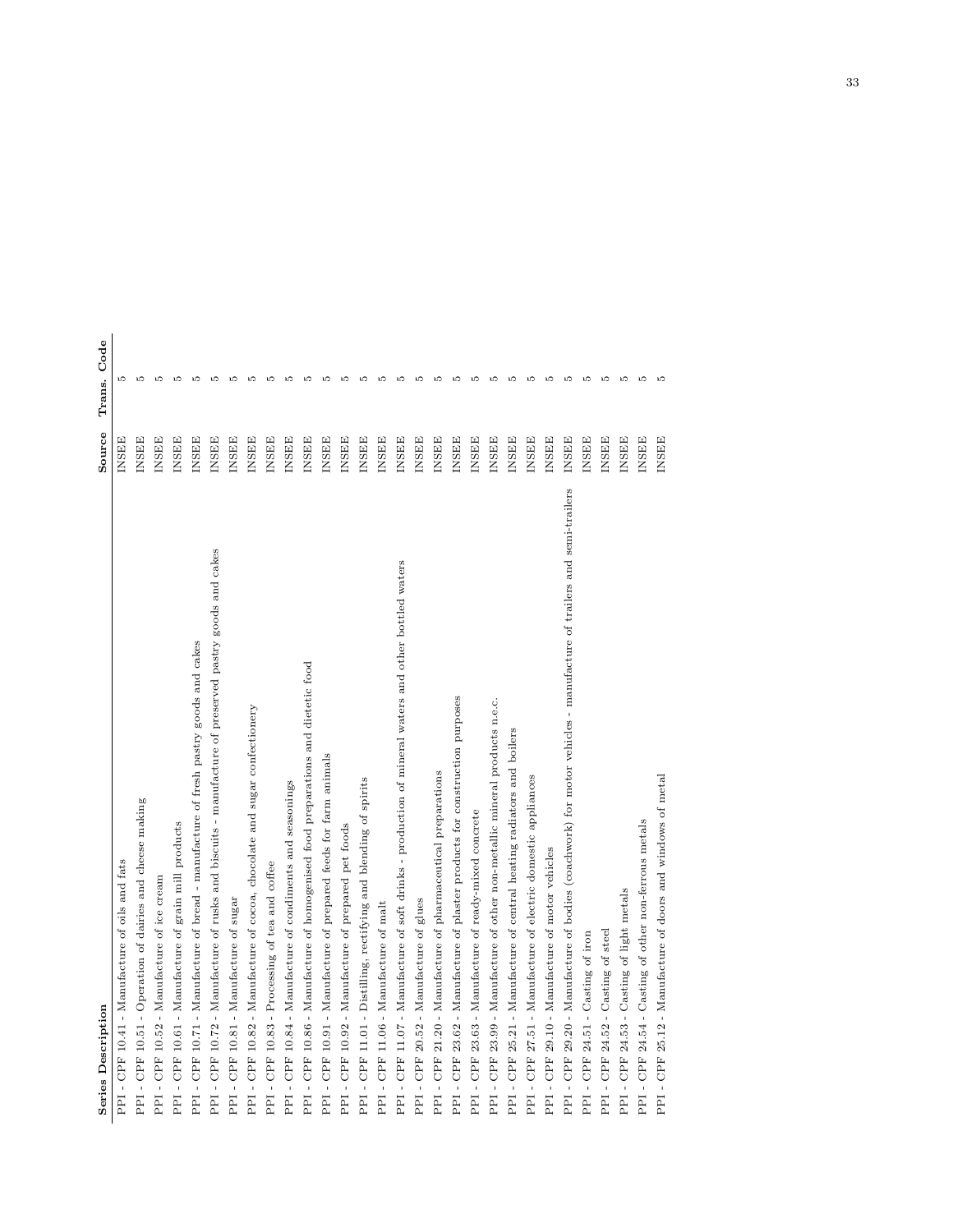#### Appendix C. Additional Results on Biases

This appendix discusses several sources of measurement error and biases that may potentially explain the low serial correlation of sectoral inflation rates obtained with raw data in section 2.

First, as explained by Bils and Klenow (1994), serially uncorrelated errors in the price level could potentially lower the degree of estimated inflation persistence. In our dataset as well as in Bils and Klenow's, given the sampling procedure and the data collection process, measurement errors may arise mainly at the price quote level. In the US case, as reported by Bils and Klenow (2004), price quotes are collected in 20000 outlets, across 88 geographic areas, and the median number of quotes used to produce a product category price index is around 700. Since it is reasonable to assume that the correlation between measurement errors are low enough, measurement errors must be washed out by aggregation at the product category level given these numbers. One has to assume an unrealistic standard deviation for individual measurement errors to matter for sectoral persistence (see footnote 16 in Bils and Klenow, 2004). In the French CPI dataset, the numbers are of the same order as in the US CPI : price quotes are drawn from more than 10000 outlets in 96 French cities.<sup>1</sup> For each product category the average number of price quotes is 953 each month, and the median number is 676. Overall, given that both in the French and in the US CPI, individual price changes are cross–checked when they exceed a certain level, measurement errors cannot be the cause of a bias in autoregressive coefficient. In addition as Boivin, Giannoni, and Mihov (2009) observed in the US case, there is a strong positive cross-section correlation between the frequency of price changes and the volatility of the sectoral idiosyncratic shock (we observe in the French case a similar correlation if we tentatively capture the volatility of the sectoral idiosyncratic shock by the standard deviation of residual of the AR(1) process for the inflation rate, in Table 1). As these authors, we can assume that this correlation would not be observed if sectoral inflation dynamics were dominated by measurement errors.

Second, there may be a misspecification bias. In particular the AR(1) model may not be a relevant reduced form. As we saw above, this might not be an issue since we obtain broadly similar results with an  $AR(1)$  or with an  $AR(5)$  model. Another source of misspecification, shared with Bils and Klenow (2004), is that we use non-seasonally adjusted data. Seasonality might spoil the parameter estimates, and in particular create a bias in inflation persistence. To address these concerns we have produced similar scatter plots as Figure 1 using seasonally adjusted data.<sup>2</sup> Results, available upon request, were very similar to those of Figure 1.

 $1$ See INSEE (1998)

 $2$ To obtain seasonally adjusted data, we regress sectoral inflations on seasonal dummy variables, as in Batini (2006) for example.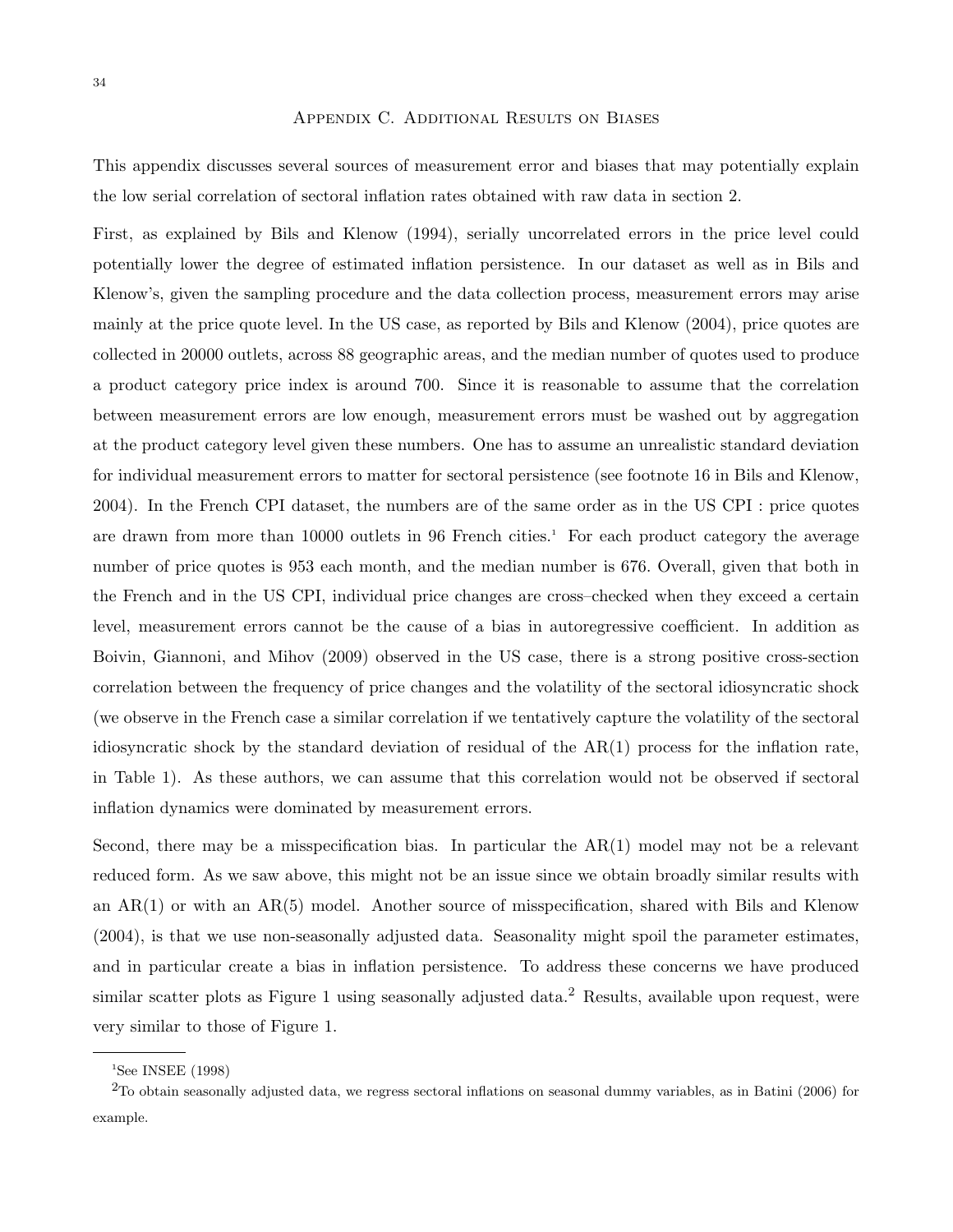Third, another well–known source of bias is that the OLS estimate of an AR(1) parameter is biased downward in a finite sample. One strategy to address this concern could consist in resorting to a biascorrecting procedure, such as the median unbiased estimation. However, the OLS small sample biases are mainly relevant for values of the  $AR(1)$  parameter close to 1. Here, the persistence degrees are typically much lower than 1, with far too small values to change the overall picture.

To illustrate this consider the simple, analytical, bias–correction estimation formula of an AR(1) coefficient proposed by Orcutt and Winokur (1969):

$$
\tilde{\rho}=\frac{T}{T-3}(\hat{\rho}^{OLS}+\frac{1}{T})
$$

where  $\hat{\rho}^{OLS}$  is the OLS estimate and  $\tilde{\rho}$  the mean-unbiased corrected estimate. In the French case, for example, the sample size is  $T = 201$ , and the median  $\hat{\rho}^{OLS}$  is 0.2865. This leads to an essentially similar bias-corrected estimate of  $\tilde{\rho} = 0.2969$ . Even for the maximum degree of persistence across sectors  $(\max(\hat{\rho}_i^{OLS}) = 0.7797)$ , the bias-corrected parameter remains quantitatively rather close to  $\hat{\rho}^{OLS}$ , with  $\tilde{\rho} = 0.7966$ .

#### Additional References

- INSEE (1998). Pour comprendre l'Indice des prix, INSEE Méthodes, n. 81-82.
- Orcutt, G. and Winokur, H. (1969), First Order Autoregression: Inference, Estimation, and Prediction, Econometrica, 37, 1–14.